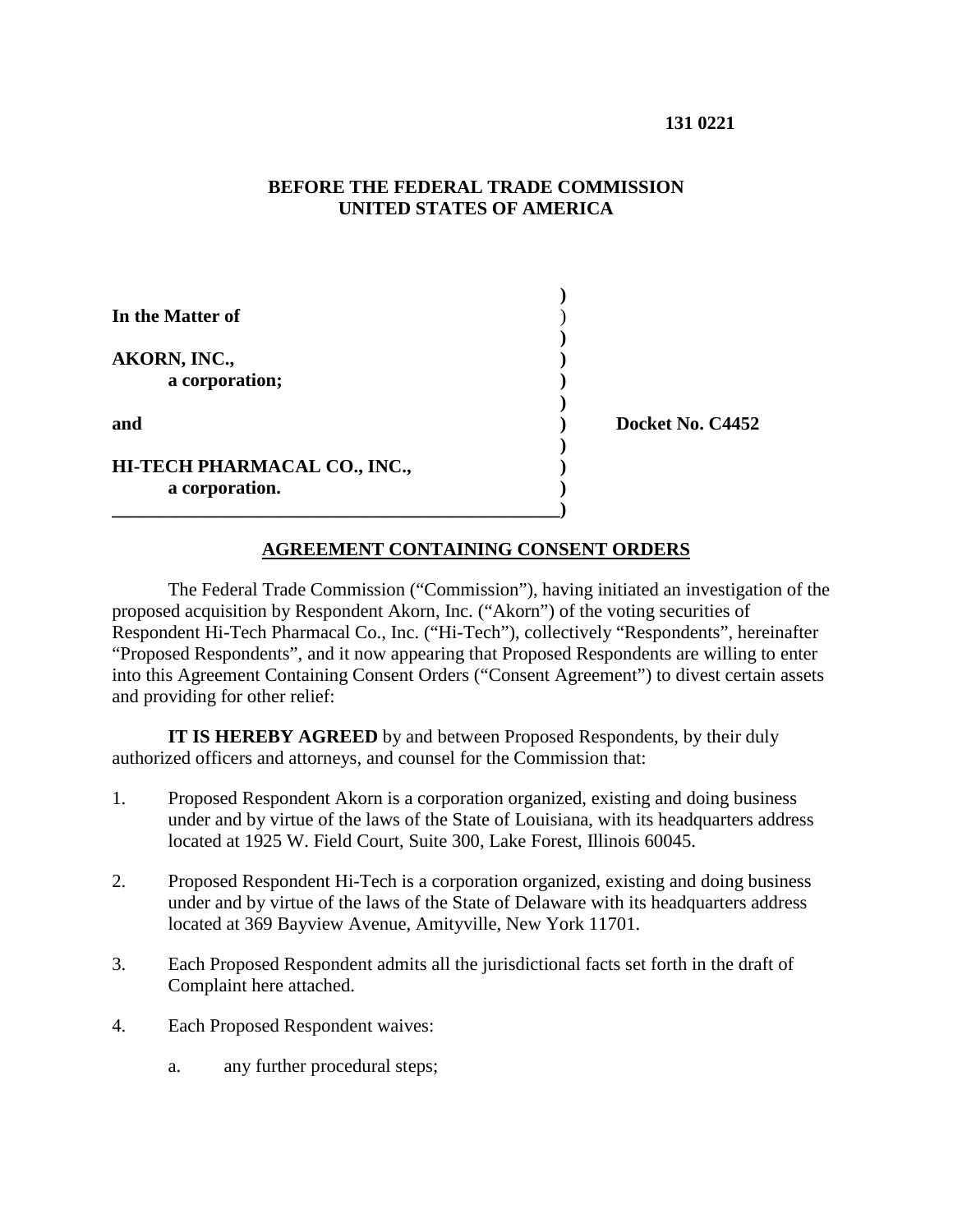- b. the requirement that the Commission's Decision and Order and Order to Maintain Assets, both of which are attached hereto and made a part hereof, contain a statement of findings of fact and conclusions of law;
- c. all rights to seek judicial review or otherwise challenge or contest the validity of the Decision and Order or the Order to Maintain Assets entered pursuant to this Consent Agreement; and
- d. any claim under the Equal Access to Justice Act.
- 5. Because there may be interim competitive harm, the Commission may issue its Complaint and the Order to Maintain Assets in this matter at any time after it accepts this Consent Agreement for public comment.
- 6. Not later than thirty (30) days after the date this Consent Agreement is signed by the Proposed Respondents, each Proposed Respondent shall submit an initial report, pursuant to Section 2.33 of the Commission's Rules, 16 C.F.R. § 2.33. Each Proposed Respondent shall also submit subsequent reports every thirty (30) days thereafter until the Order to maintain Assets becomes final, at which time the reporting obligations contained in the Order to Maintain Assets (other than the requirement to submit an initial report pursuant to this Consent Agreement) shall control. Such reports shall be signed by the respective Proposed Respondent and shall set forth in detail the manner in which that Proposed Respondent has complied and will comply with the Order to Maintain Assets and the Decision and Order. Such reports will not become part of the public record unless and until the Consent Agreement and Decision and Order are accepted by the Commission for public comment.
- 7. In each report described in Paragraph 6, each Proposed Respondent shall provide sufficient information and documentation to enable the Commission to determine independently whether that Proposed Respondent is in compliance with this Consent Agreement and each of the Orders. Each report shall be verified by a notarized signature or sworn statement of an employee of the relevant Proposed Respondent specifically authorized to perform this function, or shall be self-verified in the manner set forth in 28 U.S.C. § 1746. Section 2.41(a) of the Commission's Rules of Practice requires that an original and two (2) copies of all compliance reports be filed with the Commission. Each Proposed Respondent shall file an original report and one (1) copy with the Secretary of the Commission, and shall send at least one (1) copy directly to the Bureau of Competition's Compliance Division.
- 8. This Consent Agreement shall not become part of the public record of the proceeding unless and until it is accepted by the Commission. If this Consent Agreement is accepted by the Commission, it, together with the draft of Complaint contemplated thereby, will be placed on the public record for a period of thirty (30) days and information in respect thereto publicly released. The Commission thereafter may either withdraw its acceptance of this Consent Agreement and so notify Proposed Respondents, in which event it will take such action as it may consider appropriate, or issue or amend its Complaint (in such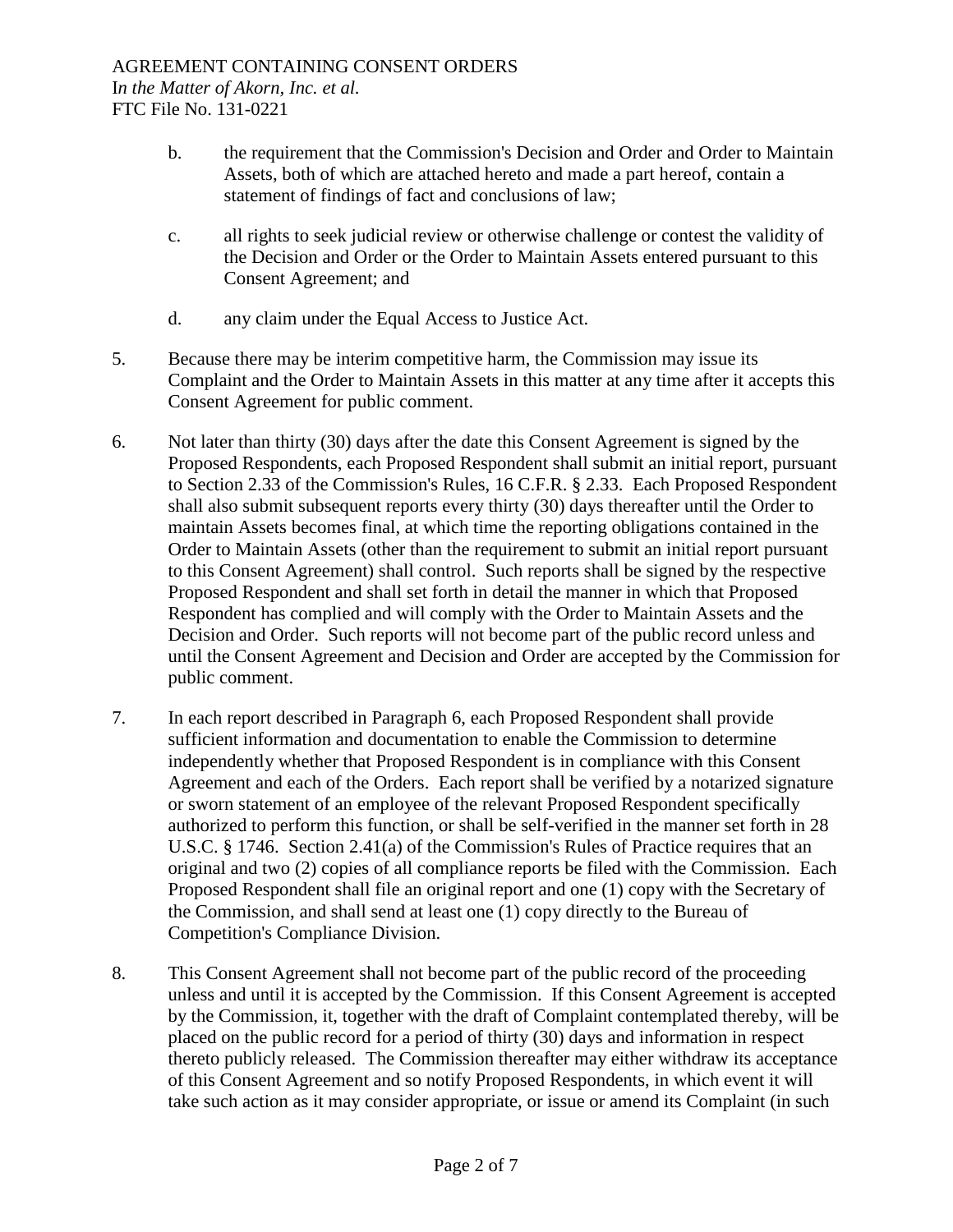form as the circumstances may require) and issue its Decision and Order, in disposition of the proceeding.

- 9. This Consent Agreement is for settlement purposes only and does not constitute an admission by Proposed Respondents that the law has been violated as alleged in the draft of Complaint here attached, or that the facts as alleged in the draft of Complaint, other than jurisdictional facts, are true.
- 10. This Consent Agreement contemplates that, if it is accepted by the Commission, the Commission may (i) issue and serve its Complaint corresponding in form and substance with the draft of Complaint here attached, (ii) issue and serve its Order to Maintain Assets, and (iii) make information public with respect thereto. If such acceptance is not subsequently withdrawn by the Commission pursuant to the provisions of Commission Rule 2.34, 16 C.F.R. § 2.34, the Commission may, without further notice to Proposed Respondents, issue the attached Decision and Order containing an order to divest and providing for other relief in disposition of the proceeding.
- 11. When final and effective, the Decision and Order and the Order to Maintain Assets shall have the same force and effect and may be altered, modified or set aside in the same manner and within the same time provided by statute for other orders. The Decision and Order and the Order to Maintain Assets shall become final and effective upon service. Delivery of the Complaint, the Decision and Order, and the Order to Maintain Assets to Proposed Respondent Akorn by any means provided in Commission Rule 4.4(a), 16 C.F.R.  $\S$  4.4(a) – including, but not limited to, delivery to an office within the United States of Ian R. Conner, Esq.; of Kirkland & Ellis LLP; or of any other lawyer or law firm listed as Counsel for Akorn, Inc. – shall constitute service as to Proposed Respondent Akorn. Delivery of the Complaint, the Decision and Order, and the Order to Maintain Assets to Proposed Respondent Hi-Tech by any means provided in Commission Rule 4.4(a), 16 C.F.R.  $\S$  4.4(a) – including, but not limited to, delivery to an office within the United States of David H. Evans, Esq.; of Chadbourne & Parke LLP; or of any other lawyer or law firm listed as Counsel for Hi-Tech Pharmacal Co. Inc. – shall constitute service as to Proposed Respondents Hi-Tech. Each Proposed Respondent waives any right it may have to any other manner of service. Each Proposed Respondent also waives any right it may otherwise have to service of any Appendices incorporated by reference into the Decision and Order, and agrees that it is bound to comply with and will comply with the Decision and Order to the same extent as if it had been served with copies of the Appendices, where Proposed Respondent is already in possession of copies of such Appendices.
- 12. The Complaint may be used in construing the terms of the Decision and Order and the Order to Maintain Assets, and no agreement, understanding, representation, or interpretation not contained in the Decision and Order, the Order to Maintain Assets, or the Consent Agreement may be used to limit or contradict the terms of the Decision and Order or the Order to Maintain Assets.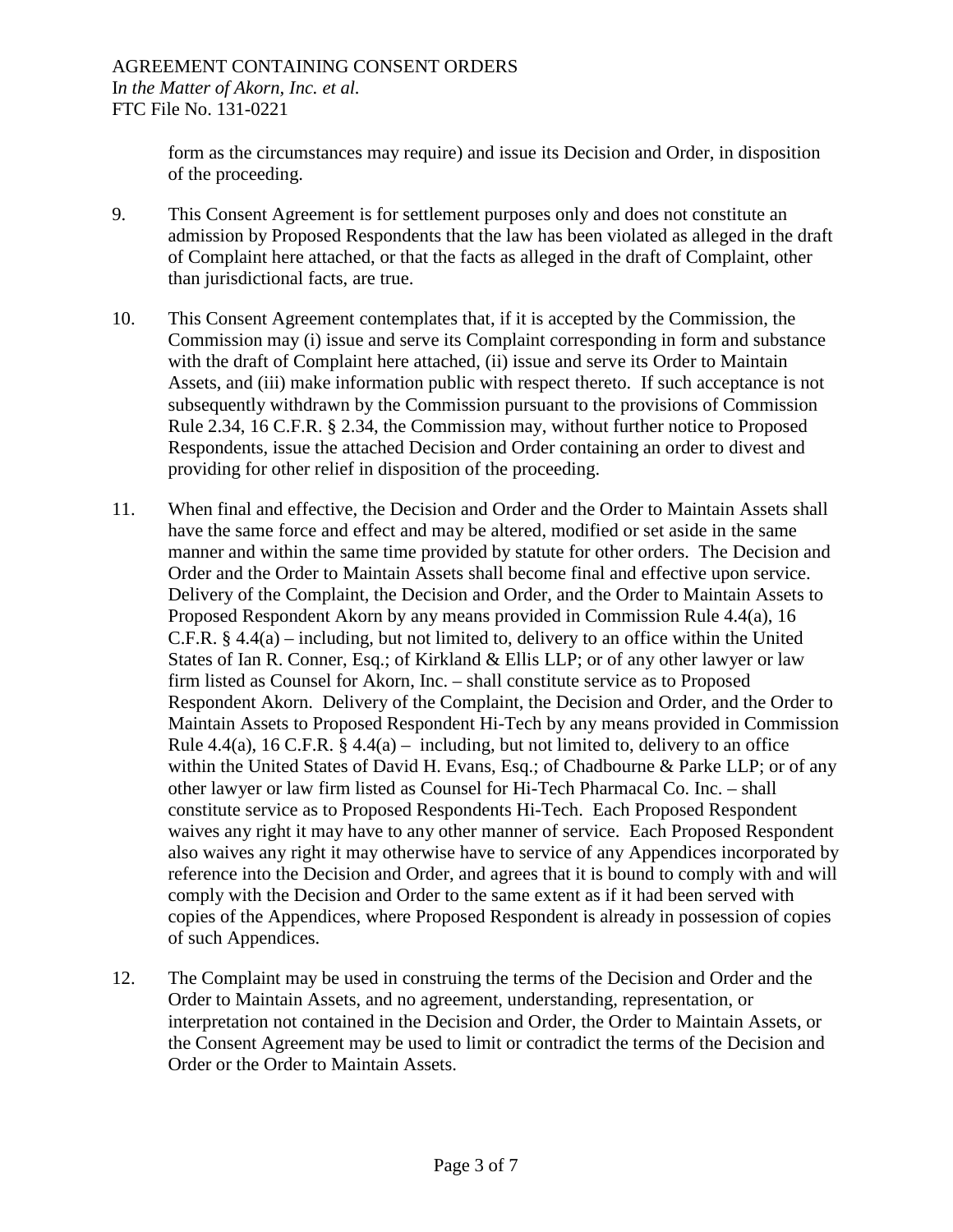- 13. By signing this Consent Agreement, Proposed Respondents represent and warrant that Proposed Respondents can accomplish the full relief contemplated by the attached Decision and Order (including effectuating all required divestitures, assignments, transfers) and the Order to Maintain Assets and that all parents, subsidiaries, affiliates, and successors necessary to effectuate the full relief contemplated by this Consent Agreement are: (i) within the control of the parties to this Consent Agreement, or (ii) will be in the control of the parties to this Consent Agreement after the proposed acquisition.
- 14. By signing this Consent Agreement, Proposed Respondents represent and warrant that each Remedial Agreement (as defined in the Decision and Order) that has been submitted to the Commission at the time of this Consent Agreement for approval by the Commission in connection with the Commission's determination to make the Decision and Order final comports with all of the relevant requirements of the Decision and Order and requires Proposed Respondents to divest all assets required to be divested pursuant to the relevant requirements of the Decision and Order.
- 15. Each Proposed Respondent agrees that it shall interpret each Remedial Agreement in a manner that is fully consistent with all of the relevant provisions and remedial purposes of the Decision and Order.
- 16. Each Proposed Respondent has read the draft of Complaint, the Decision and Order, and the Order to Maintain Assets contemplated hereby. Each Proposed Respondent understands that once the Decision and Order and the Order to Maintain Assets have been issued, it will be required to file one or more compliance reports showing that it has fully complied with the Decision and Order and the Order to Maintain Assets.
- 17. Each Proposed Respondent agrees to comply with the terms of the proposed Decision and Order and the Order to Maintain Assets from the date it signs this Consent Agreement. Each Proposed Respondent further understands that it may be liable for civil penalties in the amount provided by law for each violation of the Decision and Order and of the Order to Maintain Assets after they become final and effective.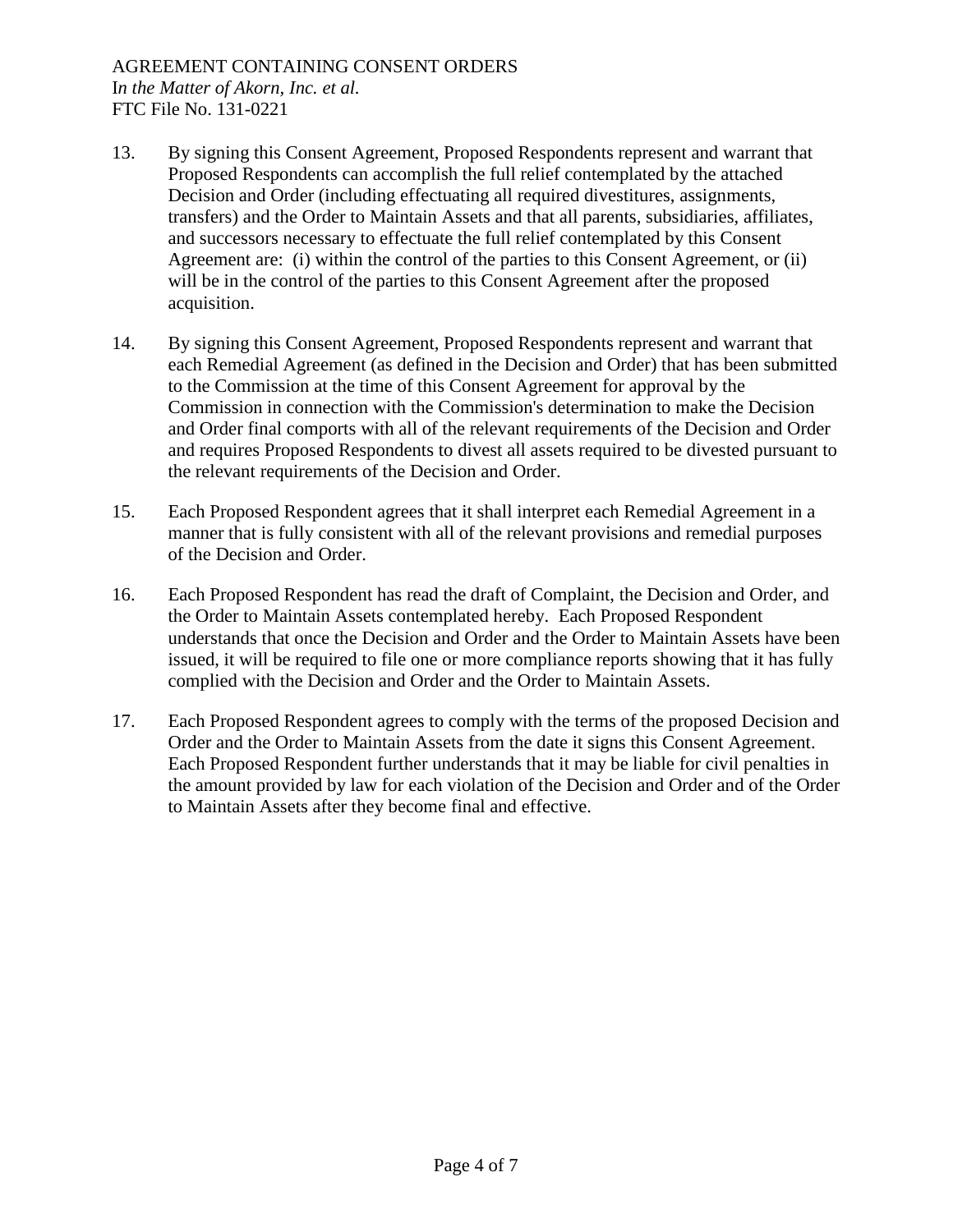AGREEMENT CONTAINING CONSENT ORDERS I*n the Matter of Akorn, Inc. et al.* FTC File No. 131-0221

## **AKORN, INC.**

By:  $\frac{1}{R_0 + R_0}$ Raj Rai Chief Executive Officer Akorn, Inc. Date:

Ian R. Conner, Esq. Kirkland & Ellis LLP Counsel for Akorn, Inc.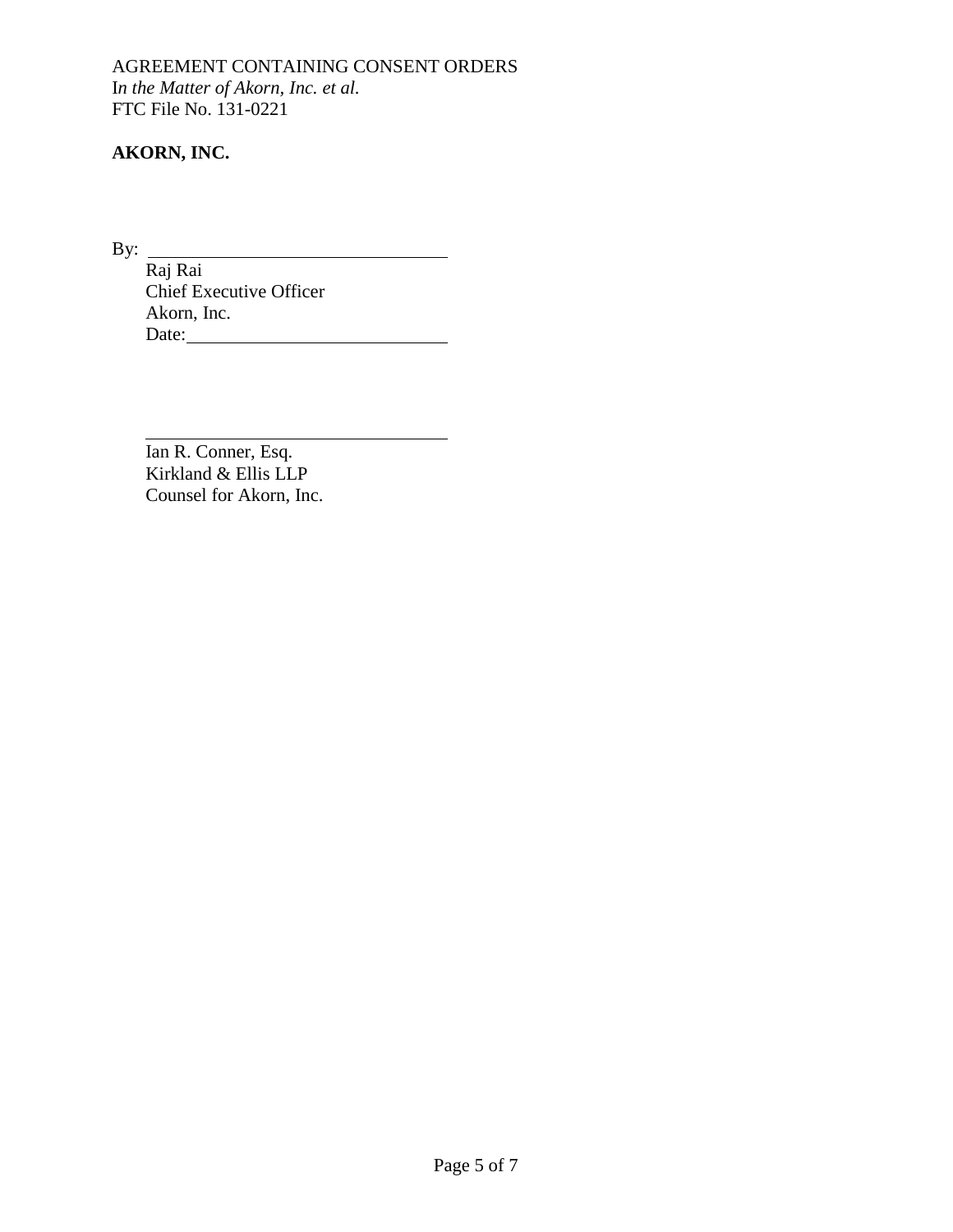## **HI-TECH PHARMACAL CO., INC.**

By: Name: David S. Seltzer Title: Chairman, Chief Executive Officer and President Date:

David H. Evans, Esq. Chadbourne & Parke LLP Counsel for Hi-Tech Pharmacal Co., Inc.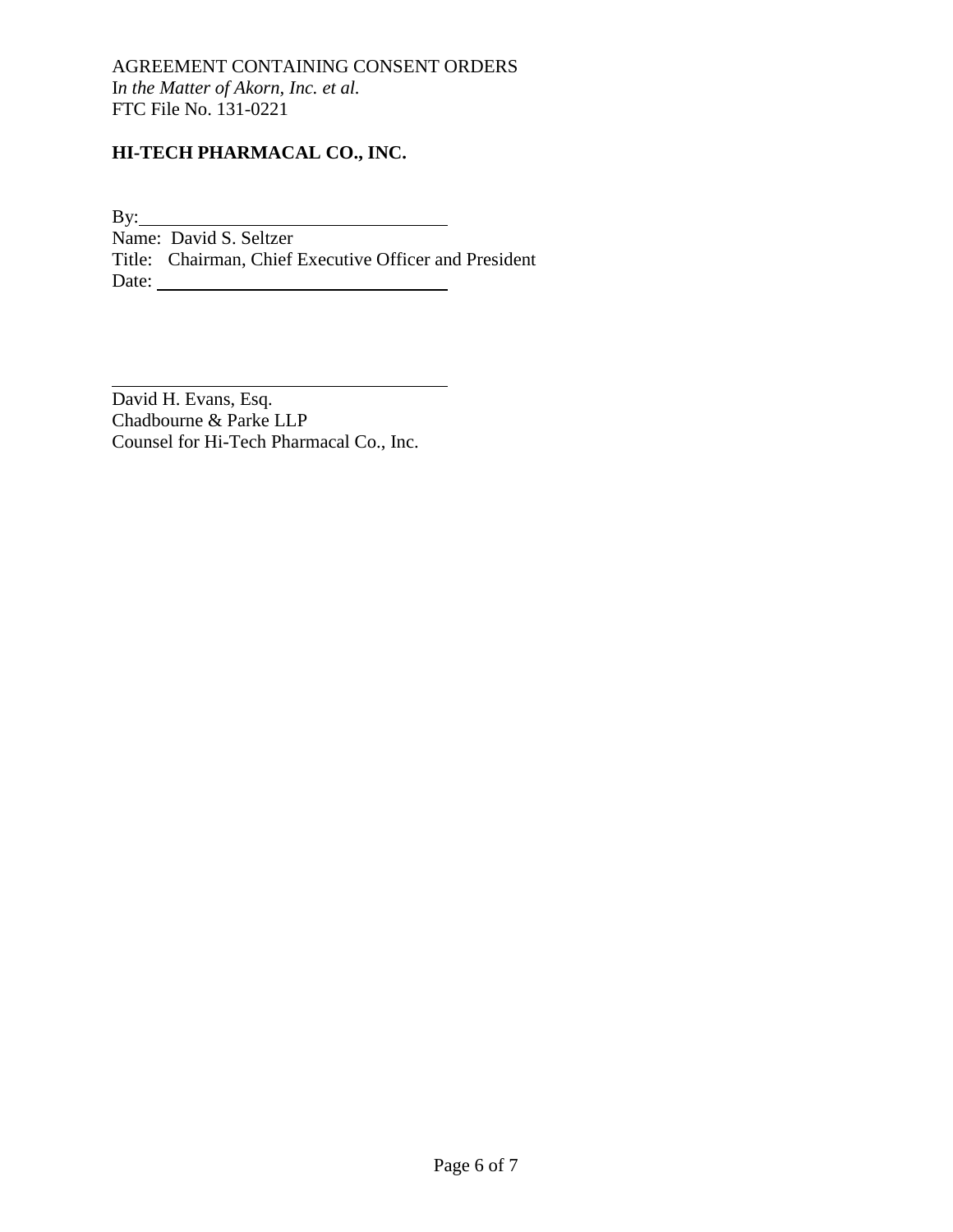## **FEDERAL TRADE COMMISSION**

By: \_\_\_\_\_\_\_\_\_\_\_\_\_\_\_\_\_\_\_\_\_\_\_\_\_\_\_\_\_\_

Jonathan Klarfeld Deputy Assistant Director Bureau of Competition

Michael R. Moiseyev Assistant Director Bureau of Competition

\_\_\_\_\_\_\_\_\_\_\_\_\_\_\_\_\_\_\_\_\_\_\_\_\_\_\_\_\_\_

\_\_\_\_\_\_\_\_\_\_\_\_\_\_\_\_\_\_\_\_\_\_\_\_\_\_\_\_\_\_\_

\_\_\_\_\_\_\_\_\_\_\_\_\_\_\_\_\_\_\_\_\_\_\_\_\_\_\_\_\_\_

Stephen Weissman Deputy Director Bureau of Competition

Deborah L. Feinstein Director Bureau of Competition Date: \_\_\_\_\_\_\_\_\_\_\_\_\_\_\_\_\_\_\_\_\_\_\_\_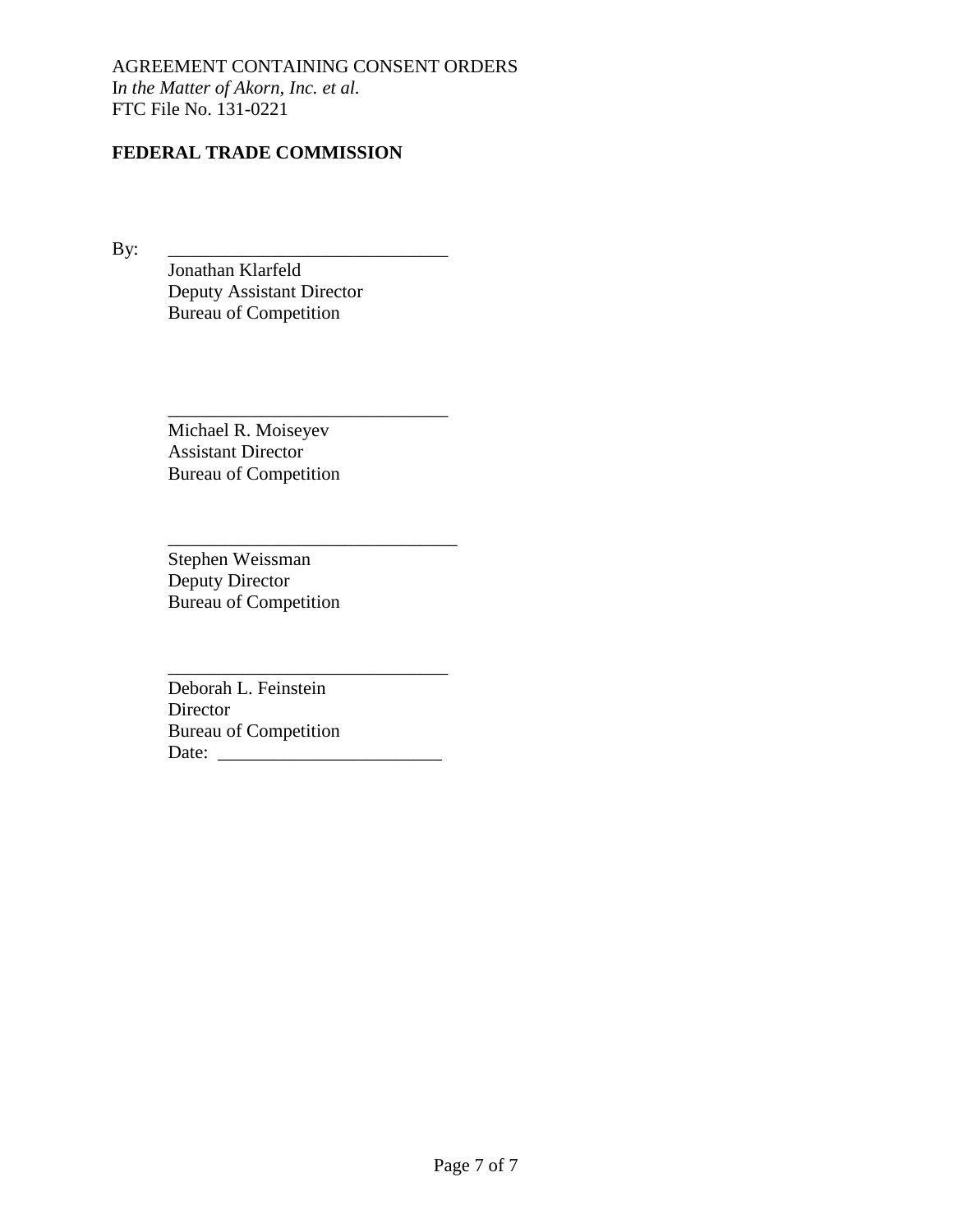### **UNITED STATES OF AMERICA BEFORE THE FEDERAL TRADE COMMISSION**

| <b>COMMISSIONERS:</b> | <b>Edith Ramirez, Chairwoman</b><br><b>Julie Brill</b><br><b>Maureen K. Ohlhausen</b><br><b>Joshua D. Wright</b> |  |          |
|-----------------------|------------------------------------------------------------------------------------------------------------------|--|----------|
|                       |                                                                                                                  |  |          |
| In the Matter of      |                                                                                                                  |  |          |
|                       |                                                                                                                  |  |          |
| AKORN, INC.,          |                                                                                                                  |  |          |
| a corporation;        |                                                                                                                  |  |          |
|                       |                                                                                                                  |  | Docket N |
| and                   |                                                                                                                  |  |          |
|                       | HI-TECH PHARMACAL CO., INC,                                                                                      |  |          |
| a corporation.        |                                                                                                                  |  |          |
|                       |                                                                                                                  |  |          |
|                       |                                                                                                                  |  |          |

# **No. C-4452**

#### **COMPLAINT**

Pursuant to the Clayton Act and the Federal Trade Commission Act, and its authority thereunder, the Federal Trade Commission ("Commission"), having reason to believe that Respondent Akorn, Inc. ("Akorn"), a corporation subject to the jurisdiction of the Commission, has agreed to acquire Hi-Tech Pharmacal Co., Inc. ("Hi-Tech"), a corporation subject to the jurisdiction of the Commission, in violation of Section 5 of the Federal Trade Commission Act ("FTC Act"), as amended, 15 U.S.C. § 45, that such acquisition, if consummated, would violate Section 7 of the Clayton Act, as amended, 15 U.S.C. § 18, and Section 5 of the FTC Act, as amended, 15 U.S.C. § 45, and it appearing to the Commission that a proceeding in respect thereof would be in the public interest, hereby issues its Complaint, stating its charges as follows:

#### **I. RESPONDENT**

1. Respondent Akorn is a corporation organized, existing, and doing business under and by virtue of the laws of the State of Louisiana, with its corporate head office and principal place of business located at 1925 W. Field Court, Suite 300, Lake Forest, Illinois, 60045.

2. Respondent Hi-Tech is a corporation organized, existing, and doing business under and by virtue of the laws of the State of Delaware, with its corporate head office and principal place of business located at 369 Bayview Avenue, Amityville, New York, 11701.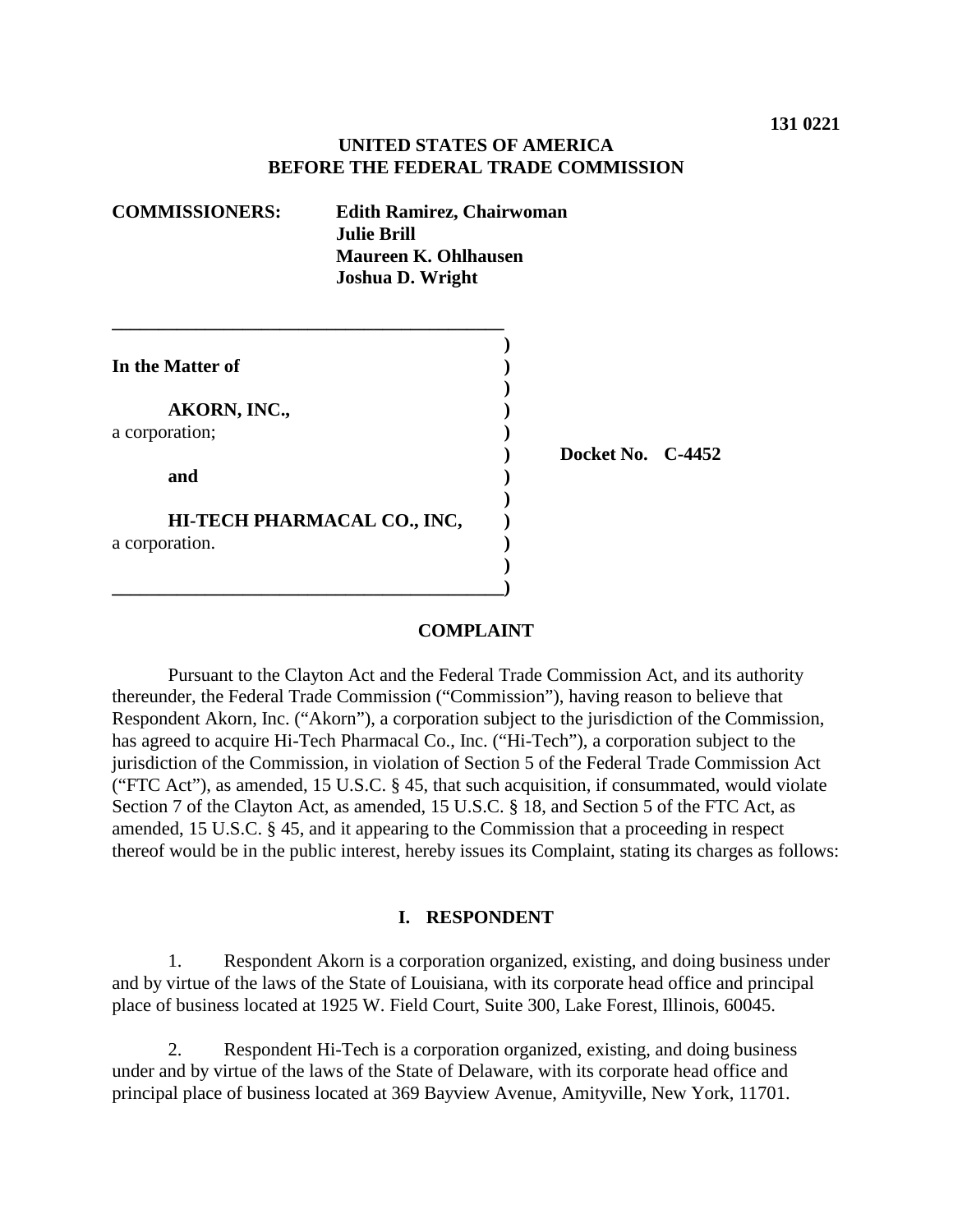3. Each Respondent is, and at all times relevant herein has been, engaged in commerce, as "commerce" is defined in Section 1 of the Clayton Act as amended, 15 U.S.C. § 12, and is a company whose business is in or affects commerce, as "commerce" is defined in Section 4 of the FTC Act, as amended, 15 U.S.C. § 44.

### **II. THE PROPOSED ACQUISITION**

4. Pursuant to an Agreement and Plan of Merger dated August 26, 2013, Akorn proposes to acquire Hi-Tech for approximately \$640 million (the "Acquisition"). The Acquisition is subject to Section 7 of the Clayton Act, as amended, 15 U.S.C. § 18.

#### **III. THE RELEVANT MARKETS**

5. For the purposes of this Complaint, the relevant lines of commerce in which to analyze the effects of the Acquisition are the development, license, manufacture, marketing, distribution, and sale of the following pharmaceutical products:

- a. generic ophthalmic drops containing 0.3% ciprofloxacin hydrochloride ("generic Ciloxan drops");
- b. generic ophthalmic ointment containing 0.5% erythromycin ("generic Ilotycin ointment");
- c. generic ophthalmic drops containing 0.5% levofloxacin ("generic Quixin drops");
- d. generic topical jelly containing 2% lidocaine ("generic Xylocaine jelly");
- e. generic topical cream containing 2.5% lidocaine with prilocaine ("generic EMLA cream");

6. For the purposes of this Complaint, the United States is the relevant geographic area in which to assess the competitive effects of the Acquisition in each of the relevant lines of commerce.

#### **IV. THE STRUCTURE OF THE MARKETS**

7. Generic Ciloxan drops are an antibiotic used to treat bacterial infections of the eye and corneal ulcers. The market for generic Ciloxan drops is highly concentrated with only four current suppliers—Akorn, Hi-Tech, Novartis Corp. ("Novartis"), and Nexus Pharmaceuticals, Inc. ("Nexus"), which distributes its product through PACK Pharmaceuticals ("PACK"). The Acquisition would reduce the number of suppliers of generic Ciloxan drops from four to three,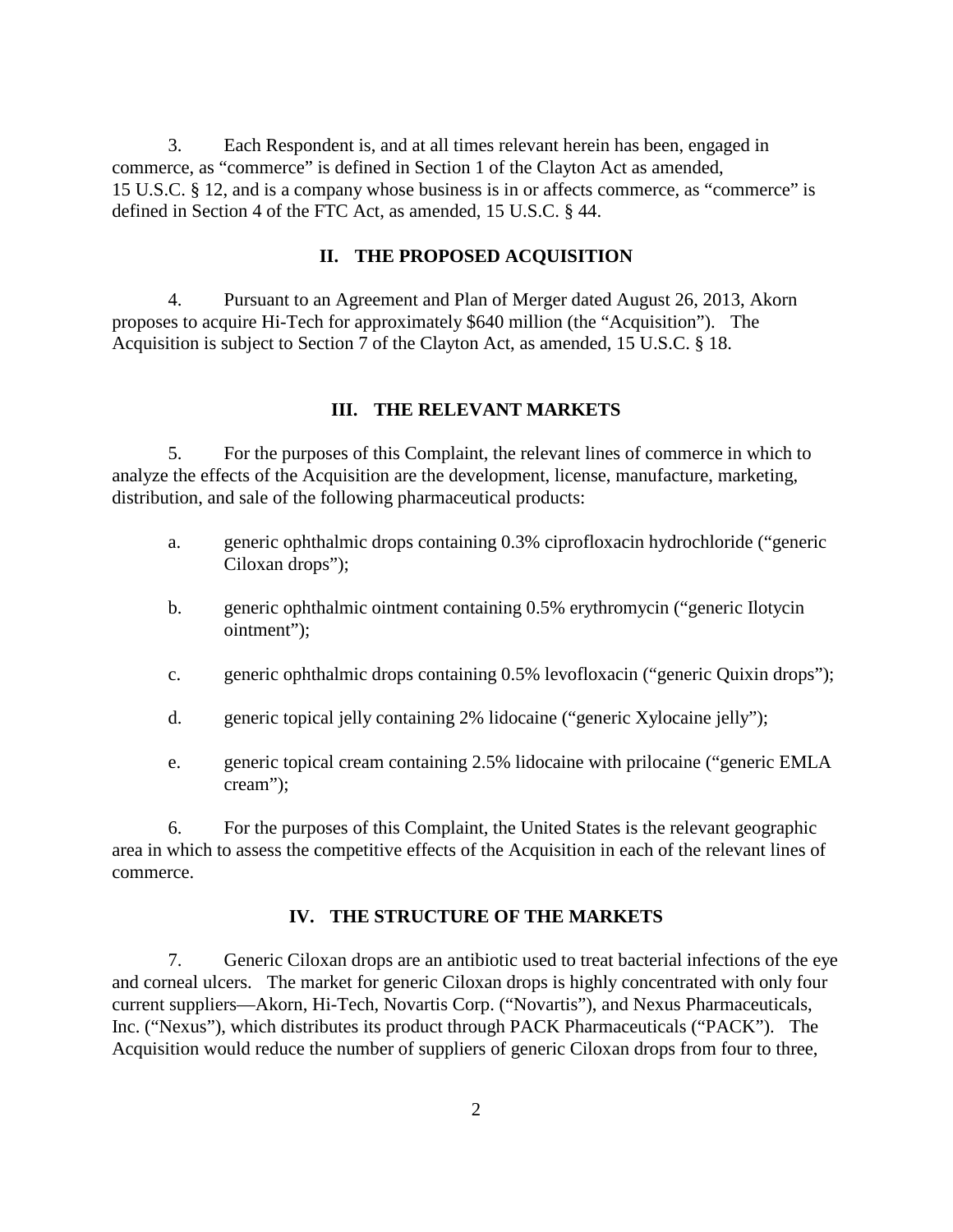would increase the Herfindahl-Hirschman Index concentration ("HHI") by 384, from 3234 to a post-merger total of 3618, and would create a merged entity having a market share in excess of 28%.

8. Generic Ilotycin ointment is an antibiotic used to treat and prevent bacterial eye infections. Three firms—Akorn, Bausch & Lomb, Inc. ("Bausch & Lomb"), and Perrigo Company plc ("Perrigo")—currently supply generic Ilotycin ointment in this highly concentrated market, which has an HHI in excess of 4000. Hi-Tech is likely to be the next entrant into this market as it is the only firm expected to file an Abbreviated New Drug Application ("ANDA") with the U.S. Food and Drug Administration ("FDA") in the foreseeable future. Thus, the Acquisition would reduce the number of suppliers of generic Ilotycin ointment from four to three.

9. Generic Quixin drops are an antibiotic used to treat bacterial eye infections. The market for generic Quixin drops is highly concentrated with only three current suppliers—Akorn, Hi-Tech, and Nexus, which distributes its product through PACK. Akorn has a market share of approximately 15% and Hi-Tech has a market share of approximately 23%. The Acquisition would reduce the number of suppliers of generic Quixin drops from three to two, would increase the HHI by 690, from 4598 to a post-merger total of 5288, and would create a merged entity having a market share in excess of 38%.

10. Generic Xylocaine jelly is a topical jelly used to treat and prevent pain in procedures involving male and female urethra, to treat painful urethritis topically, and also as an anesthetic lubricant for endotracheal intubation. Three firms currently supply generic Xylocaine jelly in this highly concentrated market—Akorn, Hi-Tech, and Amphastar Pharmaceuticals, Inc. ("Amphastar"). Akorn has a market share of approximately 39% and Hi-Tech has a market share of approximately 14%. The Acquisition would reduce the number of suppliers of generic Xylocaine jelly from three to two, would increase the HHI by 1092, from 3926 to a post-merger total of 5018, and would create a merged entity having a market share in excess of 53%.

11. Generic EMLA cream is a topical anesthetic for use on normal, intact skin for local analgesia and on genital mucous membranes for superficial minor surgery or as a pretreatment for infiltration anesthesia. The market for generic EMLA cream is highly concentrated with only four current suppliers—Akorn, Hi-Tech, Novartis, and TOLMAR, Inc. ("TOLMAR"), which distributes its product through Impax Laboratories, Inc. ("Impax"). Akorn has a market share of approximately 12% and Hi-Tech has a market share of approximately 62%. The Acquisition would reduce the number of suppliers of generic EMLA cream from four to three, would increase the HHI by 1488, from 4481 to a post-merger total of 5969, and would create a merged entity having a market share in excess of 74%.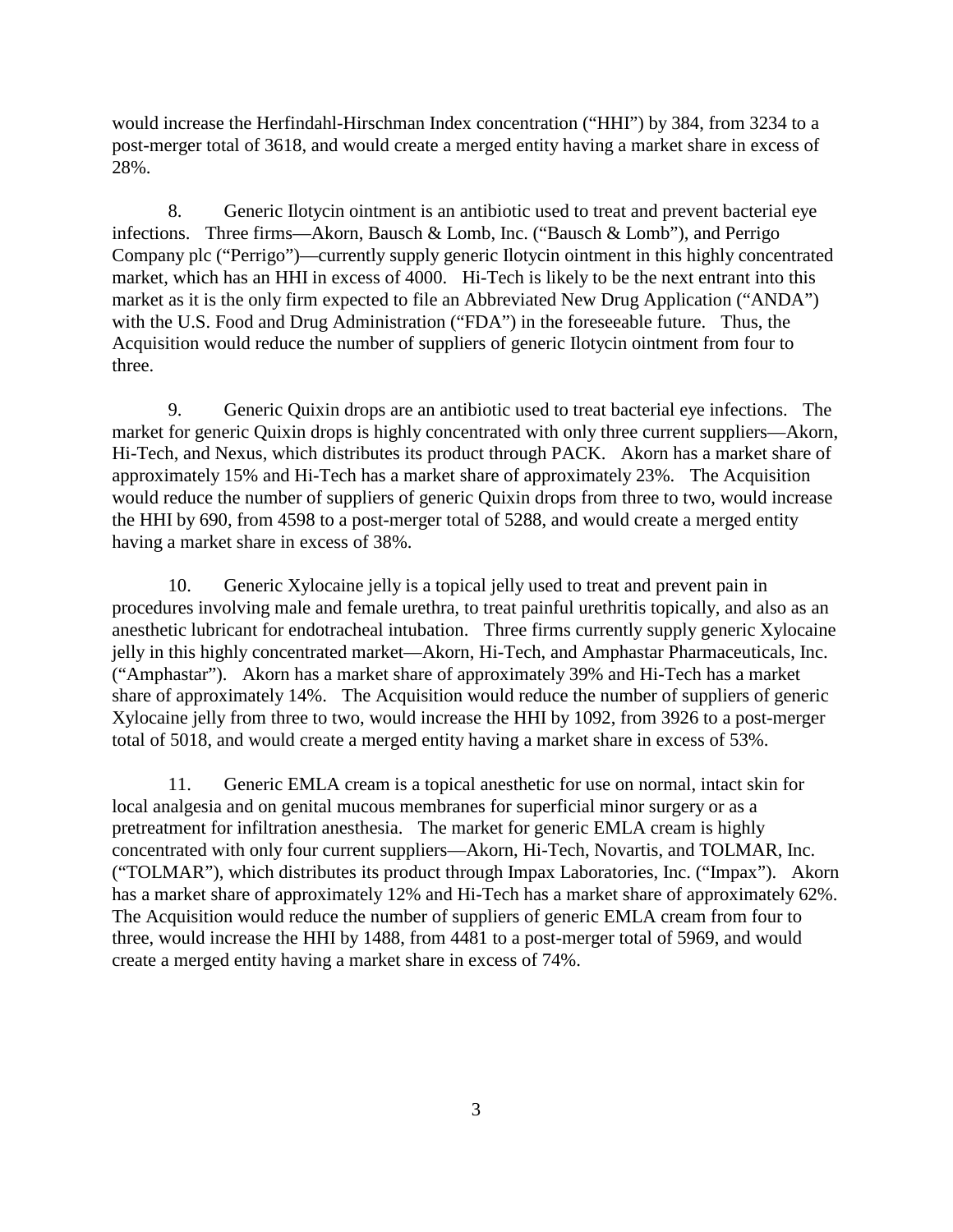#### **V. ENTRY CONDITIONS**

12. Entry into the relevant markets described in Paragraphs 5 and 6 would not be timely, likely, or sufficient in magnitude, character, and scope to deter or counteract the anticompetitive effects of the Acquisition. De novo entry would not take place in a timely manner because the combination of drug development times and FDA approval requirements would be lengthy. In addition, no other entry is likely to occur such that it would be timely and sufficient to deter or counteract the competitive harm likely to result from the Acquisition.

### **VI. EFFECTS OF THE ACQUISITION**

13. The effects of the Acquisition, if consummated, may be to substantially lessen competition and to tend to create a monopoly in the relevant markets in violation of Section 7 of the Clayton Act, as amended, 15 U.S.C. § 18, and Section 5 of the FTC Act, as amended, 15 U.S.C. § 45, in the following ways, among others:

- a. by eliminating actual, direct, and substantial competition between Akorn and Hi-Tech and reducing the number of significant competitors in the markets for (1) generic Ciloxan drops; (2) generic Quixin drops; (3) generic Xylocaine jelly; and (4) generic EMLA cream, thereby increasing the likelihood that: (a) Akorn would be able to unilaterally exercise market power in these markets; (b) the remaining competitors would engage in coordinated interaction between or among each other; and (c) customers would be forced to pay higher prices; and
- b. by eliminating future competition between Akorn and Hi-Tech and reducing the number of generic competitors in the market for generic Ilotycin ointment, thereby (a) increasing the likelihood that the combined entity would forego or delay the launch of this product and (b) increasing the likelihood that the combined entity would delay, eliminate, or otherwise reduce the substantial additional price competition that would have resulted from an additional supplier of this product.

#### **VII. VIOLATIONS CHARGED**

14. The Agreement and Plan of Merger described in Paragraph 4 constitutes a violation of Section 5 of the FTC Act, as amended, 15 U.S.C. § 45.

15. The Acquisition described in Paragraph 4, if consummated, would constitute a violation of Section 7 of the Clayton Act, as amended, 15 U.S.C. § 18, and Section 5 of the FTC Act, as amended, 15 U.S.C. § 45.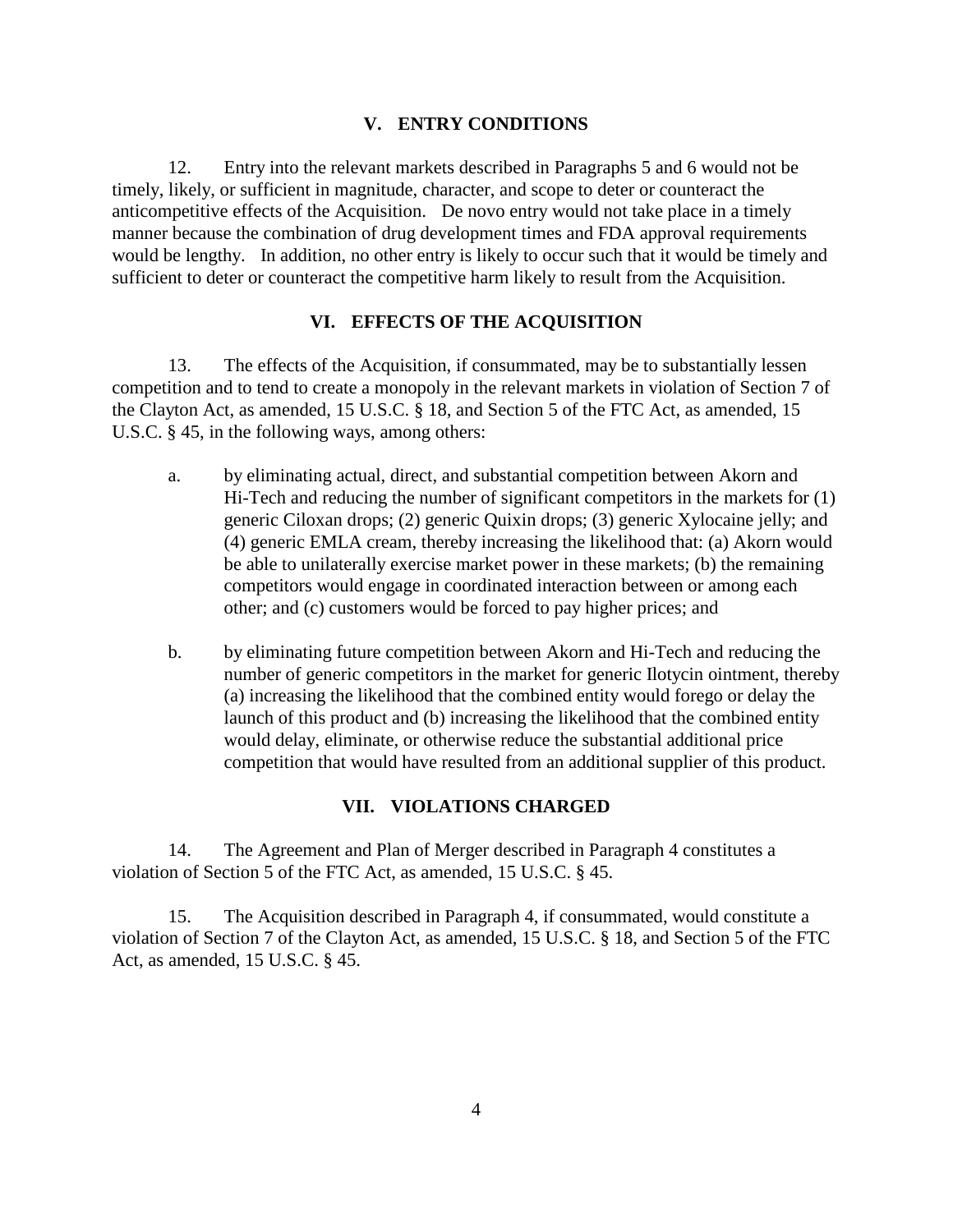**WHEREFORE, THE PREMISES CONSIDERED,** the Federal Trade Commission on this eleventh day of April, 2014 issues its Complaint against said Respondents.

By the Commission.

Donald S. Clark Secretary

SEAL: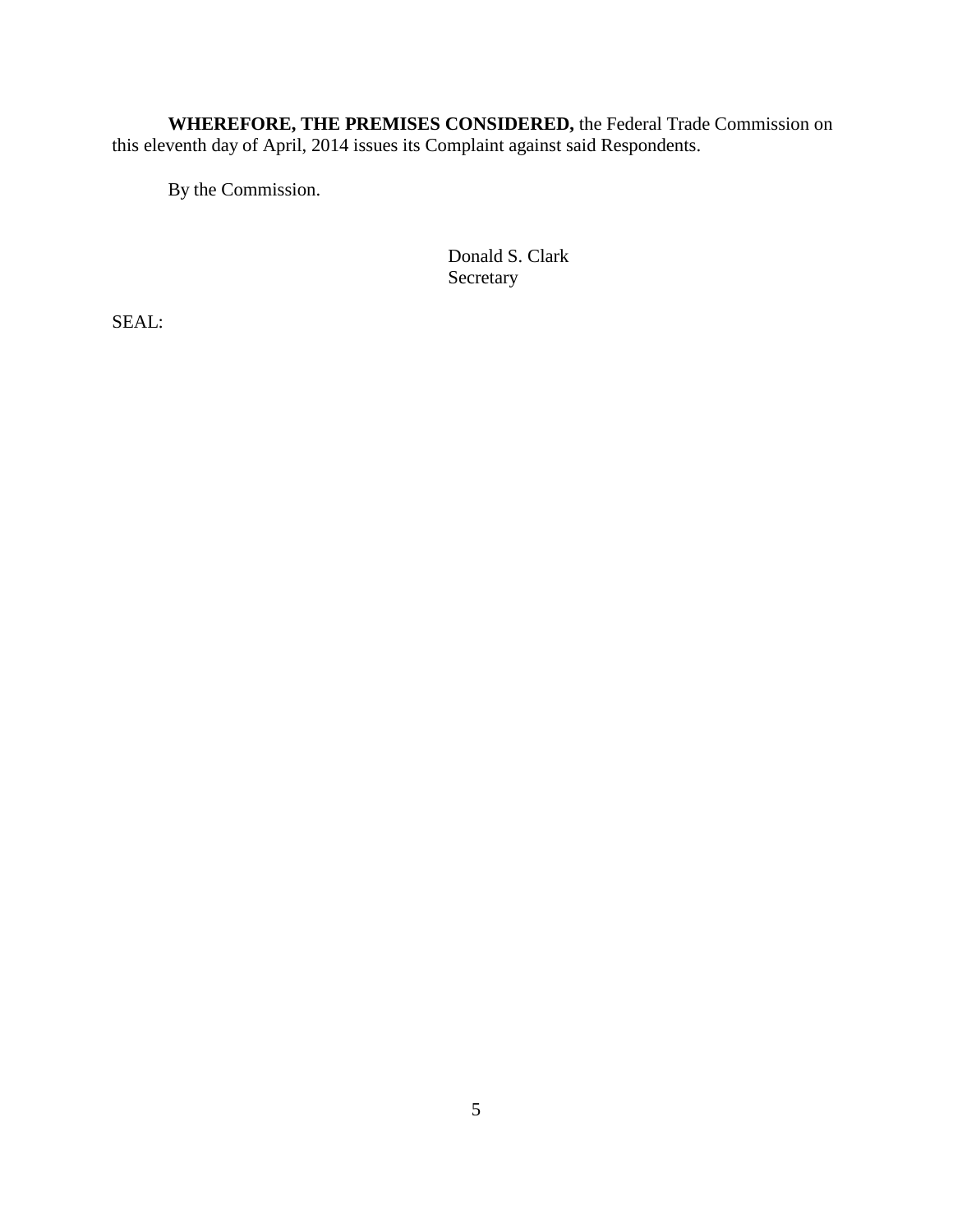### **UNITED STATES OF AMERICA BEFORE FEDERAL TRADE COMMISSION**

| <b>COMMISSIONERS:</b>        | <b>Edith Ramirez, Chairwoman</b><br><b>Julie Brill</b><br><b>Maureen K. Ohlhausen</b><br><b>Joshua D. Wright</b> |               |
|------------------------------|------------------------------------------------------------------------------------------------------------------|---------------|
|                              |                                                                                                                  |               |
| In the Matter of             |                                                                                                                  |               |
|                              |                                                                                                                  |               |
| AKORN, INC.,                 |                                                                                                                  |               |
| a corporation;               |                                                                                                                  |               |
|                              |                                                                                                                  |               |
| and                          |                                                                                                                  | Docket C-4452 |
|                              |                                                                                                                  |               |
| HI-TECH PHARMACAL CO., INC., |                                                                                                                  |               |
| a corporation.               |                                                                                                                  |               |
|                              |                                                                                                                  |               |

#### **ORDER TO MAINTAIN ASSETS**

The Federal Trade Commission ("Commission"), having initiated an investigation of the proposed acquisition by Respondent Akorn, Inc. ("Akorn") of the voting securities of Respondent Hi-Tech Pharmacal Co., Inc. ("Hi-Tech"), collectively "Respondents", and Respondents having been furnished thereafter with a copy of a draft of Complaint that the Bureau of Competition proposed to present to the Commission for its consideration and which, if issued by the Commission, would charge Respondents with violations of Section 7 of the Clayton Act, as amended, 15 U.S.C. § 18, and Section 5 of the Federal Trade Commission Act, as amended, 15 U.S.C. § 45; and

Respondents, their attorneys, and counsel for the Commission having thereafter executed an Agreement Containing Consent Orders ("Consent Agreement"), containing an admission by Respondents of all the jurisdictional facts set forth in the aforesaid draft of Complaint, a statement that the signing of said Consent Agreement is for settlement purposes only and does not constitute an admission by Respondents that the law has been violated as alleged in such Complaint, or that the facts as alleged in such Complaint, other than jurisdictional facts, are true, and waivers and other provisions as required by the Commission's Rules; and

The Commission having thereafter considered the matter and having determined to accept the executed Consent Agreement and to place such Consent Agreement on the public record for a period of thirty (30) days for the receipt and consideration of public comments, now in further conformity with the procedure described in Commission Rule 2.34, 16 C.F.R. § 2.34, the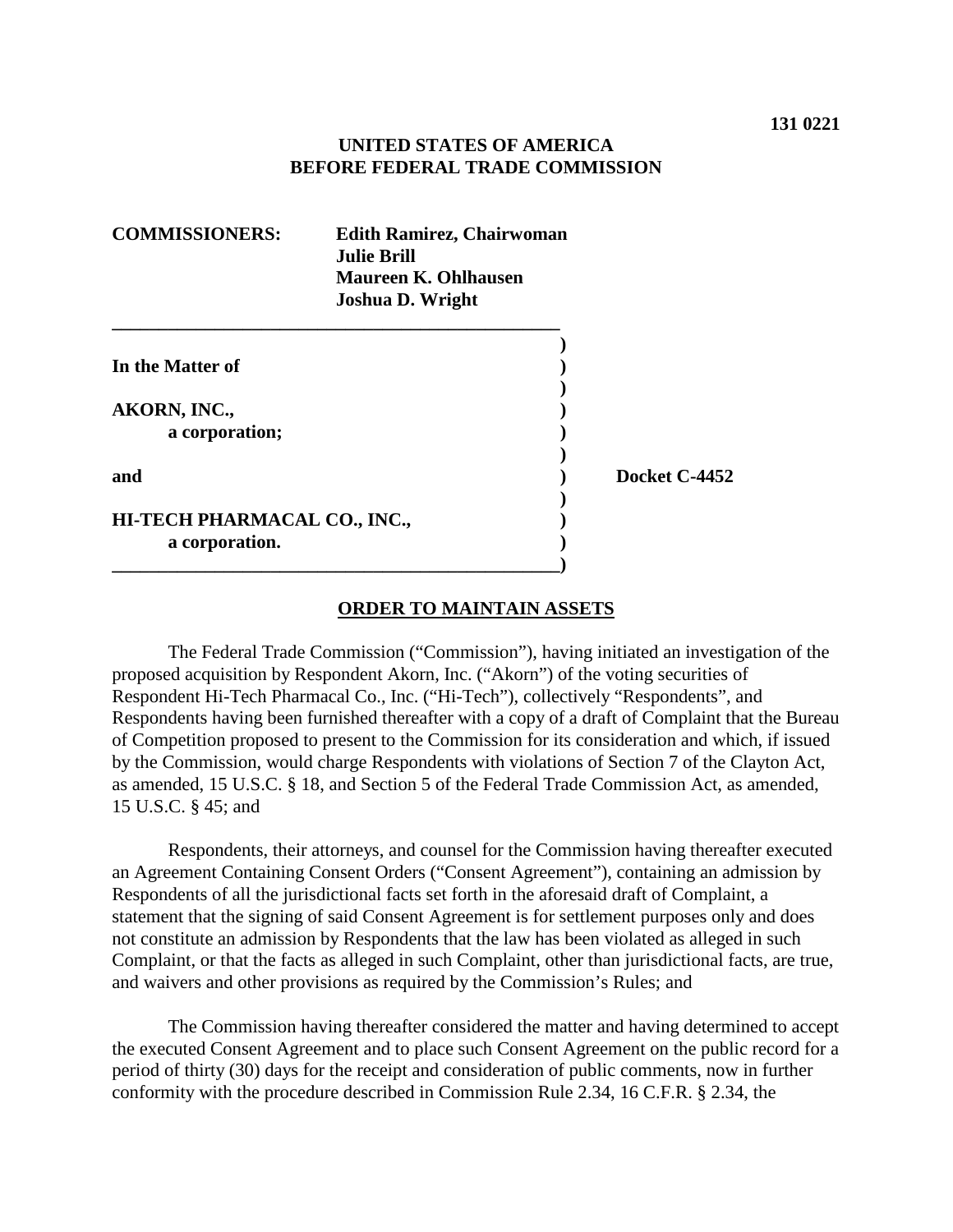Commission hereby issues its Complaint, makes the following jurisdictional findings and issues this Order to Maintain Assets:

- 1. Respondent Akorn is a corporation organized, existing and doing business under and by virtue of the laws of the State of Louisiana, with its headquarters address located at 1925 W. Field Court, Suite 300, Lake Forest, Illinois 60045.
- 2. Respondent Hi-Tech is a corporation organized, existing and doing business under and by virtue of the laws of the State of Delaware with its headquarters address located at 369 Bayview Avenue, Amityville, New York 11701.
- 3. The Commission has jurisdiction of the subject matter of this proceeding and of the Respondents, and the proceeding is in the public interest.

## **ORDER**

## **I.**

**IT IS ORDERED** that, as used in this Order to Maintain Assets, the following definitions and the definitions used in the Consent Agreement and the proposed Decision and Order (and when made final and effective, the Decision and Order), which are incorporated herein by reference and made a part hereof, shall apply:

- A. "Akorn" means: Akorn, Inc., its directors, officers, employees, agents, representatives, successors, and assigns; and its joint ventures, subsidiaries, divisions, groups and affiliates in each case controlled by Akorn, Inc. (including, without limitation, Akorn Enterprises, Inc.), and the respective directors, officers, employees, agents, representatives, successors, and assigns of each. After the Acquisition, Akorn shall include Hi-Tech. As a result of the merger, Akorn Enterprises, Inc., a wholly owned subsidiary of Akron Inc., will merge with and into Hi-Tech with Hi-Tech surviving as wholly-owned subsidiary of Akron.
- B. "Hi-Tech" means: Hi-Tech Pharmacal Co., Inc., its directors, officers, employees, agents, representatives, successors, and assigns; and its joint ventures, subsidiaries, divisions, groups and affiliates in each case controlled by Hi-Tech Pharmacal Co., Inc., and the respective directors, officers, employees, agents, representatives, successors, and assigns of each.
- C. "Respondents" means Akorn and Hi-Tech, individually and collectively.
- D. "Commission" means the Federal Trade Commission.
- E. "Decision and Order" means the: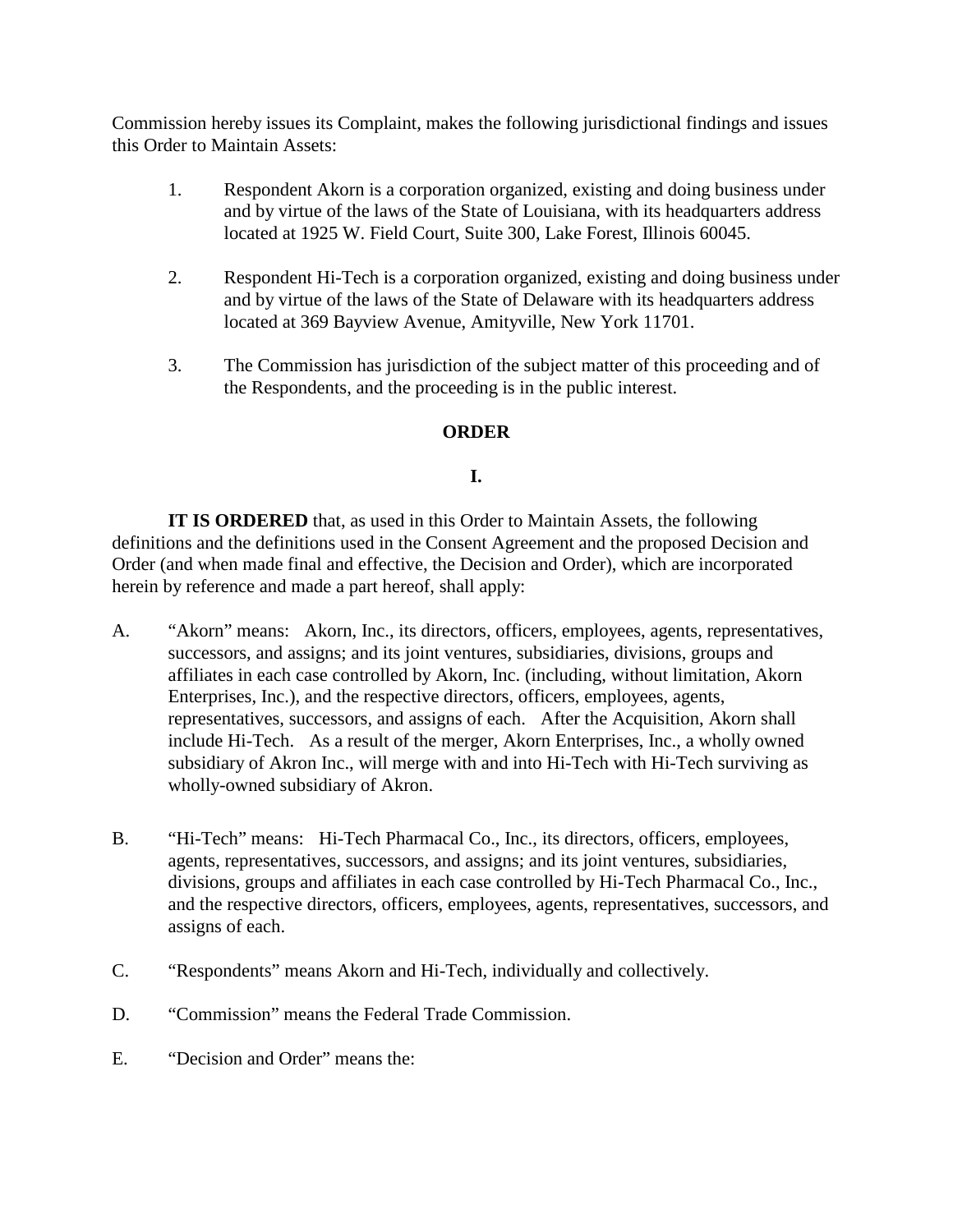- 1. Proposed Decision and Order contained in the Consent Agreement in this matter until the issuance of a final and effective Decision and Order by the Commission; and
- 2. Final Decision and Order issued by the Commission following the issuance and service of a final Decision and Order by the Commission in this matter.
- F. "Divestiture Product Business(es)" means the Business of Respondents within the Geographic Territory specified in the Decision and Order related to each of the Divestiture Products to the extent that such Business is owned, controlled, or managed by the Respondents and the assets related to such Business to the extent such assets are owned by, controlled by, managed by, or licensed to, the Respondents.
- G. "Interim Monitor" means any monitor appointed pursuant to Paragraph III of this Order to Maintain Assets or Paragraph III of the Decision and Order
- H. "Orders" means the Decision and Order and this Order to Maintain Assets.

### **II.**

**IT IS FURTHER ORDERED** that from the date this Order to Maintain Assets becomes final and effective:

- A. Until Respondents fully transfer and deliver each of the respective Divestiture Product Assets to an Acquirer, Respondents shall take such actions as are necessary to maintain the full economic viability, marketability and competitiveness of each of the related Divestiture Product Businesses, to minimize any risk of loss of competitive potential for such Divestiture Product Businesses, and to prevent the destruction, removal, wasting, deterioration, or impairment of such Divestiture Product Assets except for ordinary wear and tear. Respondents shall not sell, transfer, encumber or otherwise impair the Divestiture Product Assets (other than in the manner prescribed in the Decision and Order) nor take any action that lessens the full economic viability, marketability or competitiveness of the related Divestiture Product Businesses.
- B. Until Respondents fully transfer and deliver each of the respective Divestiture Product Assets to an Acquirer, Respondents shall maintain the operations of the related Divestiture Product Businesses in the regular and ordinary course of business and in accordance with past practice (including regular repair and maintenance of the assets of such business) and/or as may be necessary to preserve the full economic marketability, viability, and competitiveness of such Divestiture Product Businesses and shall use their best efforts to preserve the existing relationships with the following: suppliers; vendors and distributors; High Volume Accounts; end-use customers; Agencies; employees; and others having business relations with each of the respective Divestiture Product Businesses. Respondents' responsibilities shall include, but are not limited to, the following: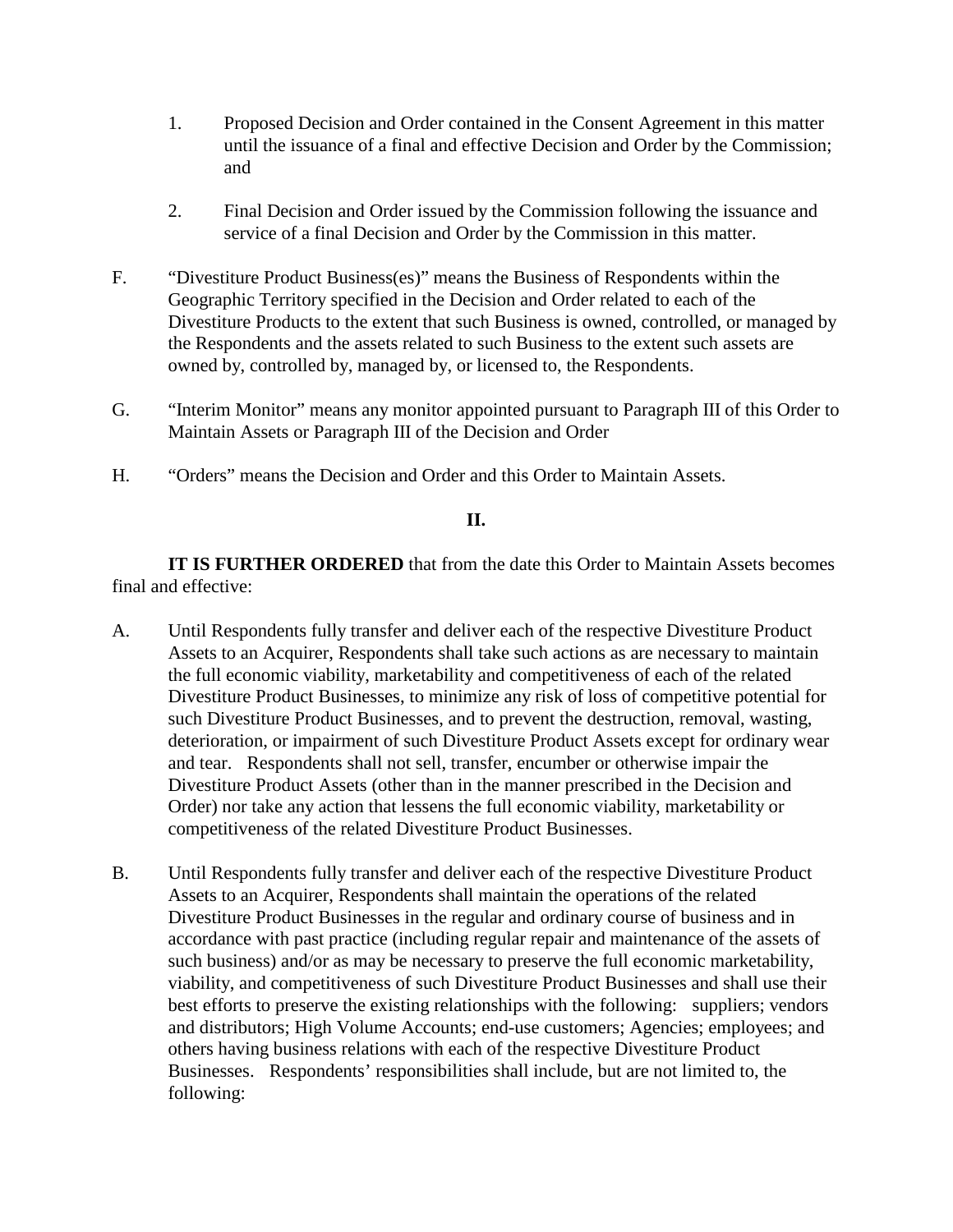- 1. providing each of the respective Divestiture Product Businesses with sufficient working capital to operate at least at current rates of operation, to meet all capital calls with respect to such business and to carry on, at least at their scheduled pace, all capital projects, business plans and promotional activities for such Divestiture Product Business;
- 2. continuing, at least at their scheduled pace, any additional expenditures for each of the respective Divestiture Product Businesses authorized prior to the date the Consent Agreement was signed by Respondents including, but not limited to, all research, Development, manufacturing, distribution, marketing and sales expenditures;
- 3. providing such resources as may be necessary to respond to competition against each of the Divestiture Products and/or to prevent any diminution in sales of each of the Divestiture Products during and after the Acquisition process and prior to the complete transfer and delivery of the related Divestiture Product Assets to an Acquirer;
- 4. providing such resources as may be necessary to maintain the competitive strength and positioning of each of the Divestiture Products that were marketed or sold by Respondents prior to August 26, 2013, at the related High Volume Accounts;
- 5. making available for use by each of the respective Divestiture Product Businesses funds sufficient to perform all routine maintenance and all other maintenance as may be necessary to, and all replacements of, the assets related to such business; and
- 6. providing such support services to each of the respective Divestiture Product Businesses as were being provided to such business by Respondents as of the date the Consent Agreement was signed by Respondents.
- C. Until Respondents fully transfer and deliver each of the respective Divestiture Product Assets to an Acquirer, Respondents shall maintain a work force that is (i) at least as large in size (as measured in full time equivalents) as, and (ii) comparable in training, and expertise to, what has been associated with the Divestiture Products for the relevant Divestiture Product's last fiscal year.
- D. For each Acquirer of a Divestiture Product, Respondents shall:
	- 1. for a period of six (6) months from the Closing Date or until the hiring of twenty (20) Divestiture Product Core Employees by that Acquirer or its Manufacturing Designee, whichever occurs earlier, provide that Acquirer or its Manufacturing Designee with the opportunity to enter into employment contracts with the Divestiture Product Core Employees related to the Divestiture Products and assets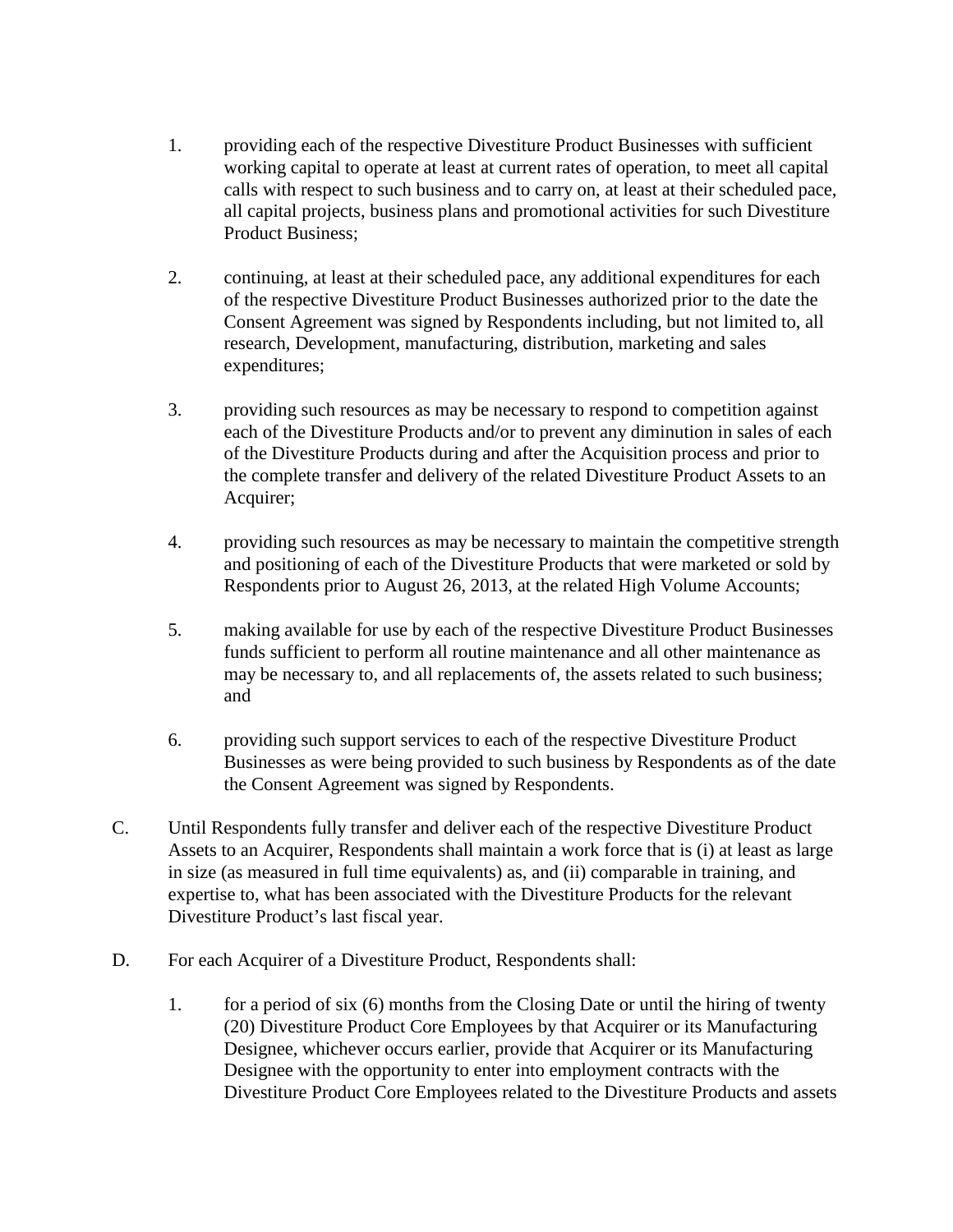acquired by that Acquirer. Each of these periods is hereinafter referred to as the "Divestiture Product Core Employee Access Period(s);"

- 2. not later than the earlier of the following dates: (i) ten (10) days after notice by staff of the Commission to Respondents to provide the Product Employee Information; or (ii) ten (10) days after written request by an Acquirer, provide that Acquirer or Proposed Acquirer(s) with the Product Employee Information related to the Divestiture Product Core Employees. Failure by Respondents to provide the Product Employee Information for any Divestiture Product Core Employee within the time provided herein shall extend the Divestiture Product Core Employee Access Period(s) with respect to that employee in an amount equal to the delay; *provided, however*, that the provision of such information may be conditioned upon the Acquirer's or Proposed Acquirer's written confirmation that it will (i) treat the information as confidential and, more specifically, (ii) use the information solely in connection with considering whether to provide or providing to Divestiture Product Core Employees the opportunity to enter into employment contracts during a Divestiture Product Core Employee Access Period, (iii) restrict access to the information to such of the Acquirer's or Proposed Acquirer's employees who need such access in connection with the specified and permitted use, and (iv) destroy or return the information without retaining copies at such time as the specified and permitted use ends;
- 3. during the Divestiture Product Core Employee Access Period(s), not interfere with the hiring or employing by that Acquirer or its Manufacturing Designee of the Divestiture Product Core Employees related to the Divestiture Products and assets acquired by that Acquirer, and remove any impediments within the control of Respondents that may deter these employees from accepting employment with that Acquirer or its Manufacturing Designee, including, but not limited to, any noncompete or nondisclosure provision of employment with respect to a Divestiture Product or other contracts with Respondents that would affect the ability or incentive of those individuals to be employed by that Acquirer or its Manufacturing Designee. In addition, Respondents shall not make any counteroffer to such a Divestiture Product Core Employee who has received a written offer of employment from that Acquirer or its Manufacturing Designee;

*provided, however,* that, subject to the conditions of continued employment prescribed in this Order, this Paragraph shall not prohibit Respondents from continuing to employ any Divestiture Product Core Employee under the terms of that employee's employment with Respondents prior to the date of the written offer of employment from the Acquirer or its Manufacturing Designee to that employee;

4. until the Closing Date, provide all Divestiture Product Core Employees with reasonable financial incentives to continue in their positions and to research, Develop, manufacture and/or market the Divestiture Product(s) consistent with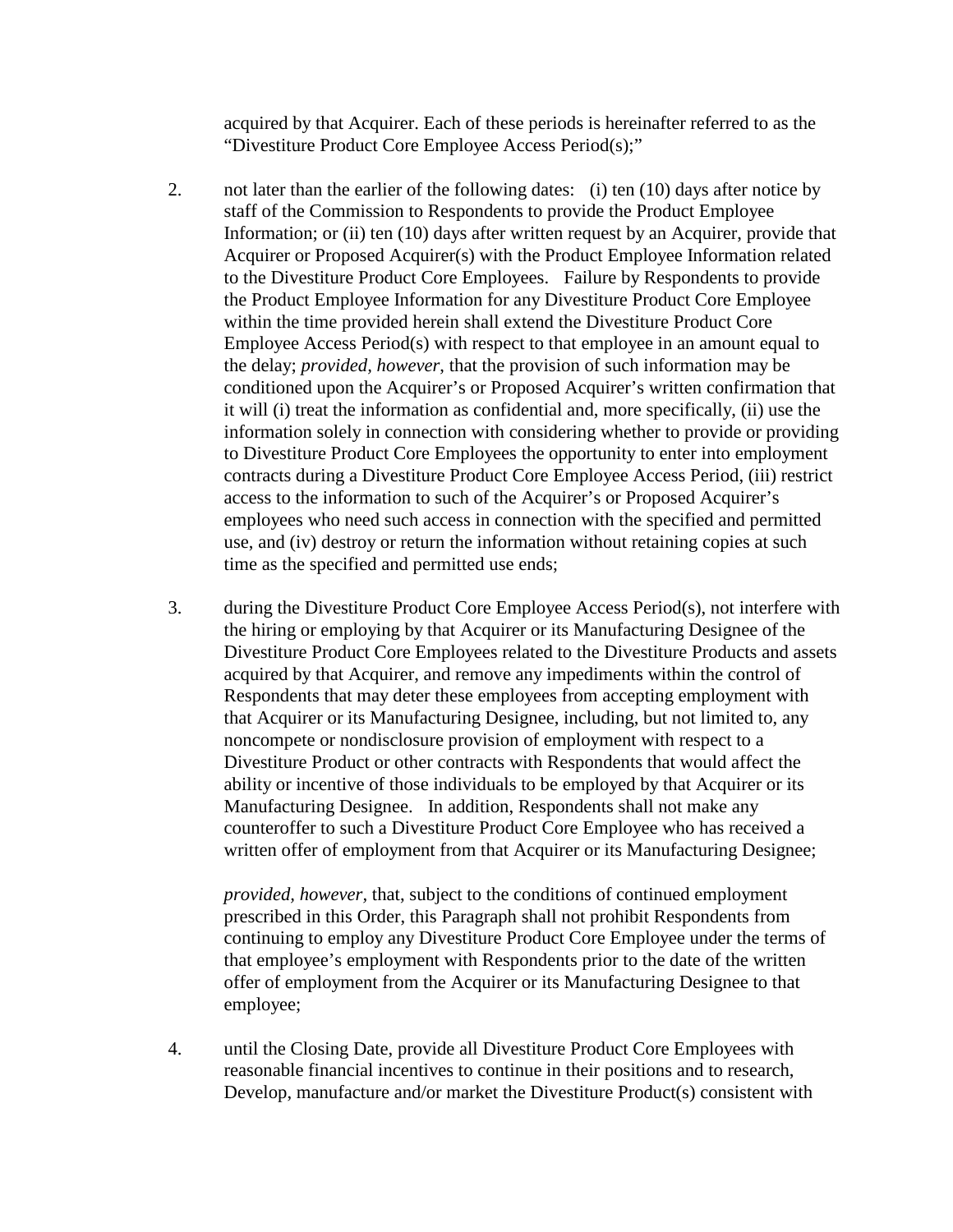past practices and/or as may be necessary to preserve the marketability, viability and competitiveness of the Divestiture Product(s) and to ensure successful execution of the pre-Acquisition plans for that Divestiture Product(s). Such incentives shall include a continuation of all employee compensation and benefits offered by Respondents until the Closing Date(s) for the divestiture of the assets related to the Divestiture Product has occurred, including regularly scheduled raises, bonuses, and vesting of pension benefits (as permitted by Law); and

5. for a period of one (1) year from the Closing Date, not, directly or indirectly, solicit or otherwise attempt to induce any employee of the Acquirer or its Manufacturing Designee with any amount of responsibility related to a Divestiture Product ("Divestiture Product Employee") to terminate his or her employment relationship with the Acquirer or its Manufacturing Designee; or hire any Divestiture Product Employee;

*provided, however*, Respondents may hire any former Divestiture Product Employee whose employment has been terminated by the Acquirer or its Manufacturing Designee or who independently applies for employment with a Respondent, as long as that employee was not solicited in violation of the nonsolicitation requirements contained herein;

*provided further, however,* that this Paragraph does not require nor shall be construed to require Respondents to terminate the employment of any employee or to prevent Respondents from continuing to employ the Divestiture Product Core Employees in connection with the Acquisition;

*provided further*, *however*, that any Respondent may do the following: (i) advertise for employees in newspapers, trade publications or other media not targeted specifically at the Divestiture Product Employees; or (ii) hire a Divestiture Product Employee who contacts any Respondent on his or her own initiative without any direct or indirect solicitation or encouragement from any Respondent.

- E. Pending divestiture of the Divestiture Product Assets, Respondents shall:
	- 1. not use, directly or indirectly, any Confidential Business Information related to the Business of the Divestiture Products other than as necessary to comply with the following:
		- a. the requirements of this Order;
		- b. Respondents' obligations to each respective Acquirer under the terms of any related Remedial Agreement; or
		- c. applicable Law;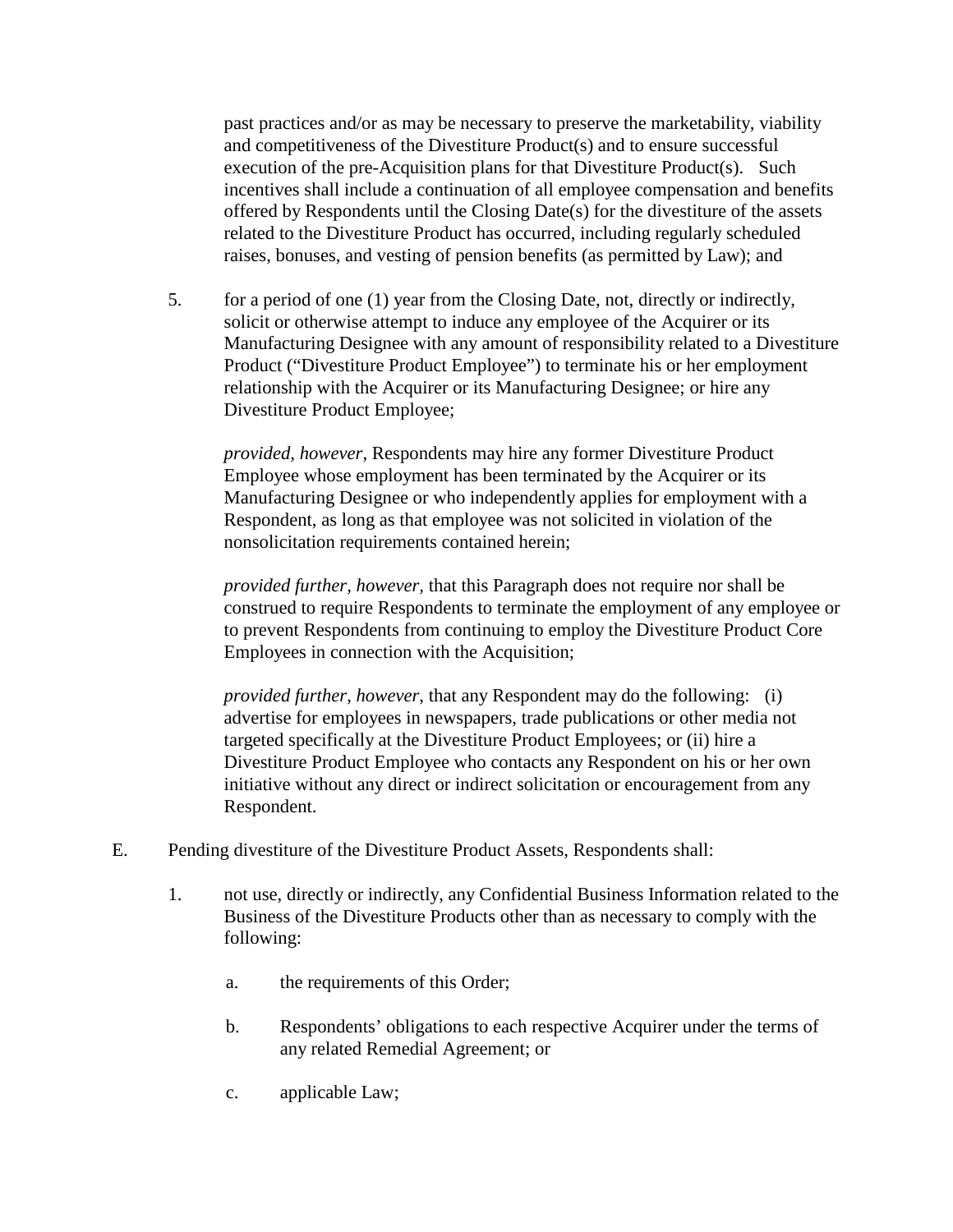- 2. not disclose or convey any such Confidential Business Information, directly or indirectly, to any Person except (i) the Acquirer of the particular Divestiture Assets, (ii) other Persons specifically authorized by such Acquirer to receive such information, (iii) the Commission, or (iv) the Interim Monitor (if any has been appointed);
- 3. not provide, disclose or otherwise make available, directly or indirectly, any such Confidential Business Information related to the marketing or sales of the Divestiture Products to the employees associated with the Business related to those Retained Products that are the therapeutic equivalent (as that term is defined by the FDA) of the Divestiture Products; and
- 4. institute procedures and requirements to ensure that the above-described employees:
	- a. do not provide, disclose or otherwise make available, directly or indirectly, any Confidential Business Information in contravention of this Order to Maintain Assets; and
	- b. do not solicit, access or use any Confidential Business Information that they are prohibited from receiving for any reason or purpose.
- F. Not later than thirty (30) days from the earlier of (i) the Closing Date or (ii) the date this Order to Maintain Assets is issued by the Commission, Respondents shall provide written notification of the restrictions on the use and disclosure of the Confidential Business Information related to the Divestiture Products by Respondents' personnel to all of their employees who (i) may be in possession of such Confidential Business Information or (ii) may have access to such Confidential Business Information.
- G. Respondents shall give the above-described notification by e-mail with return receipt requested or similar transmission, and keep a file of those receipts for one (1) year after the Closing Date. Respondents shall provide a copy of the notification to the relevant Acquirer. Respondents shall maintain complete records of all such notifications at Respondents' registered office within the United States and shall provide an officer's certification to the Commission stating that the acknowledgment program has been implemented and is being complied with. Respondents shall provide the relevant Acquirer with copies of all certifications, notifications and reminders sent to Respondents' personnel.
- H. Respondents shall monitor the implementation by its employees and other personnel of all applicable restrictions with respect to Confidential Business Information, and take corrective actions for the failure of such employees and personnel to comply with such restrictions or to furnish the written agreements and acknowledgments required by this Order to Maintain Assets.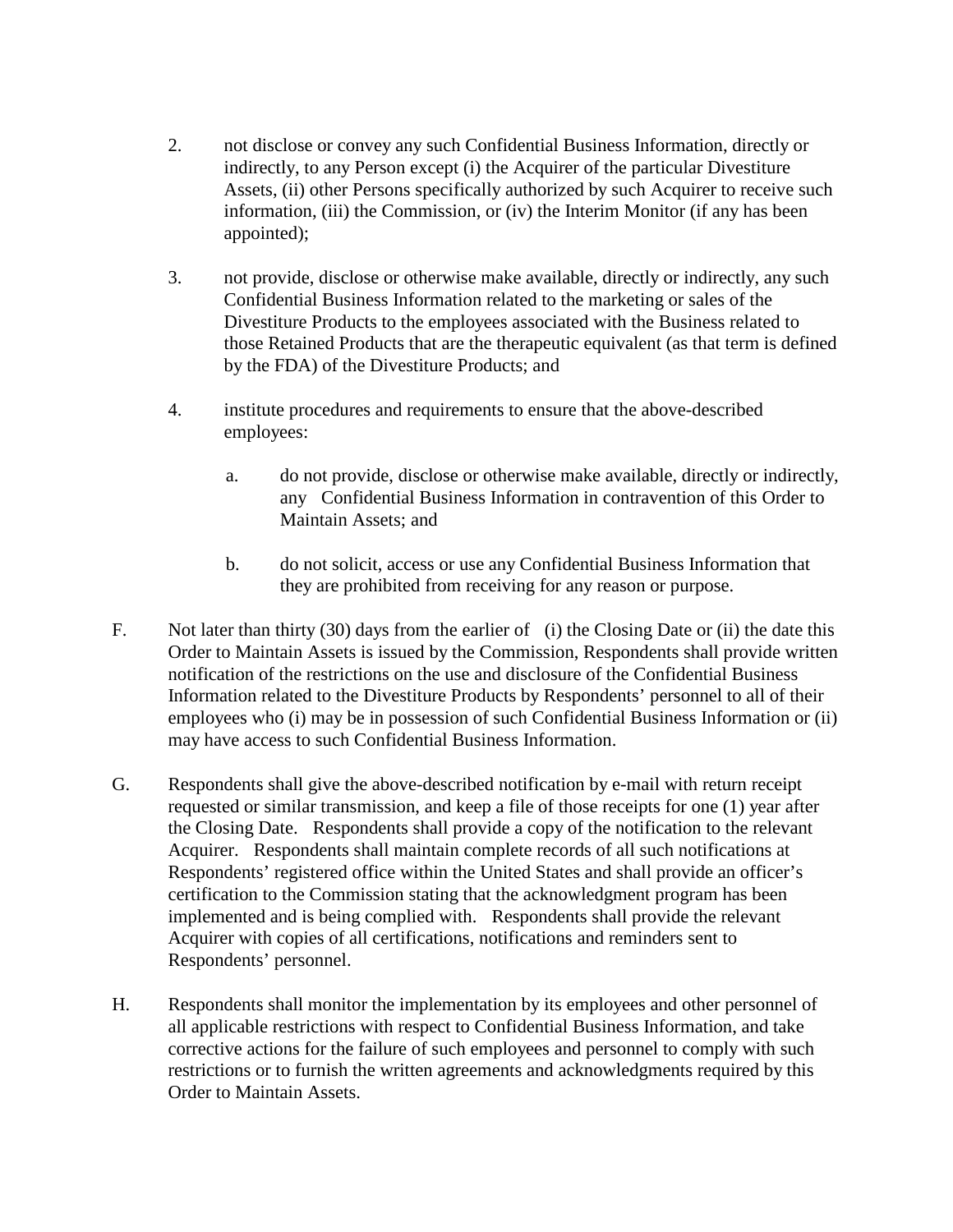I. The purpose of this Order to Maintain Assets is to maintain the full economic viability, marketability and competitiveness of the Divestiture Product Businesses within the Geographic Territory through their full transfer and delivery to an Acquirer, to minimize any risk of loss of competitive potential for the Divestiture Product Businesses within the Geographic Territory, and to prevent the destruction, removal, wasting, deterioration, or impairment of any of the Divestiture Product Assets except for ordinary wear and tear.

### **III.**

### **IT IS FURTHER ORDERED** that:

- A. At any time after Respondents sign the Consent Agreement in this matter, the Commission may appoint a monitor ("Interim Monitor") to assure that Respondents expeditiously comply with all of their obligations and perform all of their responsibilities as required by the Orders and the Remedial Agreements.
- B. The Commission shall select the Interim Monitor, subject to the consent of Respondents, which consent shall not be unreasonably withheld. If Respondents have not opposed, in writing, including the reasons for opposing, the selection of a proposed Interim Monitor within ten (10) days after notice by the staff of the Commission to Respondents of the identity of any proposed Interim Monitor, Respondents shall be deemed to have consented to the selection of the proposed Interim Monitor.
- C. Not later than ten (10) days after the appointment of the Interim Monitor, Respondents shall execute an agreement that, subject to the prior approval of the Commission, confers on the Interim Monitor all the rights and powers necessary to permit the Interim Monitor to monitor Respondents' compliance with the relevant requirements of the Orders in a manner consistent with the purposes of the Orders.
- D. If an Interim Monitor is appointed, Respondents shall consent to the following terms and conditions regarding the powers, duties, authorities, and responsibilities of the Interim Monitor:
	- 1. The Interim Monitor shall have the power and authority to monitor Respondents' compliance with the divestiture and asset maintenance obligations and related requirements of the Orders, and shall exercise such power and authority and carry out the duties and responsibilities of the Interim Monitor in a manner consistent with the purposes of the Orders and in consultation with the Commission.
	- 2. The Interim Monitor shall act in a fiduciary capacity for the benefit of the Commission.
	- 3. The Interim Monitor shall serve until the date of completion by the Respondents of the divestiture of all Divestiture Product Assets and the transfer and delivery of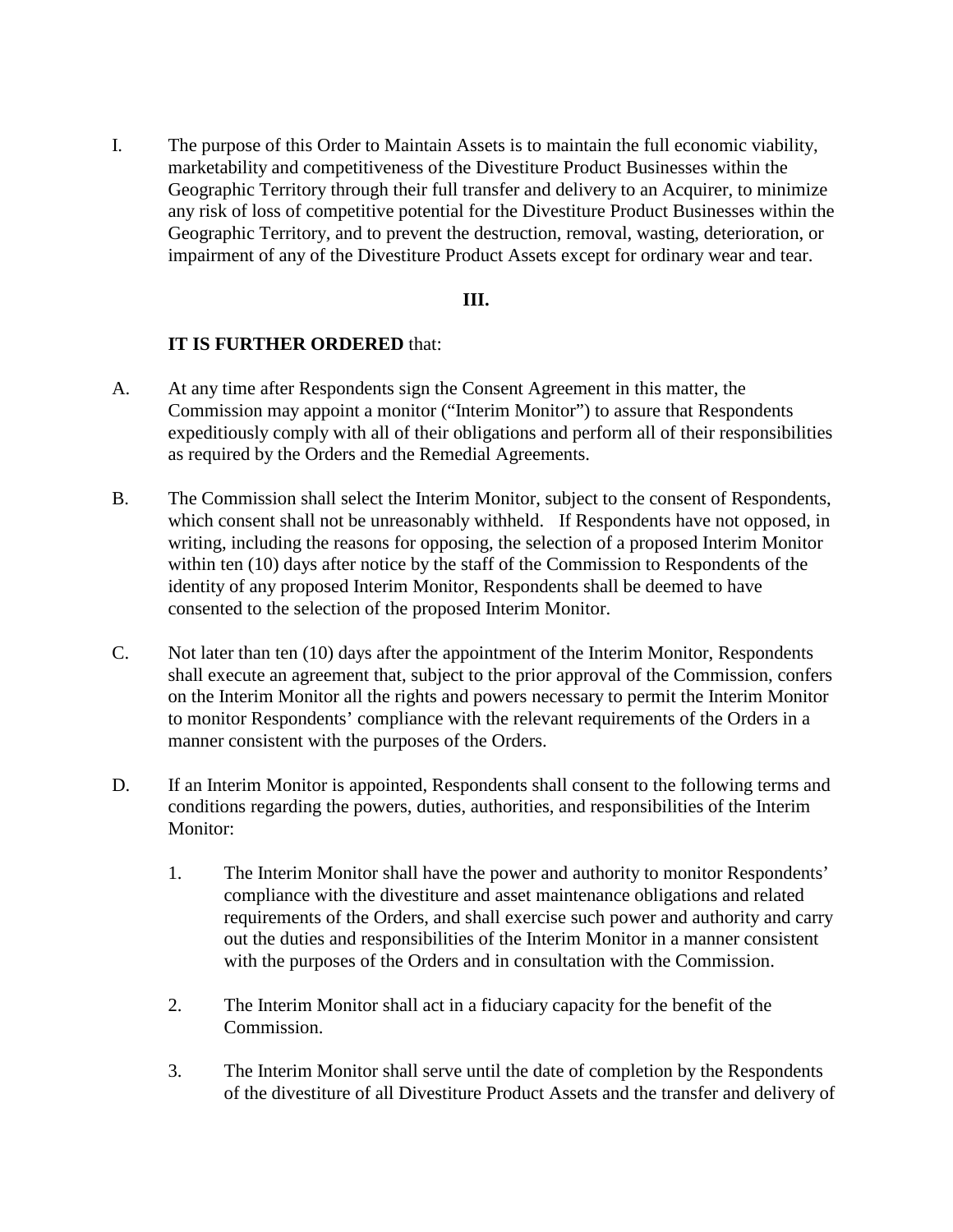the related Product Manufacturing Technology in a manner that fully satisfies the requirements of this Order and, with respect to each Divestiture Product that is a Contract Manufacture Product, until the earliest of: (i) the date the Acquirer of that Divestiture Product (or that Acquirer's Manufacturing Designee(s)) is approved by the FDA to manufacture that Divestiture Product and able to manufacture the Divestiture Product in commercial quantities, in a manner consistent with cGMP, independently of the Respondents; (ii) the date the Acquirer of that Divestiture Product notifies the Commission and Respondents of its intention to abandon its efforts to manufacture such Divestiture Product; or (iii) the date of written notification from staff of the Commission that the Interim Monitor, in consultation with staff of the Commission, has determined that the relevant Acquirer has abandoned its efforts to manufacture such Divestiture Product;

*provided, however,* that, with respect to each Divestiture Product, the Interim Monitor's service shall not exceed five (5) years from the Order Date *unless* the Commission decides to extend or modify this period as may be necessary or appropriate to accomplish the purposes of the Orders.

- E. Subject to any demonstrated legally recognized privilege, the Interim Monitor shall have full and complete access to Respondents' personnel, books, documents, records kept in the ordinary course of business, facilities and technical information, and such other relevant information as the Interim Monitor may reasonably request, related to Respondents' compliance with its obligations under the Orders, including, but not limited to, its obligations related to the relevant assets. Respondents shall cooperate with any reasonable request of the Interim Monitor and shall take no action to interfere with or impede the Interim Monitor's ability to monitor Respondents' compliance with the Orders.
- F. The Interim Monitor shall serve, without bond or other security, at the expense of Respondents, on such reasonable and customary terms and conditions as the Commission may set. The Interim Monitor shall have authority to employ, at the expense of Respondents, such consultants, accountants, attorneys and other representatives and assistants as are reasonably necessary to carry out the Interim Monitor's duties and responsibilities.
- G. Respondents shall indemnify the Interim Monitor and hold the Interim Monitor harmless against any losses, claims, damages, liabilities, or expenses arising out of, or in connection with, the performance of the Interim Monitor's duties, including all reasonable fees of counsel and other reasonable expenses incurred in connection with the preparations for, or defense of, any claim, whether or not resulting in any liability, except to the extent that such losses, claims, damages, liabilities, or expenses result from gross negligence, willful or wanton acts, or bad faith by the Interim Monitor.
- H. Respondents shall report to the Interim Monitor in accordance with the requirements of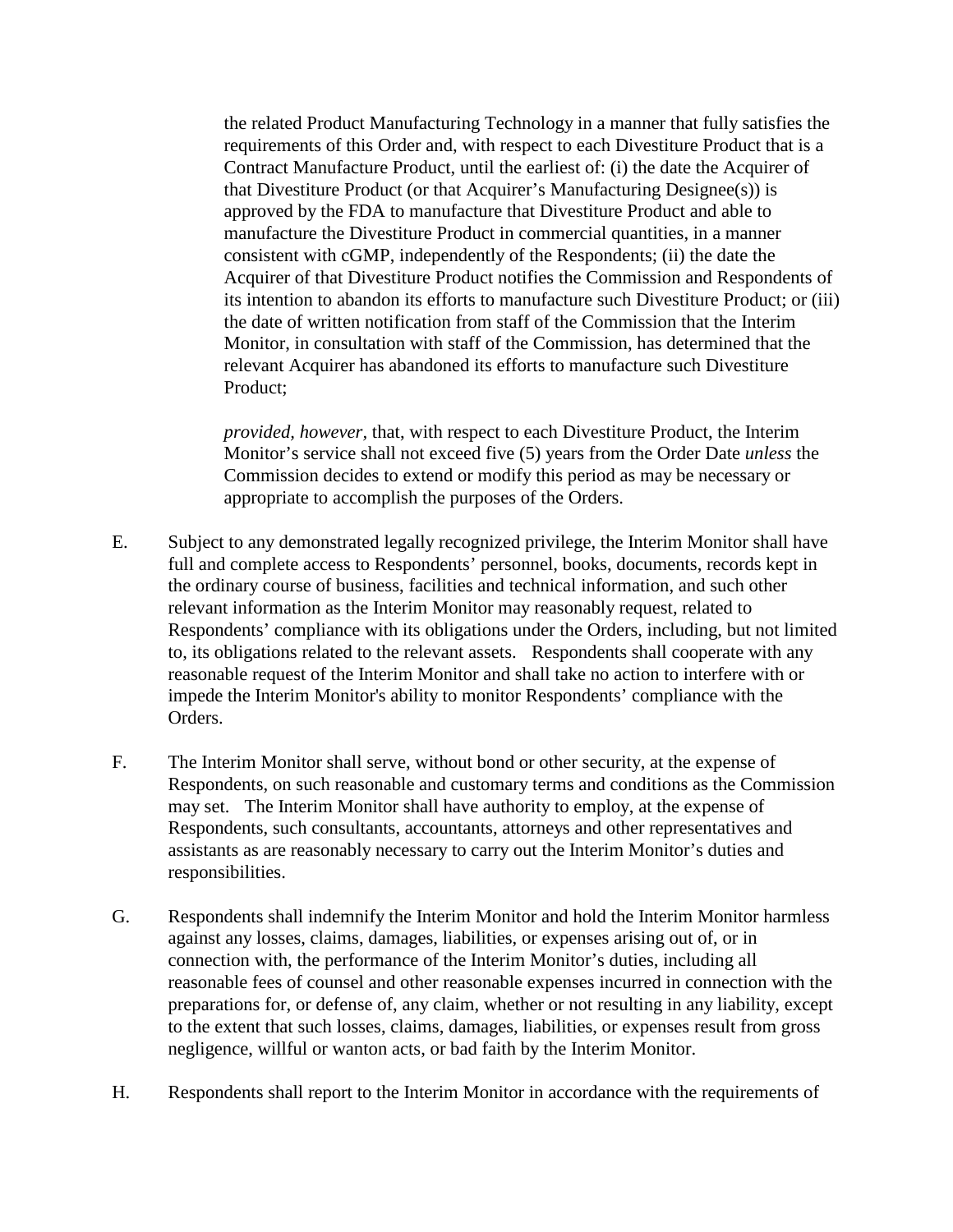the Orders and as otherwise provided in any agreement approved by the Commission. The Interim Monitor shall evaluate the reports submitted to the Interim Monitor by Respondents, and any reports submitted by each Acquirer with respect to the performance of Respondents' obligations under the Orders or the Remedial Agreement(s). Within thirty (30) days from the date the Interim Monitor receives these reports, the Interim Monitor shall report in writing to the Commission concerning performance by Respondents of their obligations under the Orders; *provided, however*, beginning ninety (90) days after Respondents have filed their final report pursuant to Paragraph VII.B. of the Decision and Order, and ninety (90) days thereafter, the Interim Monitor shall report in writing to the Commission concerning progress by each Acquirer toward obtaining FDA approval to manufacture each Divestiture Product and obtaining the ability to manufacture each Divestiture Product in commercial quantities, in a manner consistent with cGMP, independently of Respondents.

- I. Respondents may require the Interim Monitor and each of the Interim Monitor's consultants, accountants, attorneys and other representatives and assistants to sign a customary confidentiality agreement; *provided, however,* that such agreement shall not restrict the Interim Monitor from providing any information to the Commission.
- J. The Commission may, among other things, require the Interim Monitor and each of the Interim Monitor's consultants, accountants, attorneys and other representatives and assistants to sign an appropriate confidentiality agreement related to Commission materials and information received in connection with the performance of the Interim Monitor's duties.
- K. If the Commission determines that the Interim Monitor has ceased to act or failed to act diligently, the Commission may appoint a substitute Interim Monitor in the same manner as provided in this Paragraph.
- L. The Commission may on its own initiative, or at the request of the Interim Monitor, issue such additional orders or directions as may be necessary or appropriate to assure compliance with the requirements of the Orders.
- M. The Interim Monitor appointed pursuant to this Order to Maintain Assets may be the same person appointed as a Divestiture Trustee pursuant to the relevant provisions of the Decision and Order.

#### **IV.**

**IT IS FURTHER ORDERED** that within thirty (30) days after the date this Order to Maintain Assets is issued by the Commission, and every sixty (60) days thereafter until Respondents have fully complied with this Order to Maintain Assets and the Paragraphs that are enumerated in Paragraph VII.B. of the related Decision and Order, Respondents shall submit to the Commission a verified written report setting forth in detail the manner and form in which they intend to comply, are complying, and have complied with the Orders. Respondents shall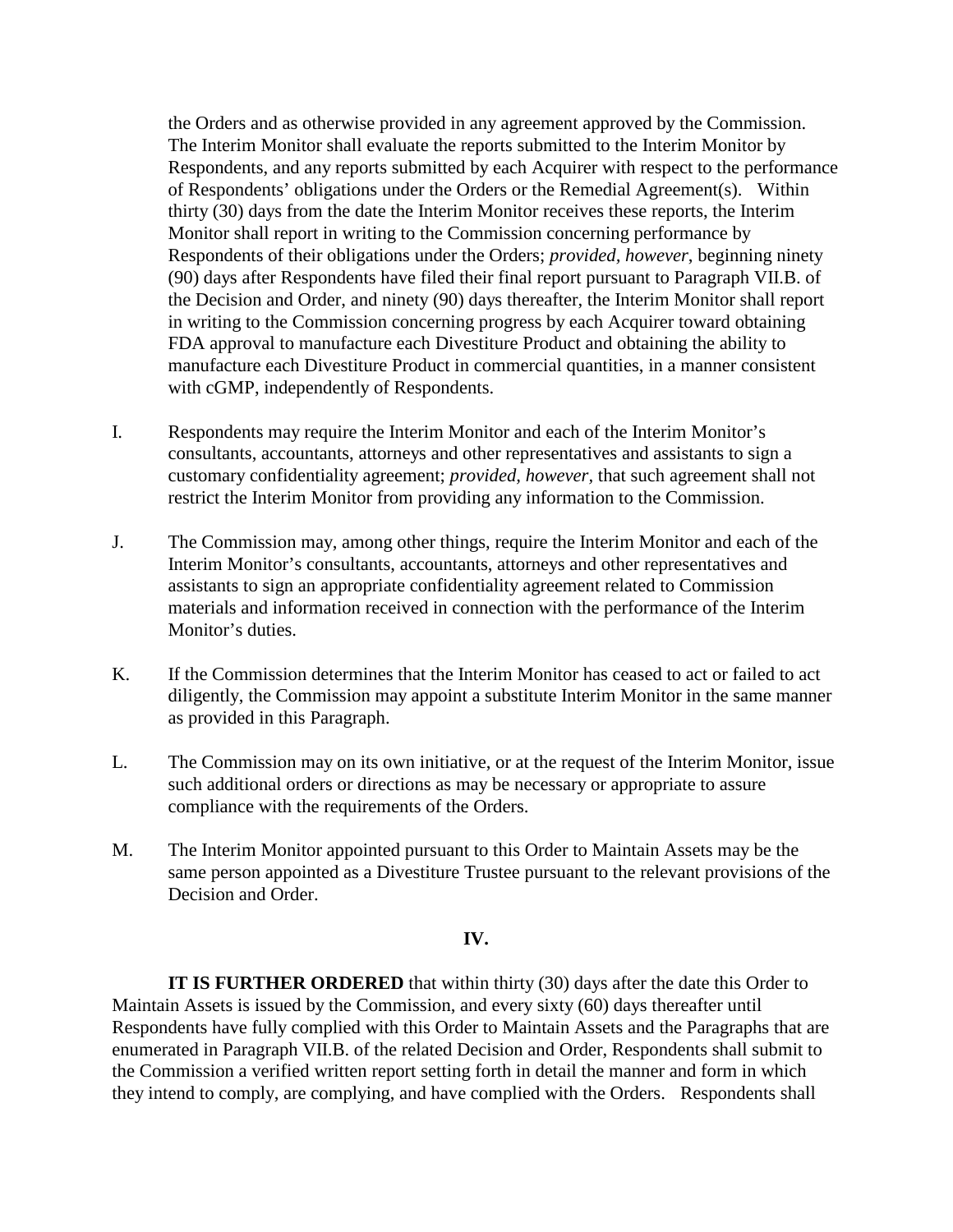submit at the same time a copy of their report concerning compliance with the Orders to the Interim Monitor, if any Interim Monitor has been appointed. Respondents shall include in their reports, among other things that are required from time to time, a detailed description of their efforts to comply with the relevant paragraphs of the Orders, including:

- A. a detailed description of all substantive contacts, negotiations, or recommendations related to (i) the divestiture and transfer of all relevant assets and rights, (ii) transitional services being provided by the Respondents to the relevant Acquirer, and (iii) the agreement(s) to Contract Manufacture; and
- B. a detailed description of the timing for the completion of such obligations.

*provided, however*, that, after the Decision and Order in this matter becomes final and effective, the reports due under this Order to Maintain Assets may be consolidated with, and submitted to the Commission at the same time as, the reports required to be submitted by Respondent pursuant to Paragraph VII of the Decision and Order.

## **V.**

**IT IS FURTHER ORDERED** that Respondents shall notify the Commission at least thirty (30) days prior to:

- A. any proposed dissolution of a Respondent;
- B. any proposed acquisition, merger or consolidation of a Respondent; or
- C. any other change in a Respondent including, but not limited to, assignment and the creation or dissolution of subsidiaries, if such change might affect compliance obligations arising out of the Orders.

### **VI.**

**IT IS FURTHER ORDERED** that, for purposes of determining or securing compliance with this Order, and subject to any legally recognized privilege, and upon written request and upon five (5) days' notice to any Respondent made to its principal United States offices, registered office of its United States subsidiary, or its headquarters address, that Respondent shall, without restraint or interference, permit any duly authorized representative of the Commission:

A. access, during business office hours of the Respondent and in the presence of counsel, to all facilities and access to inspect and copy all books, ledgers, accounts, correspondence, memoranda and all other records and documents in the possession or under the control of the Respondent related to compliance with this Order, which copying services shall be provided by the Respondent at the request of the authorized representative(s) of the Commission and at the expense of the Respondent; and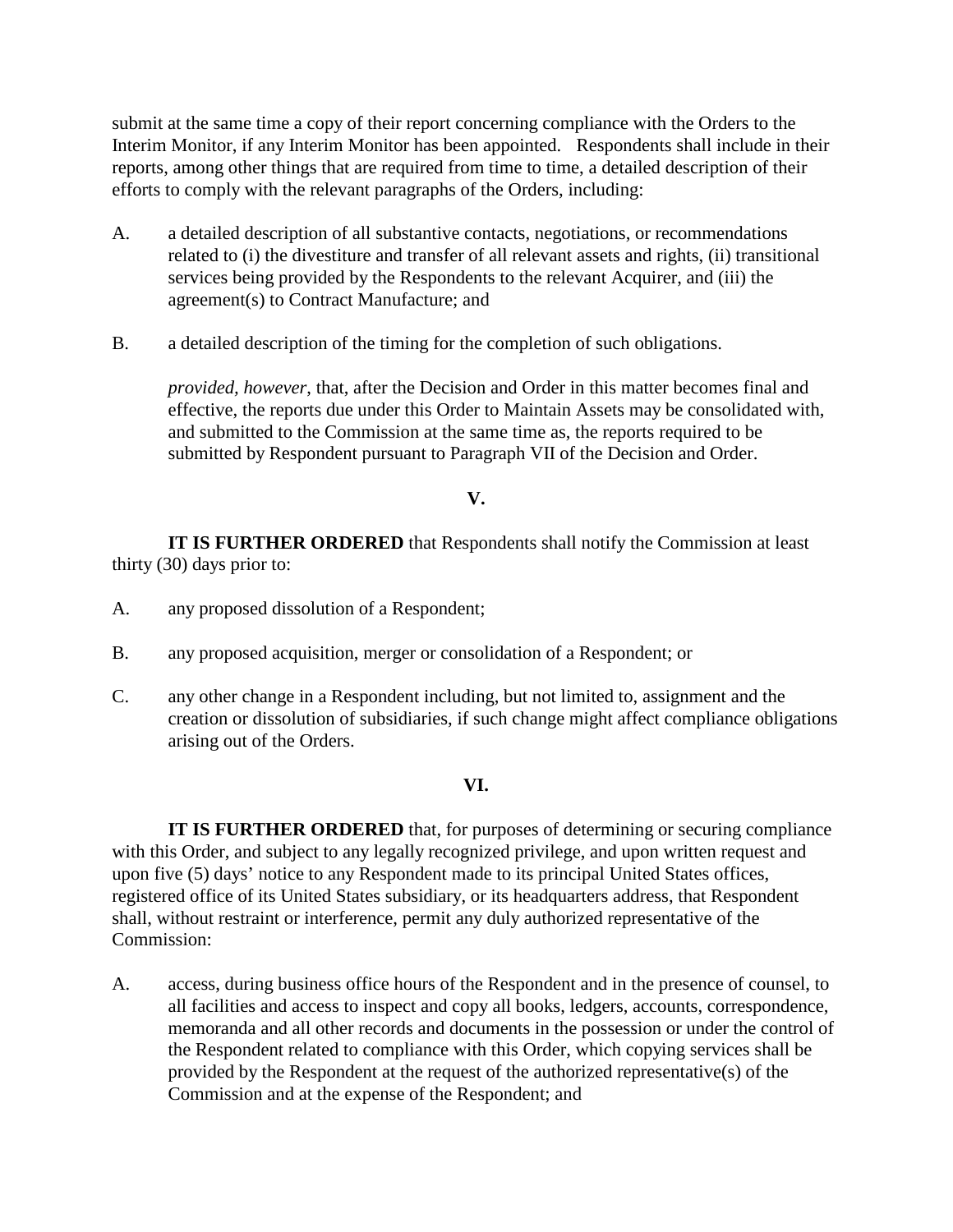B. to interview officers, directors, or employees of the Respondent, who may have counsel present, regarding such matters.

#### **VII.**

**IT IS FURTHER ORDERED** that this Order to Maintain Assets shall terminate on the later of:

- A. three (3) days after the Commission withdraws its acceptance of the Consent Agreement pursuant to the provisions of Commission Rule 2.34, 16 C.F.R. § 2.34; or
- B. The day after the divestiture of all of the Divestiture Product Assets, as required by and described in the Decision and Order, has been completed and the Interim Monitor, in consultation with Commission staff and the Acquirer(s), notifies the Commission that all assignments, conveyances, deliveries, grants, licenses, transactions, transfers and other transitions related to such divestitures are complete, or the Commission otherwise directs that this Order to Maintain Assets is terminated.

Donald S. Clark **Secretary** 

SEAL

ISSUED: April 11, 2014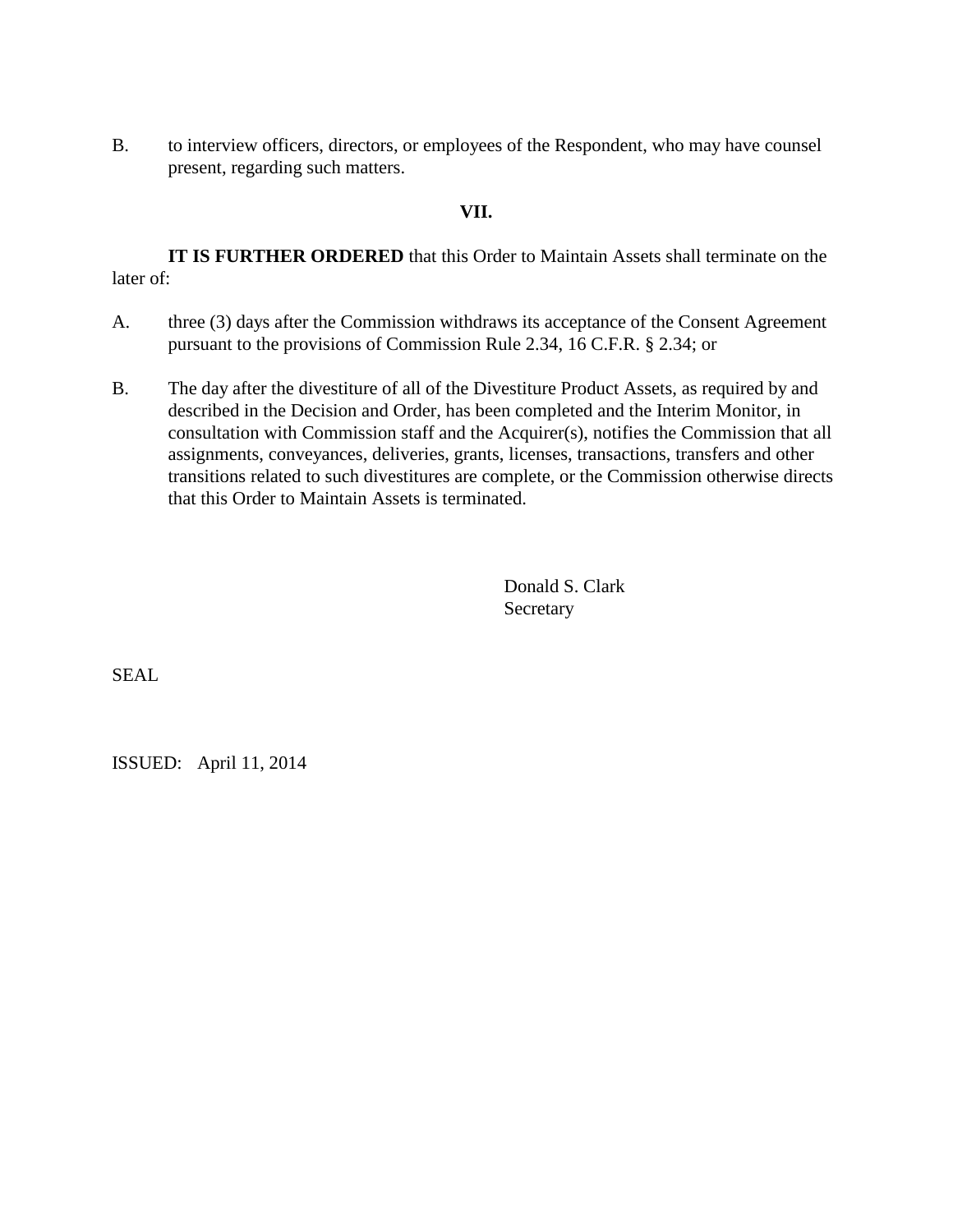#### **UNITED STATES OF AMERICA BEFORE FEDERAL TRADE COMMISSION**

| <b>COMMISSIONERS:</b>                          | <b>Edith Ramirez, Chairwoman</b><br><b>Julie Brill</b><br><b>Maureen K. Ohlhausen</b><br><b>Joshua D. Wright</b> |               |  |  |
|------------------------------------------------|------------------------------------------------------------------------------------------------------------------|---------------|--|--|
| In the Matter of                               |                                                                                                                  |               |  |  |
| AKORN, INC.,<br>a corporation;                 |                                                                                                                  |               |  |  |
| and                                            |                                                                                                                  | <b>Docket</b> |  |  |
| HI-TECH PHARMACAL CO., INC.,<br>a corporation. |                                                                                                                  |               |  |  |

#### **DECISION AND ORDER**

The Federal Trade Commission ("Commission"), having initiated an investigation of the proposed acquisition by Respondent Akorn, Inc. ("Akorn") of the voting securities of Respondent Hi-Tech Pharmacal Co., Inc. ("Hi-Tech"), collectively "Respondents", and Respondents having been furnished thereafter with a copy of a draft of Complaint that the Bureau of Competition proposed to present to the Commission for its consideration and which, if issued by the Commission, would charge Respondents with violations of Section 7 of the Clayton Act, as amended, 15 U.S.C. § 18, and Section 5 of the Federal Trade Commission Act, as amended, 15 U.S.C. § 45; and

Respondents, their attorneys, and counsel for the Commission having thereafter executed an Agreement Containing Consent Orders ("Consent Agreement"), containing an admission by Respondents of all the jurisdictional facts set forth in the aforesaid draft of Complaint, a statement that the signing of said Consent Agreement is for settlement purposes only and does not constitute an admission by Respondents that the law has been violated as alleged in such Complaint, or that the facts as alleged in such Complaint, other than jurisdictional facts, are true, and waivers and other provisions as required by the Commission's Rules; and

The Commission having thereafter considered the matter and having determined that it had reason to believe that Respondents have violated the said Acts, and that a Complaint should issue stating its charges in that respect, and having thereupon issued its Complaint and an Order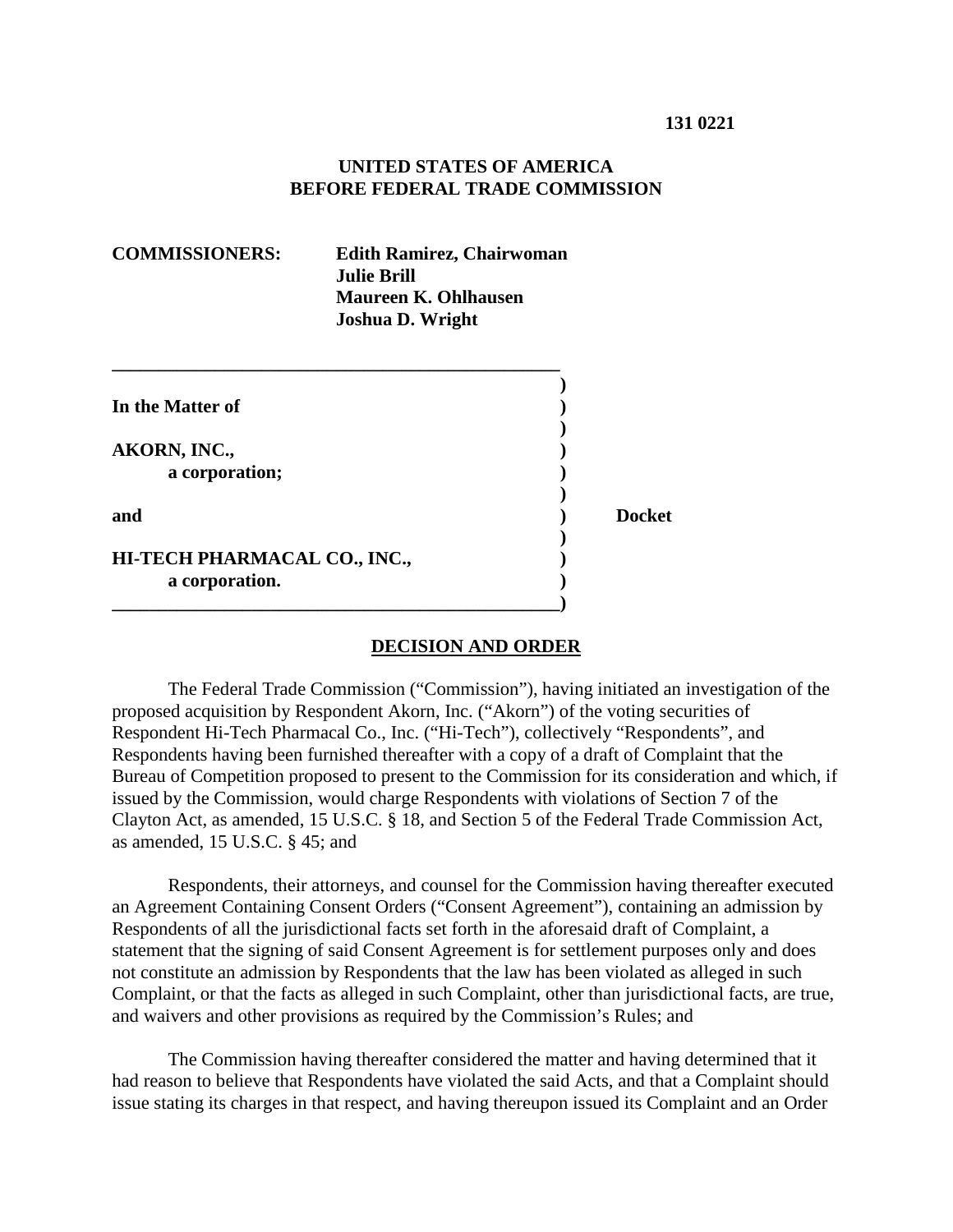to Maintain Assets, and having accepted the executed Consent Agreement and placed such Consent Agreement on the public record for a period of thirty (30) days for the receipt and consideration of public comments, now in further conformity with the procedure described in Commission Rule 2.34, 16 C.F.R. § 2.34, the Commission hereby makes the following jurisdictional findings and issues the following Decision and Order ("Order"):

- 1. Respondent Akorn is a corporation organized, existing and doing business under and by virtue of the laws of the State of Louisiana, with its headquarters address located at 1925 W. Field Court, Suite 300, Lake Forest, Illinois 60045.
- 2. Respondent Hi-Tech is a corporation organized, existing and doing business under and by virtue of the laws of the State of Delaware with its headquarters address located at 369 Bayview Avenue, Amityville, New York 11701.
- 3. The Commission has jurisdiction of the subject matter of this proceeding and of the Respondents, and the proceeding is in the public interest.

## **ORDER**

### I.

**IT IS ORDERED** that, as used in the Order, the following definitions shall apply:

- A. "Akorn" means: Akorn, Inc., its directors, officers, employees, agents, representatives, successors, and assigns; and its joint ventures, subsidiaries, divisions, groups and affiliates in each case controlled by Akorn, Inc. (including, without limitation, Akorn Enterprises, Inc.), and the respective directors, officers, employees, agents, representatives, successors, and assigns of each. After the Acquisition, Akorn shall include Hi-Tech. As a result of the merger, Akorn Enterprises, Inc., a wholly owned subsidiary of Akron Inc., will merge with and into Hi-Tech with Hi-Tech surviving as wholly-owned subsidiary of Akron.
- B. "Hi-Tech" means: Hi-Tech Pharmacal Co., Inc., its directors, officers, employees, agents, representatives, successors, and assigns; and its joint ventures, subsidiaries, divisions, groups and affiliates in each case controlled by Hi-Tech Pharmacal Co., Inc., and the respective directors, officers, employees, agents, representatives, successors, and assigns of each.
- C. "Respondents" means Akorn and Hi-Tech, individually and collectively.
- D. "Commission" means the Federal Trade Commission.
- E. "Acquirer(s)" means the following:
	- 1. a Person specified by name in this Order to acquire particular assets or rights that a Respondent(s) is required to assign, grant, license, divest, transfer, deliver, or otherwise convey pursuant to this Order and that has been approved by the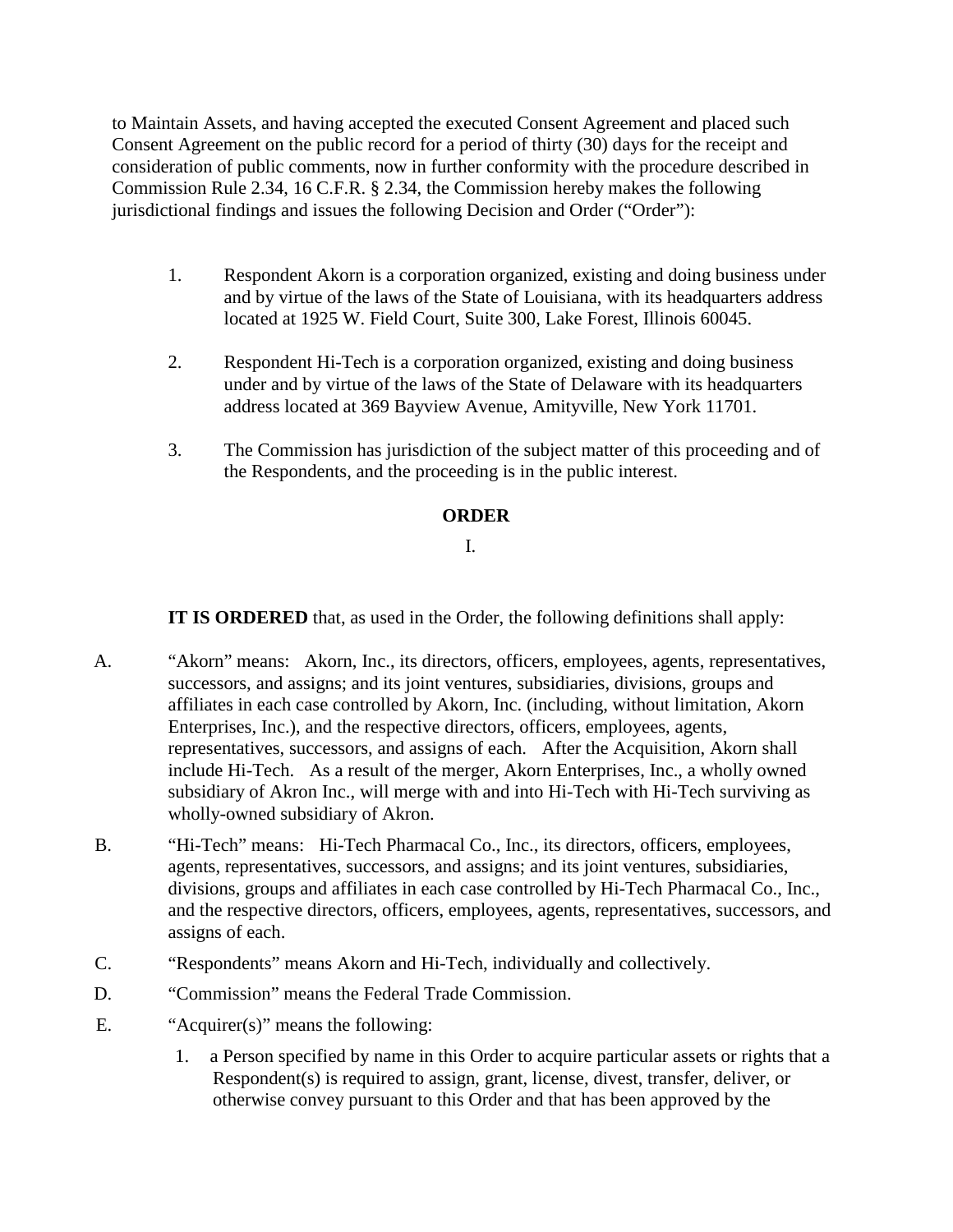Commission to accomplish the requirements of this Order in connection with the Commission's determination to make this Order final and effective; or

- 2. a Person approved by the Commission to acquire particular assets or rights that a Respondent(s) is required to assign, grant, license, divest, transfer, deliver, or otherwise convey pursuant to this Order.
- F. "Acquisition" means Respondent Akorn's acquisition of fifty percent (50%) or more of the voting securities of Hi-Tech. The Acquisition is contemplated pursuant to an *Agreement and Plan of Merger* between Akorn, Inc., Akorn Enterprises, Inc. and Hi-Tech Pharmacal Co., Inc., dated as of August 26, 2013, submitted to the Commission.
- G. "Acquisition Date" means the date on which the Acquisition is consummated.
- H. "Agency(ies)" means any government regulatory authority or authorities in the world responsible for granting approval(s), clearance(s), qualification(s), license(s), or permit(s) for any aspect of the research, Development, manufacture, marketing, distribution, or sale of a Product. The term "Agency" includes, without limitation, the United States Food and Drug Administration ("FDA").
- I. "Application(s)" means all of the following: "New Drug Application" ("NDA"), "Abbreviated New Drug Application" ("ANDA"), "Supplemental New Drug Application" ("SNDA"), or "Marketing Authorization Application" ("MAA"), the applications for a Product filed or to be filed with the FDA pursuant to 21 C.F.R. Part 314 et seq., and all supplements, amendments, and revisions thereto, any preparatory work, registration dossier, drafts and data necessary for the preparation thereof, and all correspondence between the Respondent and the FDA related thereto. The term "Application" also includes an "Investigational New Drug Application" ("IND") filed or to be filed with the FDA pursuant to 21 C.F.R. Part 312, and all supplements, amendments, and revisions thereto, any preparatory work, registration dossier, drafts and data necessary for the preparation thereof, and all correspondence between the Respondent and the FDA related thereto.
- J. "Business" means the research, Development, manufacture, commercialization, distribution, marketing, importation, advertisement and sale of a Product.
- K. "Categorized Assets" means the following assets and rights of the specified Respondent (as that Respondent is identified in the definition of the specified Divestiture Product), as such assets and rights are in existence as of the date the Respondent signs the Agreement Containing Consent Orders in this matter and as are maintained by the Respondent in accordance with the Asset Maintenance Order until the Closing Date:
	- 1. all rights to all of the Applications related to the specified Divestiture Product;
	- 2. all Product Intellectual Property related to the specified Divestiture Product that is not Product Licensed Intellectual Property;
	- 3. all Product Approvals related to the specified Divestiture Product;
	- 4. all Product Manufacturing Technology related to the specified Divestiture Product that is not Product Licensed Intellectual Property;
	- 5. all Product Marketing Materials related to the specified Divestiture Product;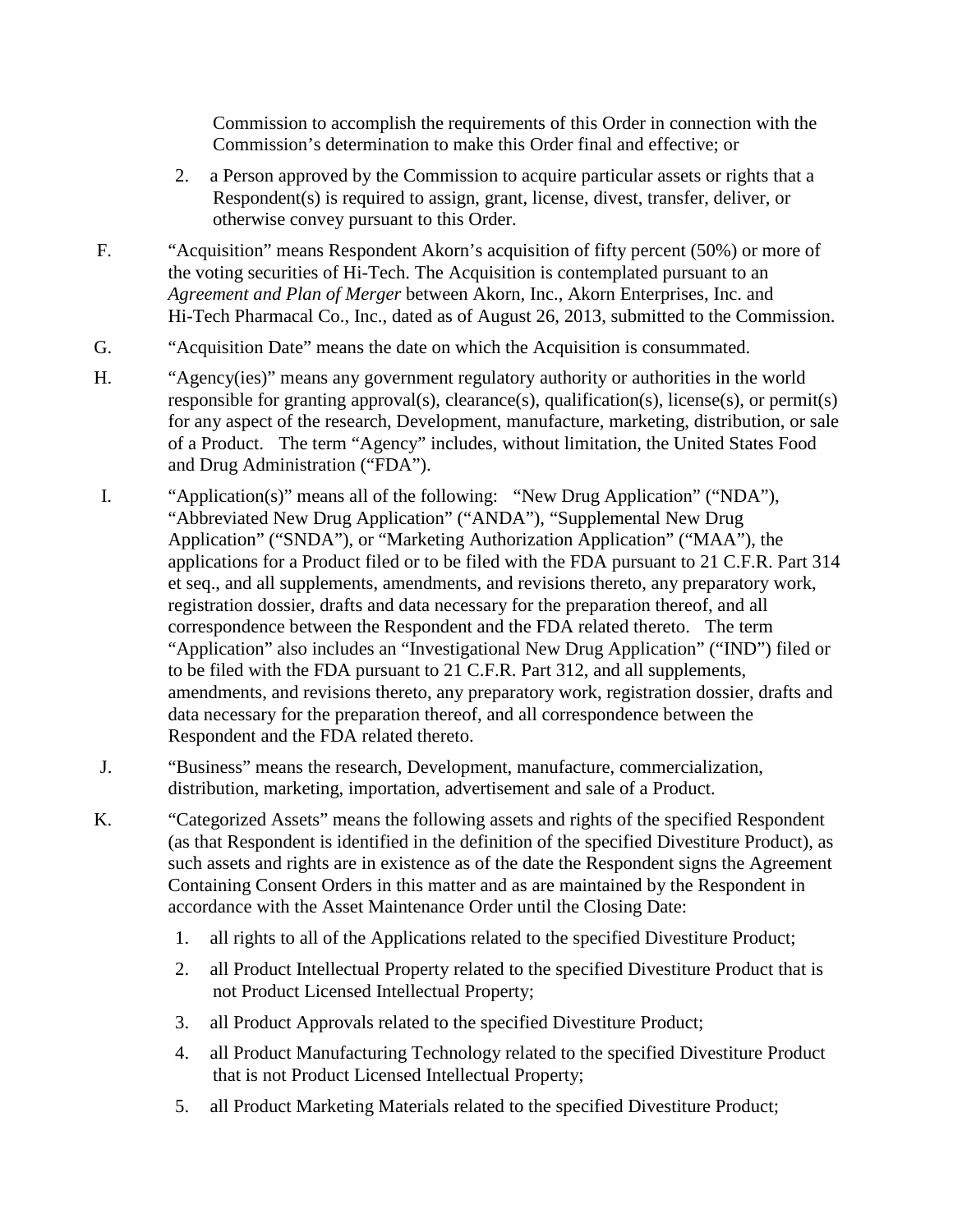- 6. all Product Scientific and Regulatory Material related to the specified Divestiture Product;
- 7. all Website(s) related exclusively to the specified Divestiture Product;
- 8. the content related exclusively to the specified Divestiture Product that is displayed on any Website that is not dedicated exclusively to the specified Divestiture Product;
- 9. a list of all of the NDC Numbers related to the specified Divestiture Product, and rights, to the extent permitted by Law:
	- a. to require Respondent to discontinue the use of those NDC Numbers in the sale or marketing of the specified Divestiture Product *except* for returns, rebates, allowances, and adjustments for such Product sold prior to the Closing Date and *except* as may be required by applicable Law and *except* as is necessary to give effect to the transactions contemplated under any applicable Remedial Agreement;
	- b. to prohibit Respondent from seeking from any customer any type of crossreferencing of those NDC Numbers with any Retained Product(s) *except* for returns, rebates, allowances, and adjustments for such Product sold prior to the Closing Date and *except* as may be required by applicable Law;
	- c. to seek to change any cross-referencing by a customer of those NDC Numbers with a Retained Product (including the right to receive notification from the Respondent of any such cross-referencing that is discovered by Respondent);
	- d. to seek cross-referencing from a customer of the Respondent's NDC Numbers related to such Divestiture Product with the Acquirer's NDC Numbers related to such Divestiture Product;
	- e. to approve the timing of Respondent's discontinued use of those NDC Numbers in the sale or marketing of such Divestiture Product *except* for returns, rebates, allowances, and adjustments for such Divestiture Product sold prior to the Closing Date and *except* as may be required by applicable Law and *except* as is necessary to give effect to the transactions contemplated under any applicable Remedial Agreement; and
	- f. to approve any notification(s) from Respondent to any customer(s) regarding the use or discontinued use of such NDC numbers by the Respondent prior to such notification(s) being disseminated to the customer(s);
- 10. all Product Development Reports related to the specified Divestiture Product;
- 11. at the option of the Acquirer of the specified Divestiture Product, all Product Assumed Contracts related to the specified Divestiture Product (copies to be provided to that Acquirer on or before the Closing Date);
- 12. all patient registries related to the specified Divestiture Product, and any other systematic active post-marketing surveillance program to collect patient data,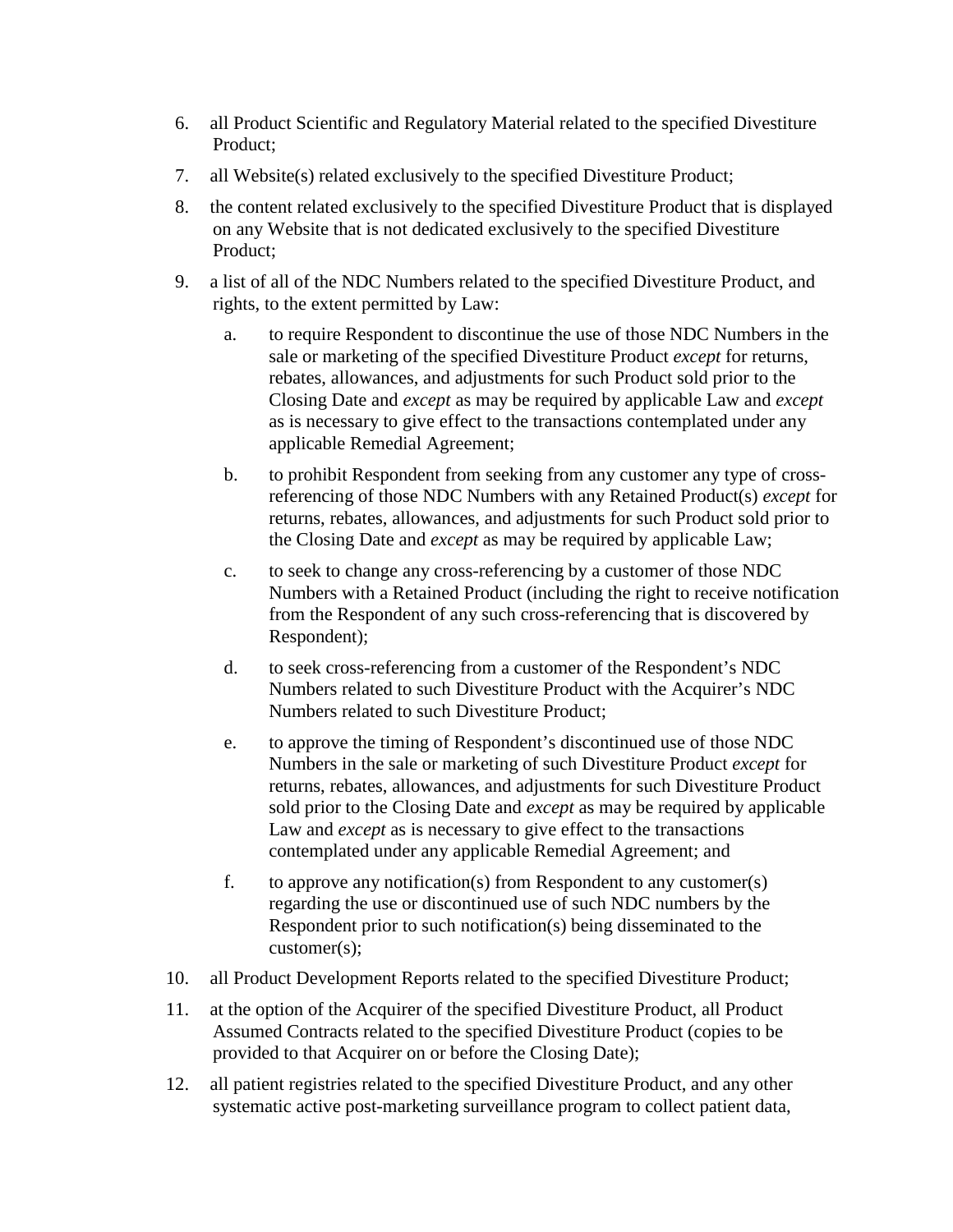laboratory data and identification information required to be maintained by the FDA to facilitate the investigation of adverse effects related to the specified Divestiture Product (including, without limitation, any Risk Evaluation Mitigation Strategy as defined by the FDA);

- 13. for any specified Divestiture Product that has been marketed or sold by a Respondent prior to the Closing Date, a list of all customers and targeted customers for the specified Divestiture Product and a listing of the net sales (in either units or dollars) of the specified Divestiture Product to such customers on either an annual, quarterly, or monthly basis including, but not limited to, a separate list specifying the above-described information for the High Volume Accounts and including the name of the employee(s) for each High Volume Account that is or has been responsible for the purchase of the specified Divestiture Product on behalf of the High Volume Account and his or her business contact information;
- 14. for each specified Divestiture Product that is a Contract Manufacture Product:
	- a. a list of the inventory levels (weeks of supply) for each customer (*i.e.*, retailer, group purchasing organization, wholesaler or distributor) as of the Closing Date; and
	- b. anticipated reorder dates for each customer as of the Closing Date;
- 15. at the option of the Acquirer of the specified Divestiture Product and to the extent approved by the Commission in the relevant Remedial Agreement, all inventory in existence as of the Closing Date including, but not limited to, raw materials, packaging materials, work-in-process and finished goods related to the specified Divestiture Product;
- 16. copies of all unfilled customer purchase orders for the specified Divestiture Product as of the Closing Date, to be provided to the Acquirer of the specified Divestiture Product not later than five (5) days after the Closing Date;
- 17. at the option of the Acquirer of the specified Divestiture Product, all unfilled customer purchase orders for the specified Divestiture Product; and
- 18. all of the Respondent's books, records, and files directly related to the foregoing;

*provided, however*, that "Categorized Assets" shall not include: (i) documents relating to any Respondent's general business strategies or practices relating to the conduct of its Business of generic pharmaceutical Products, where such documents do not discuss with particularity the specified Divestiture Product; (ii) administrative, financial, and accounting records; (iii) quality control records that are determined not to be material to the manufacture of the specified Divestiture Product by the Interim Monitor or the Acquirer of the specified Divestiture Product; (iv) formulas used to determine the final pricing of any Divestiture Product and/or Retained Products to customers and competitively sensitive pricing information that is exclusively related to the Retained Products; (v) any real estate and the buildings and other permanent structures located on such real estate; and (vi) all Product Licensed Intellectual Property;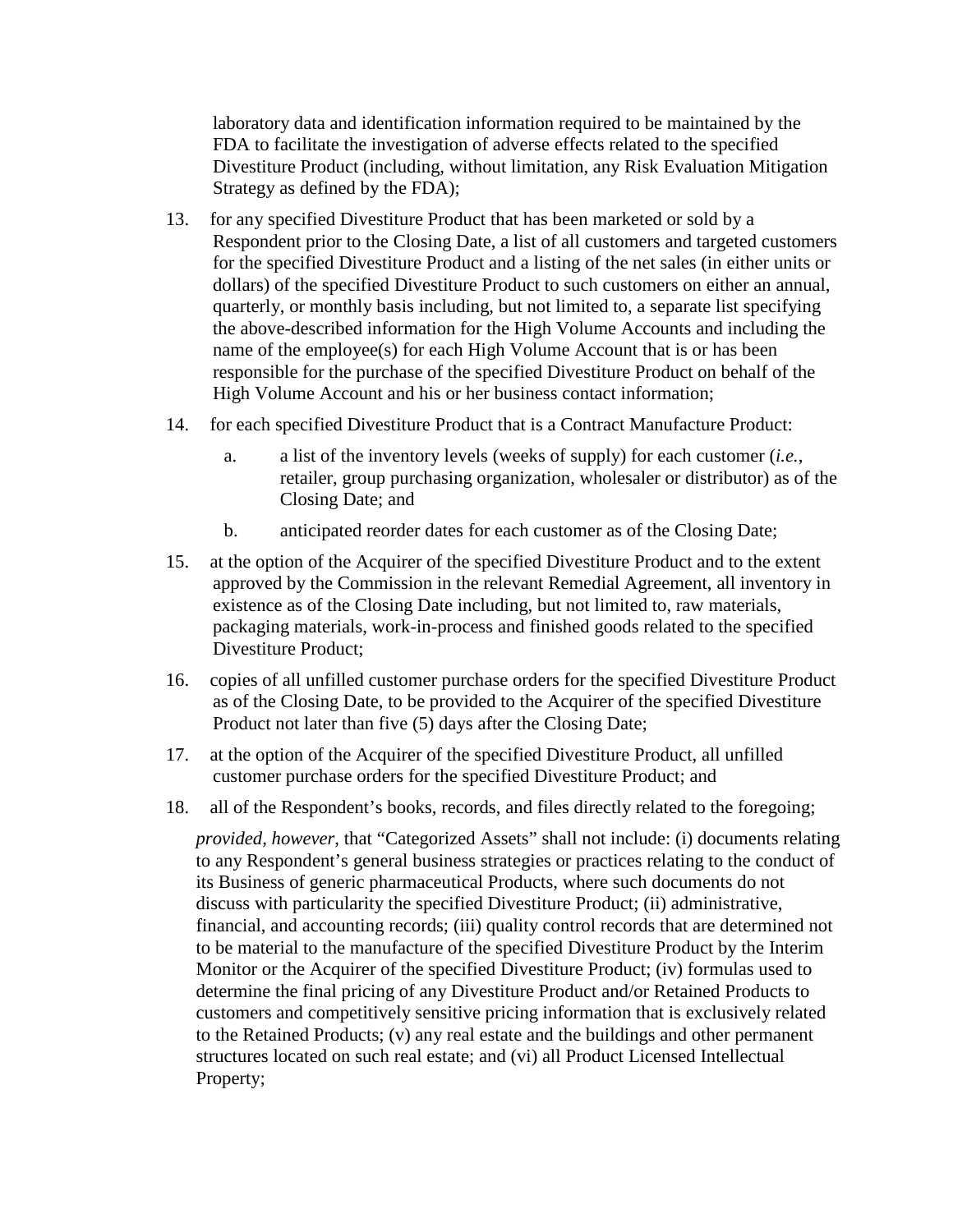*provided further*, *however*, that in cases in which documents or other materials included in the assets to be divested contain information: (i) that relates both to the specified Divestiture Product and to Retained Products or Businesses of any Respondent and cannot be segregated in a manner that preserves the usefulness of the information as it relates to the specified Divestiture Product; or (ii) for which any Respondent has a legal obligation to retain the original copies, the specified Respondent shall be required to provide only copies or relevant excerpts of the documents and materials containing this information. In instances where such copies are provided to the Acquirer of the specified Divestiture Product, the specified Respondent shall provide that Acquirer access to original documents under circumstances where copies of documents are insufficient for evidentiary or regulatory purposes. The purpose of this provision is to ensure that the specified Respondent provides the Acquirer with the above-described information without requiring the Respondent completely to divest itself of information that, in content, also relates to Retained Product(s).

- L. "cGMP" means current Good Manufacturing Practice as set forth in the United States Federal Food, Drug, and Cosmetic Act, as amended, and includes all rules and regulations promulgated by the FDA thereunder.
- M. "Ciprofloxacin Products" means the following: the Products in Development, manufactured, marketed, sold, owned or controlled by Respondent Hi-Tech pursuant to ANDA No. 076673, and any supplements, amendments, or revisions thereto.
- N. "Clinical Trial(s)" means a controlled study in humans of the safety or efficacy of a Product, and includes, without limitation, such clinical trials as are designed to support expanded labeling or to satisfy the requirements of an Agency in connection with any Product Approval and any other human study used in research and Development of a Product.
- O. "Closing Date" means, as to each Divestiture Product, the date on which a Respondent (or a Divestiture Trustee) consummates a transaction to assign, grant, license, divest, transfer, deliver, or otherwise convey assets related to such Divestiture Product to an Acquirer pursuant to this Order.
- P. "Confidential Business Information" means all information owned by, or in the possession or control of, any Respondent that is not in the public domain and that is directly related to the conduct of the Business related to a Divestiture Product(s). The term "Confidential Business Information" *excludes* the following:
	- 1. information relating to any Respondent's general business strategies or practices that does not discuss with particularity the Divestiture Products;
	- 2. information specifically excluded from the Divestiture Product Assets conveyed to the Acquirer of the related Divestiture Product(s);
	- 3. information that is contained in documents, records or books of any Respondent that is provided to an Acquirer by a Respondent that is unrelated to the Divestiture Products acquired by that Acquirer or that is exclusively related to Retained Product(s); and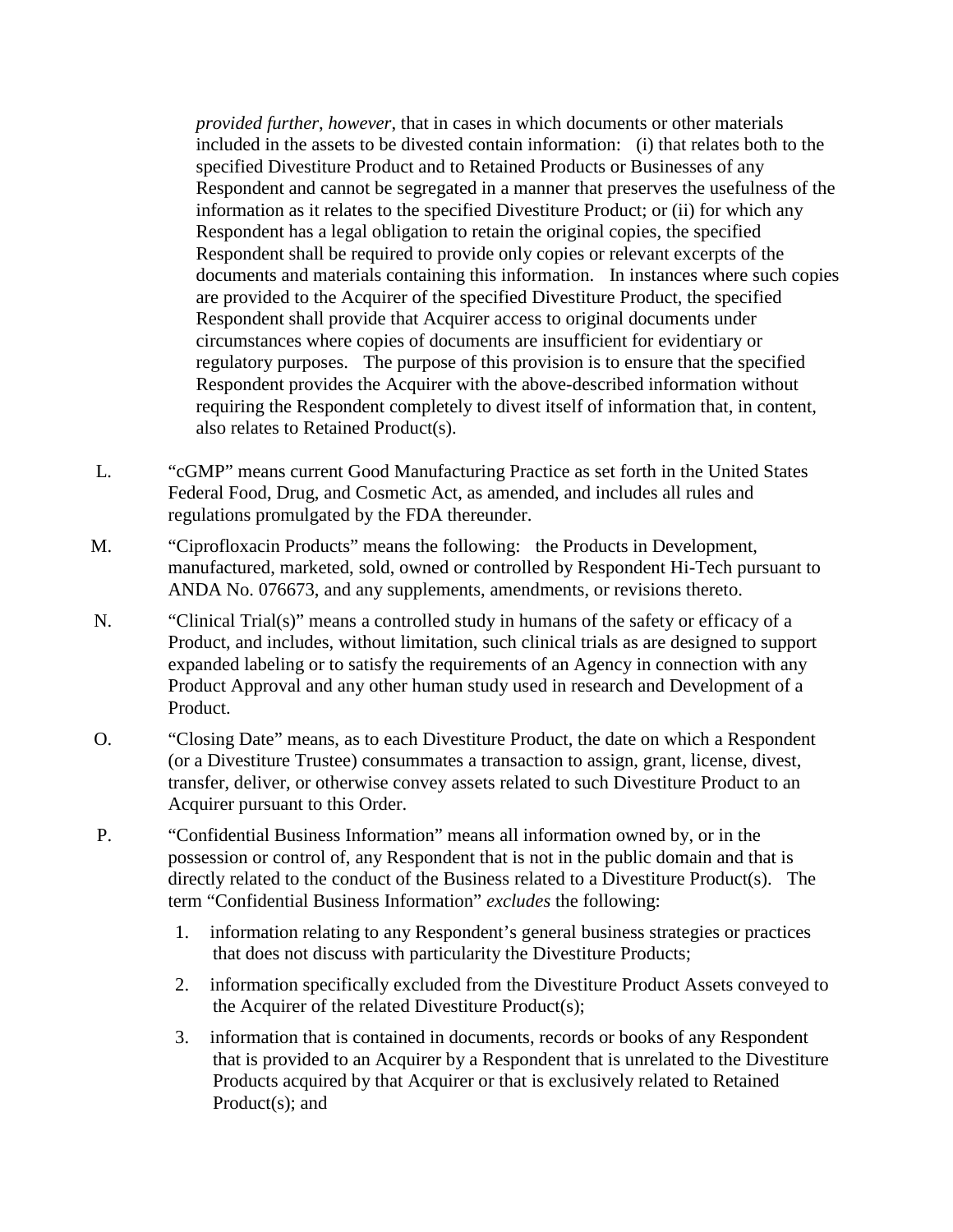- 4. information that is protected by the attorney work product, attorney-client, joint defense or other privilege prepared in connection with the Acquisition and relating to any United States, state, or foreign antitrust or competition Laws.
- Q. "Contract Manufacture" means the following:
	- 1. to manufacture, or to cause to be manufactured, a Contract Manufacture Product on behalf of an Acquirer;
	- 2. to manufacture, or to cause to be manufactured, a Product that is the therapeutic equivalent (as that term is defined by the FDA) and in the identical dosage strength, formulation and presentation as a Contract Manufacture Product on behalf of an Acquirer;
	- 3. to provide, or to cause to be provided, any part of the manufacturing process including, without limitation, the finish, fill, and/or packaging of a Contract Manufacture Product on behalf of an Acquirer.
- R. "Contract Manufacture Product(s)" means:
	- 1. the Ciprofloxacin Products;
	- 2. the Levofloxacin Products;
	- 3. the Lidocaine Products; and
	- 4. any ingredient, material, or component used in the manufacture of the foregoing Products including the active pharmaceutical ingredient, excipients or packaging materials;

*provided however*, that with the consent of the Acquirer of the specified Product, a Respondent may substitute a therapeutic equivalent (as that term is defined by the FDA) form of such Product in performance of that Respondent's agreement to Contract Manufacture.

- S. "Development" means all preclinical and clinical drug development activities (including formulation), including test method development and stability testing, toxicology, formulation, process development, manufacturing scale-up, development-stage manufacturing, quality assurance/quality control development, statistical analysis and report writing, conducting Clinical Trials for the purpose of obtaining any and all approvals, licenses, registrations or authorizations from any Agency necessary for the manufacture, use, storage, import, export, transport, promotion, marketing, and sale of a Product (including any government price or reimbursement approvals), Product approval and registration, and regulatory affairs related to the foregoing. "Develop" means to engage in Development.
- T. "Direct Cost" means a cost not to exceed the cost of labor, material, travel and other expenditures to the extent the costs are directly incurred to provide the relevant assistance or service. "Direct Cost" to the Acquirer for its use of any of a Respondent's employees' labor shall not exceed the average hourly wage rate for such employee;

*provided, however*, in each instance where: (i) an agreement to divest relevant assets is specifically referenced and attached to this Order, and (ii) such agreement becomes a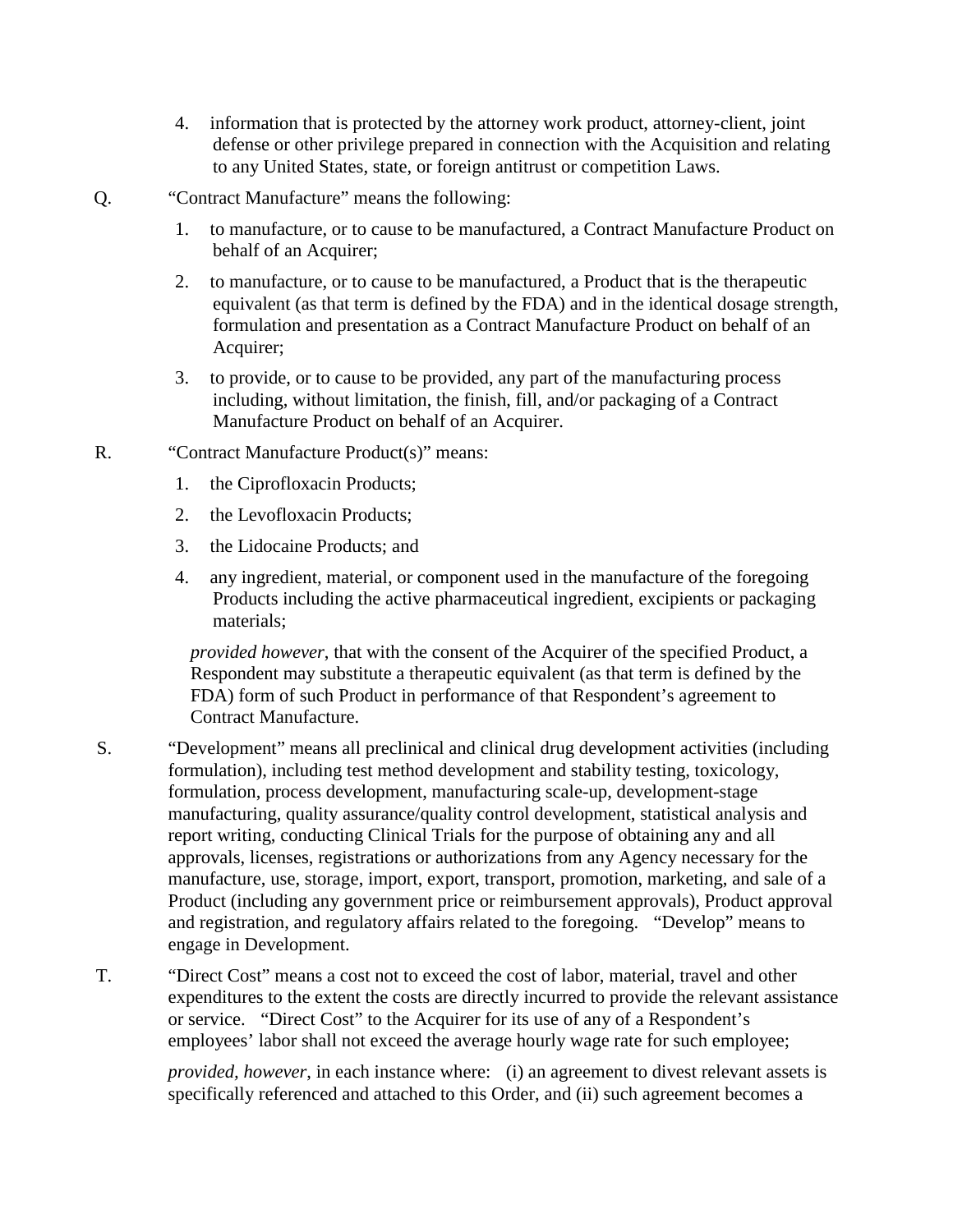Remedial Agreement for a Divestiture Product, "Direct Cost" means such cost as is provided in such Remedial Agreement for that Divestiture Product.

U. "Divestiture Product(s)" means the following, individually and collectively:

- 1. the Ciprofloxacin Products;
- 2. the Ethromycin Products;
- 3. the Levofloxacin Products;
- 4. the Lidocaine Products; and
- 5. the Lidocaine-Prilocaine Products.
- V. "Divestiture Product Agreements" means the following:
	- 1. The Asset Purchase Agreement between Akorn, Inc. and Watson Laboratories, Inc. and solely with respect to certain pre-Closing covenants and agreements Hi-Tech Pharmacal Co., Inc., dated as of March 21, 2014;
	- 2. The Manufacturing Supply Agreement attached as an Exhibit C to the above-described Asset Purchase Agreement to be executed as of the Closing Date;
	- 3. Amendment No. 1 to Asset Purchase Agreement dated April 3, 2014; and

all amendments, exhibits, attachments, agreements, and schedules thereto, related to the Divestiture Product Assets that have been approved by the Commission to accomplish the requirements of this Order. The Divestiture Product Agreements are contained in Non-Public Appendix I.

- W. "Divestiture Product Assets" means all rights, title and interest in and to all assets related to the Business within the Geographic Territory of the specified Respondent (as that Respondent is identified in the definition of the respective Divestiture Product) related to each of the respective Divestiture Products, to the extent legally transferable, including, without limitation, the Categorized Assets related to the Divestiture Products.
- X. "Divestiture Product Core Employees" means the Product Research and Development Employees and the Product Manufacturing Employees related to each Divestiture Product.
- Y. "Divestiture Product License" means a perpetual, non-exclusive, fully paid-up and royalty-free license(s) under a Remedial Agreement with rights to sublicense to all Product Licensed Intellectual Property and all Product Manufacturing Technology related to general manufacturing know-how that was owned, licensed, or controlled by the specified Respondent (as that Respondent is identified in the definition of the specified Divestiture Product):
	- 1. to research and Develop the specified Divestiture Products for marketing, distribution or sale within the Geographic Territory;
	- 2. to use, make, have made, distribute, offer for sale, promote, advertise, or sell the specified Divestiture Products within the Geographic Territory;
	- 3. to import or export the specified Divestiture Products to or from the Geographic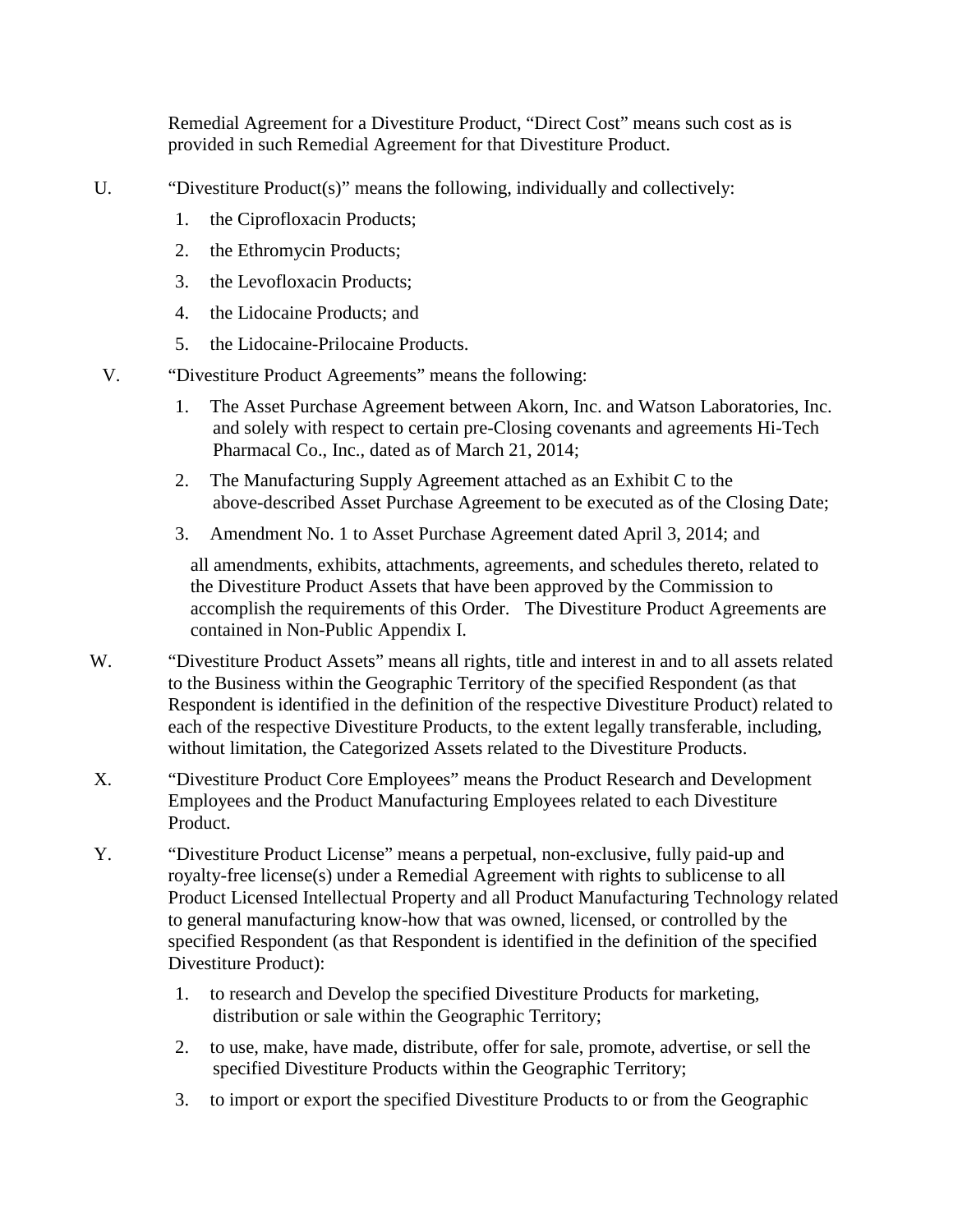Territory to the extent related to the marketing, distribution or sale of the specified Divestiture Products in the Geographic Territory; and

4. to have the specified Divestiture Products made anywhere in the World for distribution or sale within, or import into the Geographic Territory;

*provided however*, that for any Product Licensed Intellectual Property that is the subject of a license from a Third Party entered into by a Respondent prior to the Acquisition, the scope of the rights granted hereunder shall only be required to be equal to the scope of the rights granted by the Third Party to that Respondent.

- Z. "Divestiture Product Releasee(s)" means the following Persons:
	- 1. the Acquirer for the assets related to a particular Divestiture Product;
	- 2. any Person controlled by or under common control with that Acquirer; and
	- 3. any Manufacturing Designees, licensees, sublicensees, manufacturers, suppliers, distributors, and customers of that Acquirer, or of such Acquirer-affiliated entities.
- AA. "Divestiture Trustee" means the trustee appointed by the Commission pursuant to Paragraph IV of this Order.
- BB. "Domain Name" means the domain name(s) (universal resource locators), and registration(s) thereof, issued by any Person or authority that issues and maintains the domain name registration; *provided, however*, "Domain Name" shall not include any trademark or service mark rights to such domain names other than the rights to the Product Trademarks required to be divested.
- CC. "Drug Master Files" means the information submitted to the FDA as described in 21 C.F.R. Part 314.420 related to a Product.
- DD. "Ethromycin Products" means the generic 0.5% erythromycin ointment Product for ophthalmic use in Development by Respondent Hi-Tech.
- EE. "Geographic Territory" shall mean the United States of America, including all of its territories and possessions, unless otherwise specified.
- FF. "Government Entity" means any Federal, state, local or non-U.S. government, or any court, legislature, government agency, or government commission, or any judicial or regulatory authority of any government.
- GG. "High Volume Account(s)" means any retailer, wholesaler or distributor whose annual or projected annual aggregate purchase amounts (on a company-wide level), in units or in dollars, of a Divestiture Product in the United States of America from the Respondent was, or is projected to be among the top twenty highest of such purchase amounts by the Respondent's U.S. customers on any of the following dates: (i) the end of the last quarter that immediately preceded the date of the public announcement of the proposed Acquisition; (ii) the end of the last quarter that immediately preceded the Acquisition Date; (iii) the end of the last quarter that immediately preceded the Closing Date for the relevant assets; or (iv) the end of the last quarter following the Acquisition or the Closing Date.
- HH. "Interim Monitor" means any monitor appointed pursuant to Paragraph III of this Order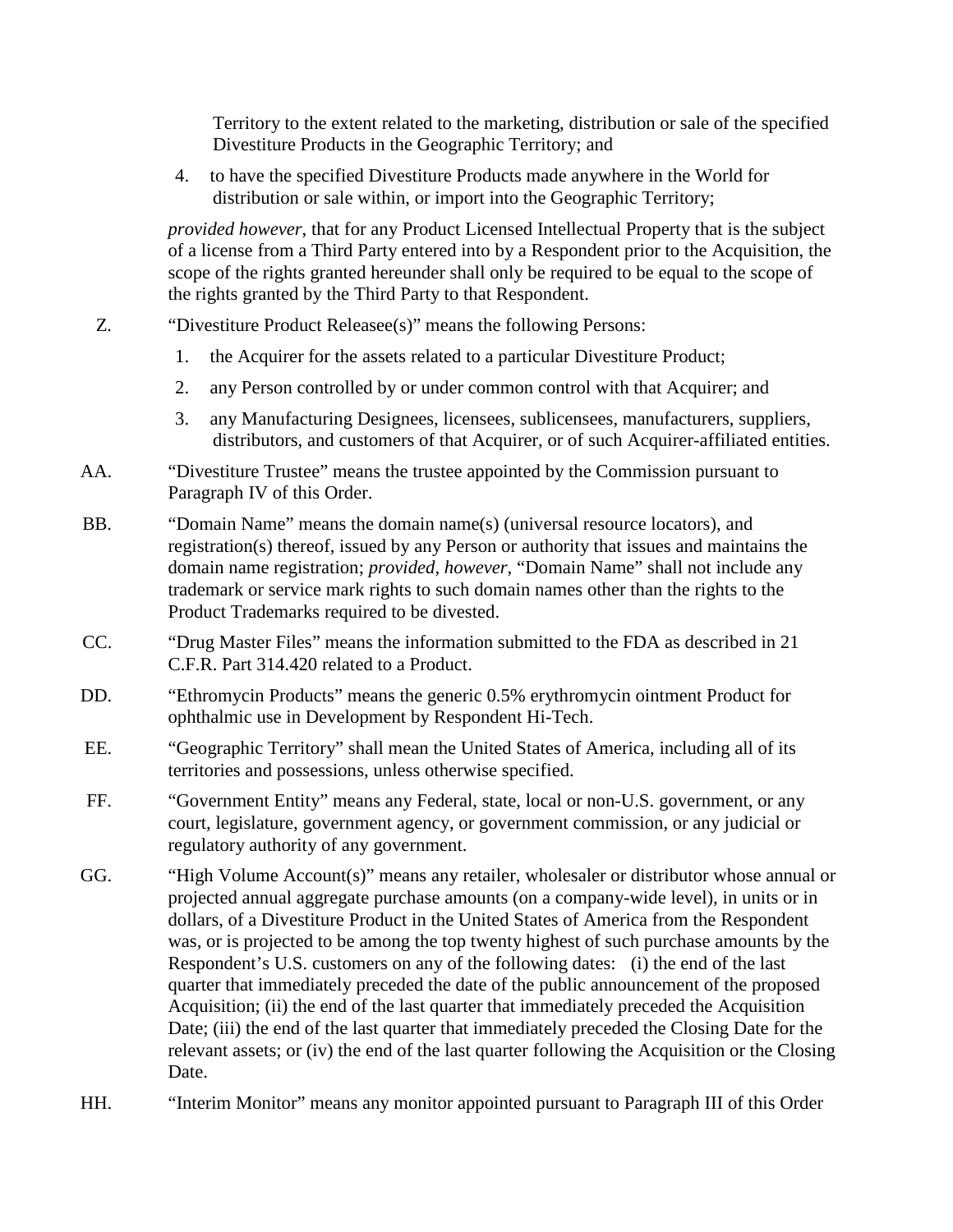or Paragraph III of the related Order to Maintain Assets.

- II. "Law" means all laws, statutes, rules, regulations, ordinances, and other pronouncements by any Government Entity having the effect of law.
- JJ. "Levofloxacin Products" means the following: the Products in Development, manufactured, marketed, sold, owned or controlled by Respondent Hi-Tech pursuant to ANDA No. 076826, and any supplements, amendments, or revisions thereto.
- KK. "Lidocaine-Prilocaine Products" means the following: the Products in Development, manufactured, marketed, sold, owned or controlled by Respondent Akorn pursuant to NDA No. 19941, and any supplements, amendments, or revisions thereto.
- LL. "Lidocaine Products" means the following: the Products in Development, manufactured, marketed, sold, owned or controlled by Respondent Hi-Tech pursuant to ANDA No. 040837, and any supplements, amendments, or revisions thereto.
- MM. "Manufacturing Designee" means any Person other than a Respondent that has been designated by an Acquirer to manufacture a Divestiture Product for that Acquirer.
- NN. "NDC Number(s)" means the National Drug Code number, including both the labeler code assigned by the FDA and the additional numbers assigned by the labeler as a product code for a specific Product.
- OO. "Orders" means this Decision and Order and the related Order to Maintain Assets.
- PP. "Order Date" means the date on which the final Decision and Order in this matter is issued by the Commission.
- QQ. "Order to Maintain Assets" means the Order to Maintain Assets incorporated into and made a part of the Agreement Containing Consent Orders.
- RR. "Patent(s)" means all patents, patent applications, including provisional patent applications, invention disclosures, certificates of invention and applications for certificates of invention and statutory invention registrations, in each case filed, or in existence, on or before the Closing Date (*except* where this Order specifies a different time), and includes all reissues, additions, divisions, continuations, continuations-in-part, supplementary protection certificates, extensions and reexaminations thereof, all inventions disclosed therein, and all rights therein provided by international treaties and conventions.
- SS. "Person" means any individual, partnership, joint venture, firm, corporation, association, trust, unincorporated organization, or other business or Government Entity, and any subsidiaries, divisions, groups or affiliates thereof.
- TT. "Product(s)" means any pharmaceutical, biological, or genetic composition containing any formulation or dosage of a compound referenced as its pharmaceutically, biologically, or genetically active ingredient and/or that is the subject of an Application.
- UU. "Product Approval(s)" means any approvals, registrations, permits, licenses, consents, authorizations, and other approvals, and pending applications and requests therefor, required by applicable Agencies related to the research, Development, manufacture, distribution, finishing, packaging, marketing, sale, storage or transport of a Product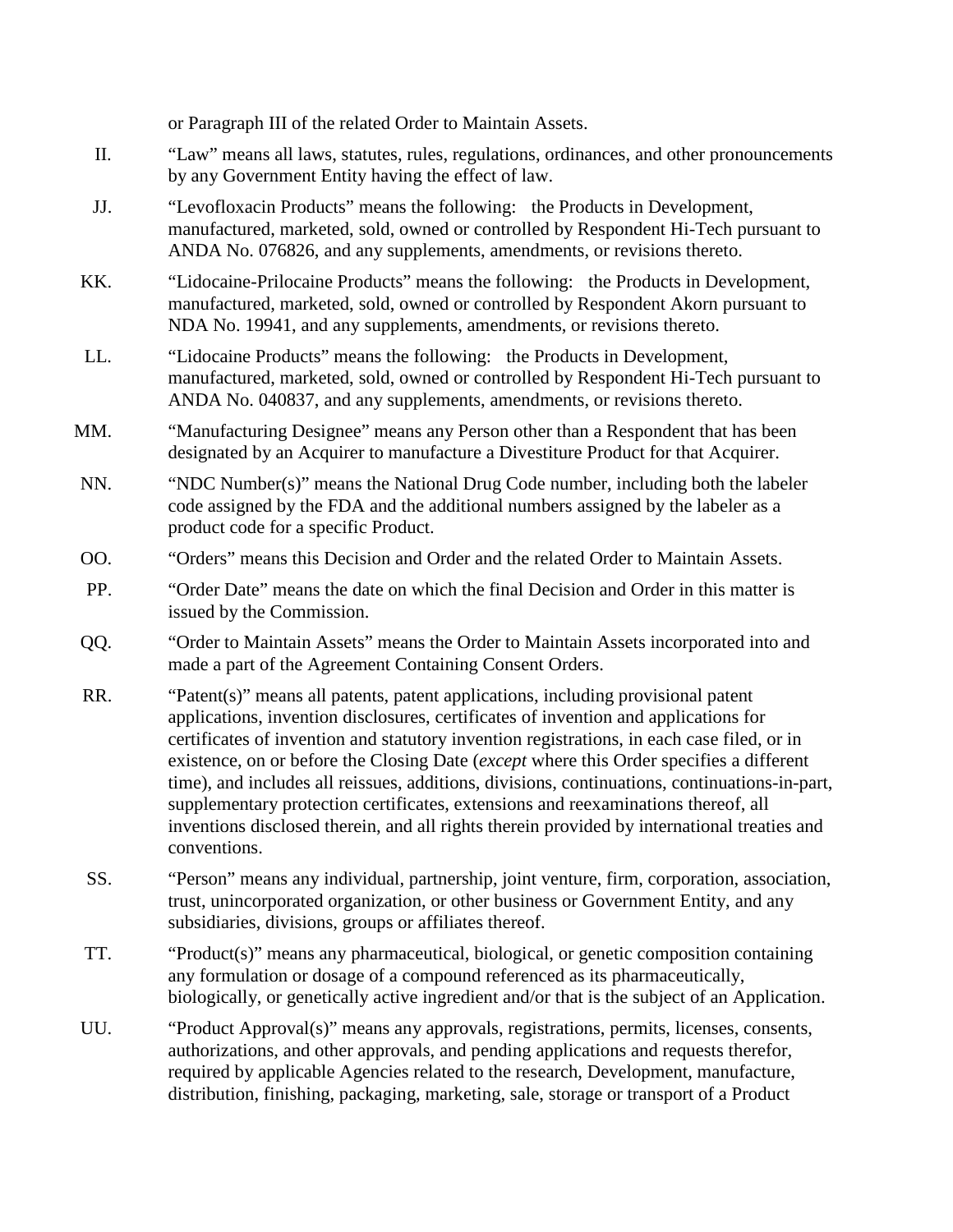within the United States of America, and includes, without limitation, all approvals, registrations, licenses or authorizations granted in connection with any Application related to that Product.

- VV. "Product Assumed Contracts" means all of the following contracts or agreements (copies of each such contract to be provided to the Acquirer on or before the Closing Date and segregated in a manner that clearly identifies the purpose(s) of each such contract):
	- 1. that make specific reference to the specified Divestiture Product and pursuant to which any Third Party is obligated to purchase, or has the option to purchase without further negotiation of terms, the specified Divestiture Product from the Respondent unless such contract applies generally to the Respondent's sales of Products to that Third Party;
	- 2. pursuant to which the Respondent had or has as of the Closing Date the ability to independently purchase the active pharmaceutical ingredient(s) or other necessary ingredient(s) or component(s) or had planned to purchase the active pharmaceutical ingredient(s) or other necessary ingredient(s) or component(s) from any Third Party for use in connection with the manufacture of the specified Divestiture Product;
	- 3. relating to any Clinical Trials involving the specified Divestiture Product;
	- 4. with universities or other research institutions for the use of the specified Divestiture Product in scientific research;
	- 5. relating to the particularized marketing of the specified Divestiture Product or educational matters relating solely to the specified Divestiture Product(s);
	- 6. pursuant to which a Third Party manufactures the specified Divestiture Product on behalf of the Respondent;
	- 7. pursuant to which a Third Party provides any part of the manufacturing process including, without limitation, the finish, fill, and/or packaging of the specified Divestiture Product on behalf of Respondent;
	- 8. pursuant to which a Third Party provides the Product Manufacturing Technology related to the specified Divestiture Product to the Respondent;
	- 9. pursuant to which a Third Party is licensed by the Respondent to use the Product Manufacturing Technology;
	- 10. constituting confidentiality agreements involving the specified Divestiture Product;
	- 11. involving any royalty, licensing, covenant not to sue, or similar arrangement involving the specified Divestiture Product;
	- 12. pursuant to which a Third Party provides any specialized services necessary to the research, Development, manufacture or distribution of the specified Divestiture Product to the Respondent including, but not limited to, consultation arrangements; and/or
	- 13. pursuant to which any Third Party collaborates with the Respondent in the performance of research, Development, marketing, distribution or selling of the specified Divestiture Product or the Business related to such Divestiture Product;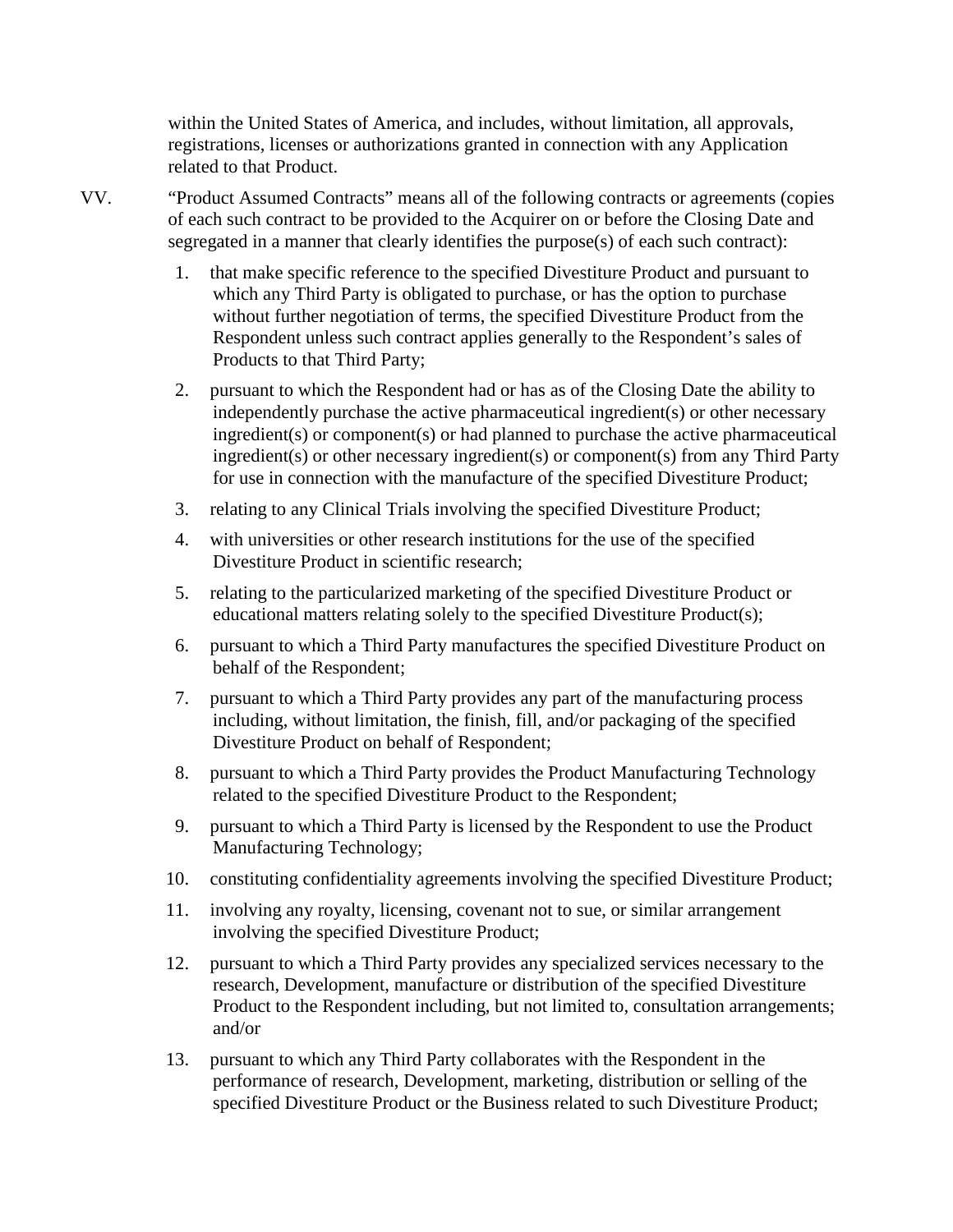*provided, however*, that where any such contract or agreement also relates to a Retained Product(s), the Respondent shall assign the Acquirer all such rights under the contract or agreement as are related to the specified Divestiture Product, but concurrently may retain similar rights for the purposes of the Retained Product(s).

WW. "Product Copyrights" means rights to all original works of authorship of any kind directly related to a Divestiture Product and any registrations and applications for registrations thereof within the Geographic Territory, including, but not limited to, the following: all such rights with respect to all promotional materials for healthcare providers, all promotional materials for patients, and educational materials for the sales force; copyrights in all preclinical, clinical and process development data and reports relating to the research and Development of that Product or of any materials used in the research, Development, manufacture, marketing or sale of that Product, including all copyrights in raw data relating to Clinical Trials of that Product, all case report forms relating thereto and all statistical programs developed (or modified in a manner material to the use or function thereof (other than through user references)) to analyze clinical data, all market research data, market intelligence reports and statistical programs (if any) used for marketing and sales research; all copyrights in customer information, promotional and marketing materials, that Product's sales forecasting models, medical education materials, sales training materials, and advertising and display materials; all records relating to employees of a Respondent who accept employment with an Acquirer (excluding any personnel records the transfer of which is prohibited by applicable Law); all copyrights in records, including customer lists, sales force call activity reports, vendor lists, sales data, reimbursement data, speaker lists, manufacturing records, manufacturing processes, and supplier lists; all copyrights in data contained in laboratory notebooks relating to that Product or relating to its biology; all copyrights in adverse experience reports and files related thereto (including source documentation) and all copyrights in periodic adverse experience reports and all data contained in electronic databases relating to adverse experience reports and periodic adverse experience reports; all copyrights in analytical and quality control data; and all correspondence with the FDA or any other Agency.

#### XX. "Product Development Reports" means:

- 1. Pharmacokinetic study reports related to the specified Divestiture Product;
- 2. Bioavailability study reports (including reference listed drug information) related to the specified Divestiture Product;
- 3. Bioequivalence study reports (including reference listed drug information) related to the specified Divestiture Product;
- 4. all correspondence, submissions, notifications, communications, registrations or other filings made to, received from or otherwise conducted with the FDA relating to the Application(s) related to the specified Divestiture Product;
- 5. annual and periodic reports related to the above-described Application(s), including any safety update reports;
- 6. FDA approved Product labeling related to the specified Divestiture Product;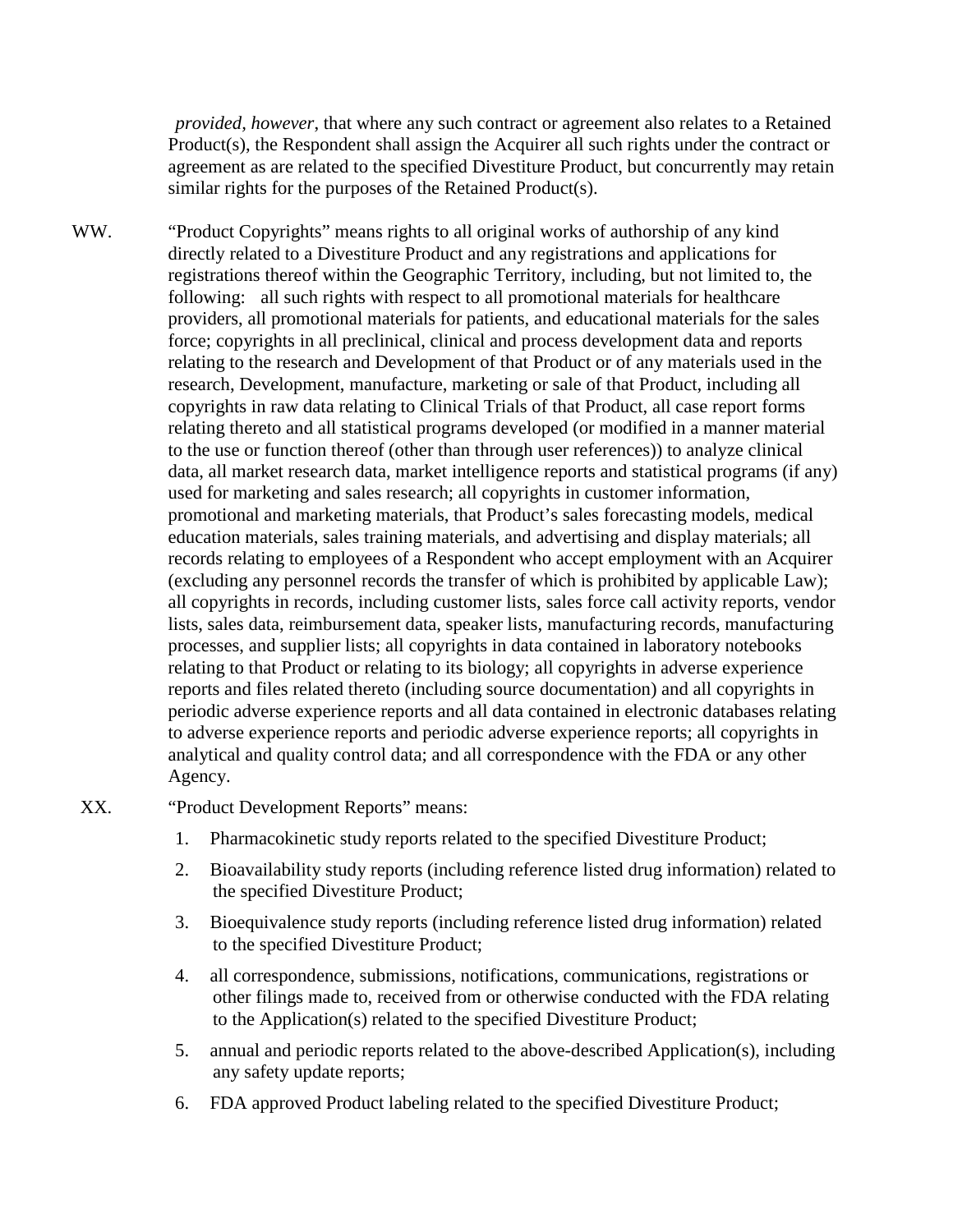- 7. currently used or planned product package inserts (including historical change of controls summaries) related to the specified Divestiture Product;
- 8. FDA approved patient circulars and information related to the specified Divestiture Product;
- 9. adverse event reports, adverse experience information, descriptions of material events and matters concerning safety or lack of efficacy related to the specified Divestiture Product;
- 10. summary of Product complaints from physicians related to the specified Divestiture Product;
- 11. summary of Product complaints from customers related to the specified Divestiture Product;
- 12. Product recall reports filed with the FDA related to the specified Divestiture Product, and all reports, studies and other documents related to such recalls;
- 13. investigation reports and other documents related to any out of specification results for any impurities found in the specified Divestiture Product;
- 14. reports related to the specified Divestiture Product from any consultant or outside contractor engaged to investigate or perform testing for the purposes of resolving any product or process issues, including without limitation, identification and sources of impurities;
- 15. reports of vendors of the active pharmaceutical ingredients, excipients, packaging components and detergents used to produce the specified Divestiture Product that relate to the specifications, degradation, chemical interactions, testing and historical trends of the production of the specified Divestiture Product;
- 16. analytical methods development records related to the specified Divestiture Product;
- 17. manufacturing batch records related to the specified Divestiture Product;
- 18. stability testing records related to the specified Divestiture Product;
- 19. change in control history related to the specified Divestiture Product; and
- 20. executed validation and qualification protocols and reports related to the specified Divestiture Product.
- YY. "Product Employee Information" means the following, for each Divestiture Product Core Employee, as and to the extent permitted by Law:
	- 1. a complete and accurate list containing the name of each Divestiture Product Core Employee (including former employees who were employed by the specified Respondent within ninety (90) days of the execution date of any Remedial Agreement);
	- 2. with respect to each such employee, the following information:
		- a. the date of hire and effective service date;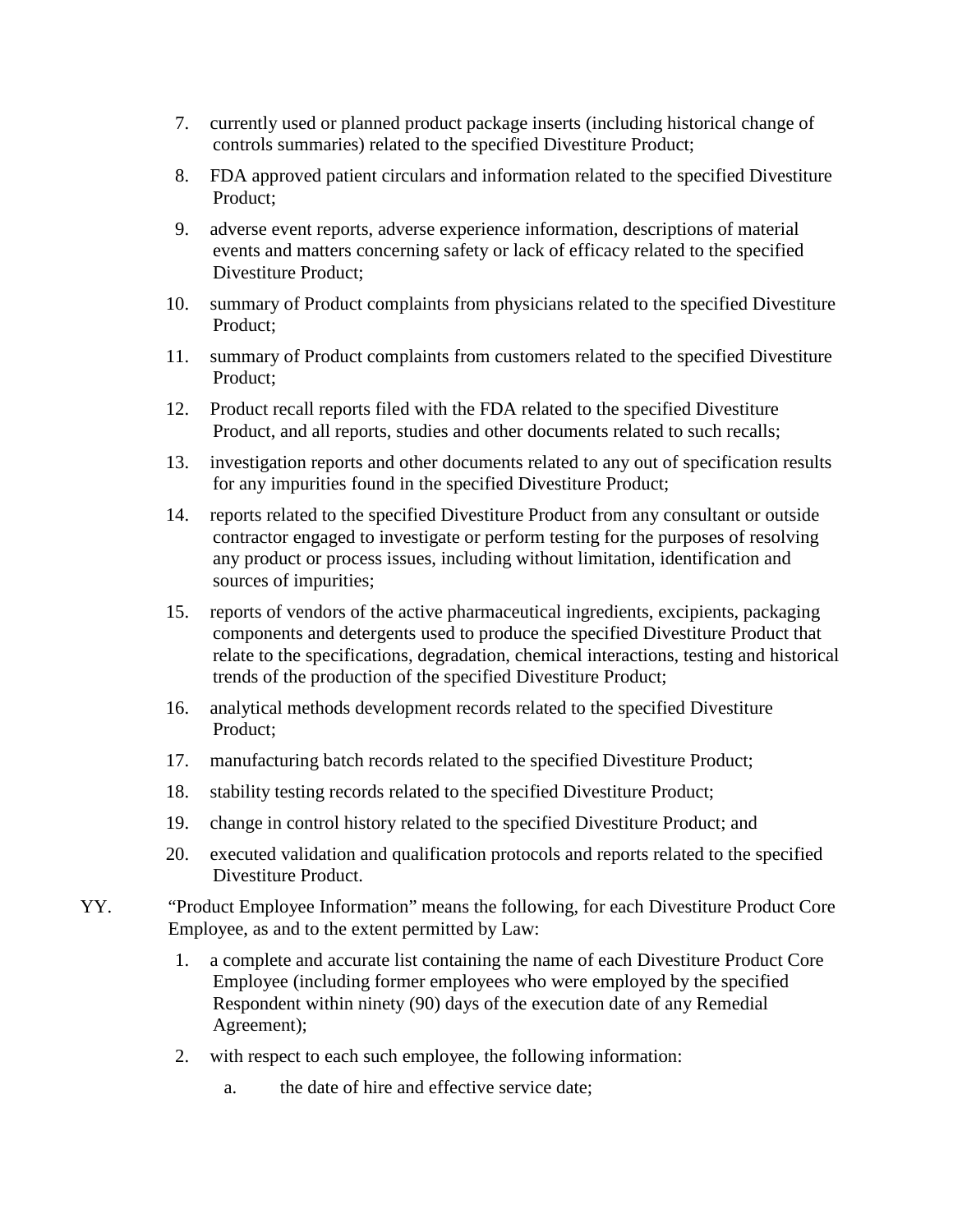- b. job title or position held;
- c. a specific description of the employee's responsibilities related to the relevant Divestiture Product; *provided, however*, in lieu of this description, the specified Respondent may provide the employee's most recent performance appraisal;
- d. the base salary or current wages;
- e. the most recent bonus paid, aggregate annual compensation for the relevant Respondent's last fiscal year and current target or guaranteed bonus, if any;
- f. employment status (*i.e.,* active or on leave or disability; full-time or part-time);
- g. and any other material terms and conditions of employment in regard to such employee that are not otherwise generally available to similarly situated employees;
- 3. at the Acquirer's option or the Proposed Acquirer's option (as applicable), copies of all employee benefit plans and summary plan descriptions (if any) applicable to the relevant employees.
- ZZ. "Product Intellectual Property" means all of the following related to a Divestiture Product (other than Product Licensed Intellectual Property):
	- 1. Patents;
	- 2. Product Copyrights;
	- 3. Product Trademarks, Product Trade Dress, trade secrets, know-how, techniques, data, inventions, practices, methods, and other confidential or proprietary technical, business, research, Development and other information; and
	- 4. rights to obtain and file for patents, trademarks, and copyrights and registrations thereof and to bring suit against a Third Party for the past, present or future infringement, misappropriation, dilution, misuse or other violations of any of the foregoing;
	- 5. for any Divestiture Product that is the subject of an NDA, the Drug Master File related to that NDA;

*provided, however,* "Product Intellectual Property" does not include the corporate names or corporate trade dress of "Akorn" or "Hi-Tech" or the related corporate logos thereof, or the corporate names or corporate trade dress of any other corporations or companies owned or controlled by the Respondent or the related corporate logos thereof, or general registered images or symbols by which Akorn, or Hi-Tech can be identified or defined.

- AAA. "Product Licensed Intellectual Property" means the following:
	- 1. Patents that are related to a Divestiture Product that the Respondent can demonstrate have been routinely used, prior to the Acquisition Date, for Retained Product(s) that has been marketed or sold on an extensive basis by the Respondent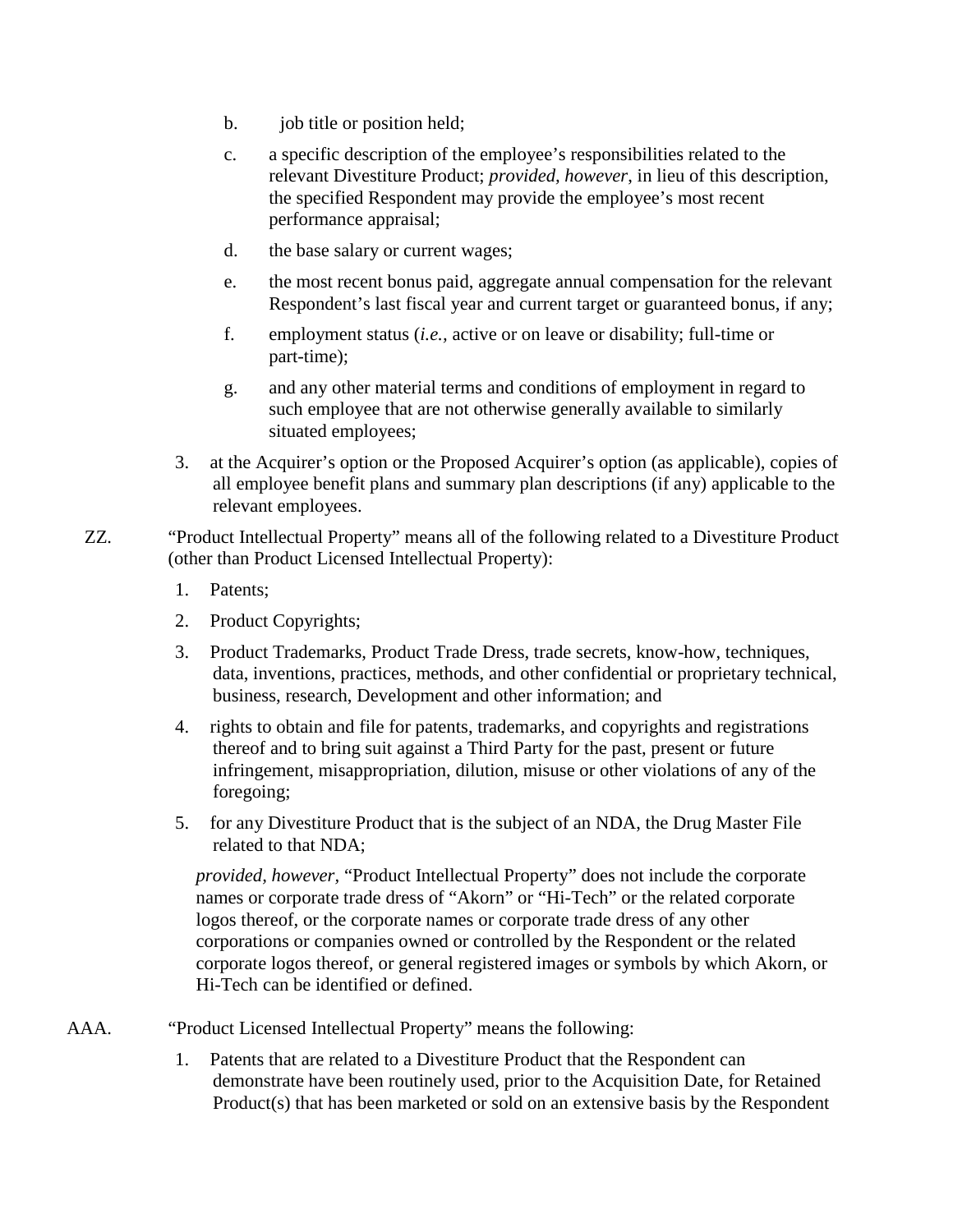within the two-year period immediately preceding the Acquisition;

- 2. trade secrets, know-how, techniques, data, inventions, practices, methods, and other confidential or proprietary technical, business, research, Development, and other information, and all rights in the Geographic Territory to limit the use or disclosure thereof, that are related to a Divestiture Product and that the Respondent can demonstrate have been routinely used, prior to the Acquisition Date, for Retained Product(s) that has been marketed or sold on an extensive basis by the Respondent within the two-year period immediately preceding the Acquisition; and
- 3. for any Divestiture Product that is the subject of an ANDA, all Right(s) of Reference or Use that is either owned or controlled by, or has been granted or licensed to the Respondent that is related to the Drug Master File of an NDA of a Product that is the therapeutic equivalent (as that term is defined by the FDA) of the specified Divestiture Product.
- BBB. "Product Manufacturing Employees" means all salaried employees of a Respondent who have directly participated in the planning, design, implementation or operational management of the Product Manufacturing Technology of the specified Divestiture Product (irrespective of the portion of working time involved unless such participation consisted solely of oversight of legal, accounting, tax or financial compliance) within the eighteen (18) month period immediately prior to the Closing Date.
- CCC. "Product Manufacturing Technology" means all of the following related to a Divestiture Product:
	- 1. all technology, trade secrets, know-how, formulas, and proprietary information (whether patented, patentable or otherwise) related to the manufacture of that Product, including, but not limited to, the following: all product specifications, processes, analytical methods, product designs, plans, trade secrets, ideas, concepts, manufacturing, engineering, and other manuals and drawings, standard operating procedures, flow diagrams, chemical, safety, quality assurance, quality control, research records, clinical data, compositions, annual product reviews, regulatory communications, control history, current and historical information associated with the FDA Application(s) conformance and cGMP compliance, and labeling and all other information related to the manufacturing process, and supplier lists;
	- 2. all ingredients, materials, or components used in the manufacture of that Product including the active pharmaceutical ingredient, excipients or packaging materials; and,
	- 3. for those instances in which the manufacturing equipment is not readily available from a Third Party, at the Acquirer's option, all such equipment used to manufacture that Product.
- DDD. "Product Marketing Materials" means all marketing materials used specifically in the marketing or sale of the specified Divestiture Product in the Geographic Territory as of the Closing Date, including, without limitation, all advertising materials, training materials, product data, mailing lists, sales materials (*e.g*., detailing reports, vendor lists, sales data), marketing information (*e.g.*, competitor information, research data, market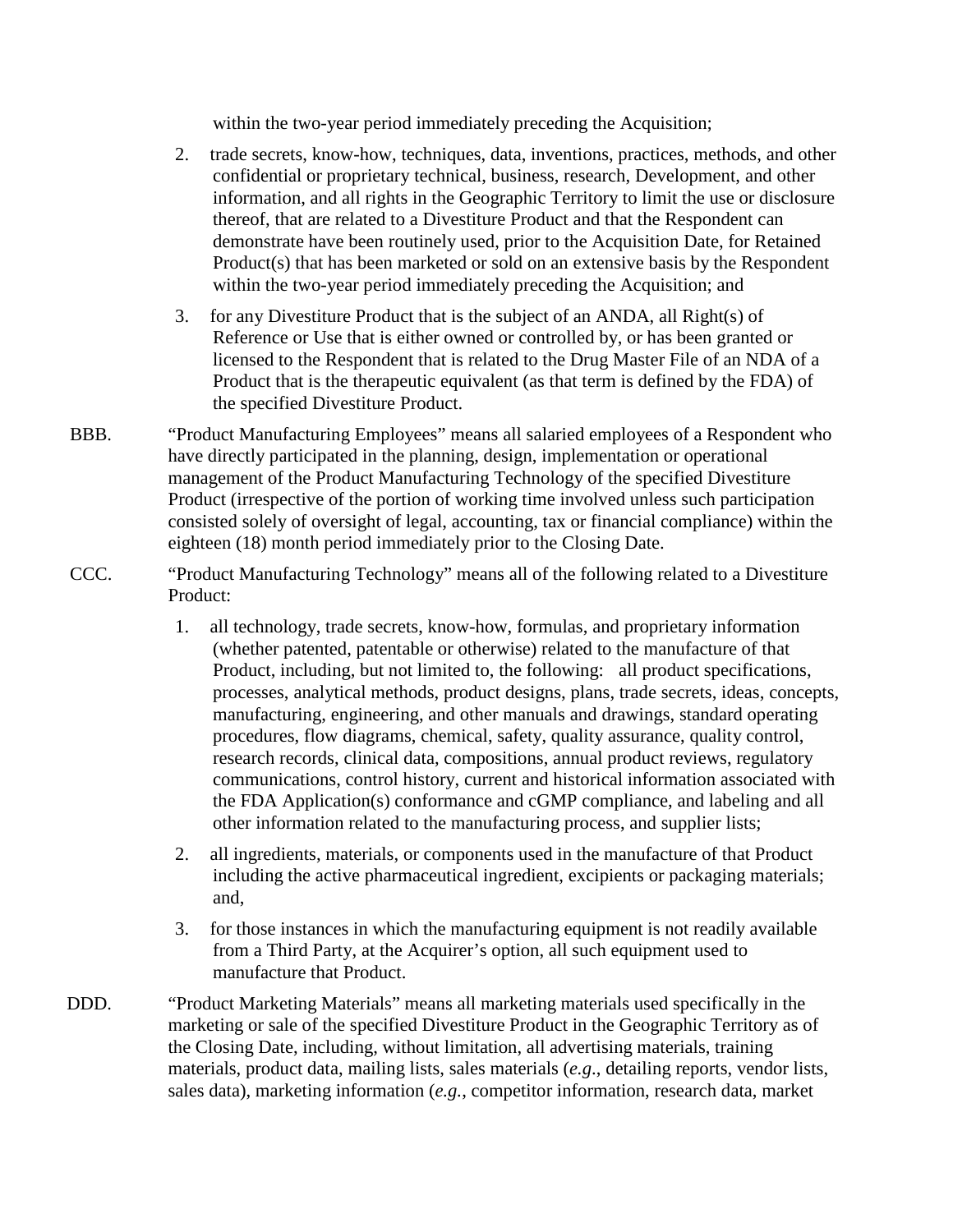intelligence reports, statistical programs (if any) used for marketing and sales research), customer information (including customer net purchase information to be provided on the basis of either dollars and/or units for each month, quarter or year), sales forecasting models, educational materials, and advertising and display materials, speaker lists, promotional and marketing materials, Website content and advertising and display materials, artwork for the production of packaging components, television masters and other similar materials related to the specified Divestiture Product.

- EEE. "Product Research and Development Employees" means all salaried employees of a Respondent who have directly participated in the research, Development, regulatory approval process, or clinical studies of the specified Divestiture Product (irrespective of the portion of working time involved, unless such participation consisted solely of oversight of legal, accounting, tax or financial compliance) within the eighteen (18) month period immediately prior to the Closing Date.
- FFF. "Product Scientific and Regulatory Material" means all technological, scientific, chemical, biological, pharmacological, toxicological, regulatory and Clinical Trial materials and information.
- GGG. "Product Trade Dress" means the current trade dress of a Product, including but not limited to, Product packaging, and the lettering of the Product trade name or brand name.
- HHH. "Product Trademark(s)" means all proprietary names or designations, trademarks, service marks, trade names, and brand names, including registrations and applications for registration therefor (and all renewals, modifications, and extensions thereof) and all common law rights, and the goodwill symbolized thereby and associated therewith, for a Product.
	- III. "Proposed Acquirer" means a Person proposed by a Respondent (or a Divestiture Trustee) to the Commission and submitted for the approval of the Commission as the acquirer for particular assets or rights required to be assigned, granted, licensed, divested, transferred, delivered or otherwise conveyed pursuant to this Order.
	- JJJ. "Remedial Agreement(s)" means the following:
		- 1. any agreement between a Respondent(s) and an Acquirer that is specifically referenced and attached to this Order, including all amendments, exhibits, attachments, agreements, and schedules thereto, related to the relevant assets or rights to be assigned, granted, licensed, divested, transferred, delivered, or otherwise conveyed, including without limitation, any agreement to supply specified products or components thereof, and that has been approved by the Commission to accomplish the requirements of the Order in connection with the Commission's determination to make this Order final and effective;
		- 2. any agreement between a Respondent(s) and a Third Party to effect the assignment of assets or rights of that Respondent(s) related to a Divestiture Product to the benefit of an Acquirer that is specifically referenced and attached to this Order, including all amendments, exhibits, attachments, agreements, and schedules thereto, that has been approved by the Commission to accomplish the requirements of the Order in connection with the Commission's determination to make this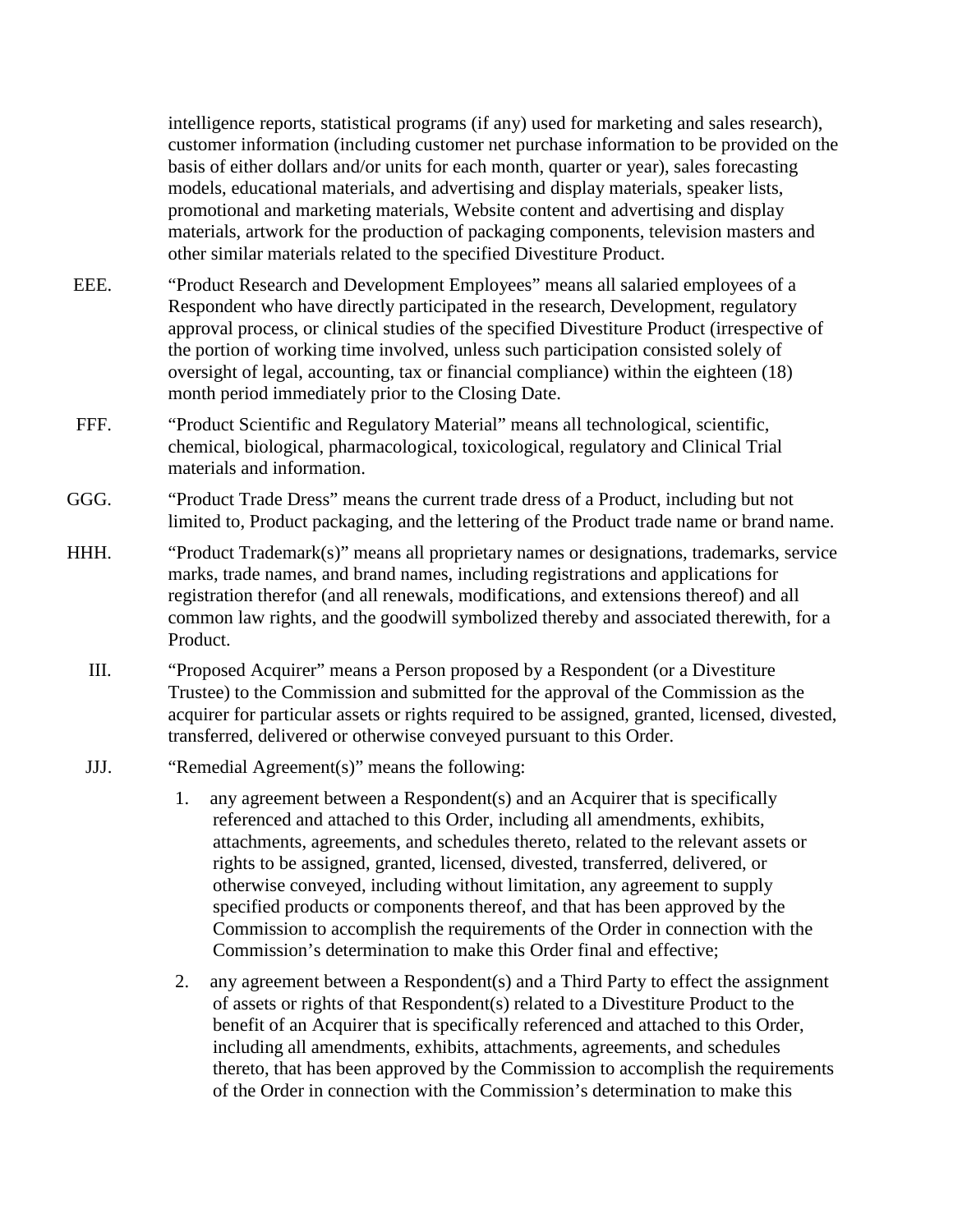Order final and effective;

- 3. any agreement between a Respondent(s) and an Acquirer (or between a Divestiture Trustee and an Acquirer) that has been approved by the Commission to accomplish the requirements of this Order, including all amendments, exhibits, attachments, agreements, and schedules thereto, related to the relevant assets or rights to be assigned, granted, licensed, divested, transferred, delivered, or otherwise conveyed, including without limitation, any agreement by that Respondent(s) to supply specified products or components thereof, and that has been approved by the Commission to accomplish the requirements of this Order; and/or
- 4. any agreement between a Respondent(s) and a Third Party to effect the assignment of assets or rights of that Respondent(s) related to a Divestiture Product to the benefit of an Acquirer that has been approved by the Commission to accomplish the requirements of this Order, including all amendments, exhibits, attachments, agreements, and schedules thereto.
- KKK. "Retained Product" means any Product(s) other than a Divestiture Product.
- LLL. "Right of Reference or Use" means the authority to rely upon, and otherwise use, an investigation for the purpose of obtaining approval of an Application or to defend an Application, including the ability to make available the underlying raw data from the investigation for FDA audit.
- MMM. "Supply Cost" means a cost not to exceed the Respondent's (as that Respondent is identified in the definition of the respective Divestiture Product) average direct per unit cost in United States dollars of manufacturing the specified Divestiture Product for the twelve (12) month period immediately preceding the Acquisition Date. "Supply Cost" shall expressly exclude any intracompany business transfer profit; *provided, however*, that in each instance where: (i) an agreement to Contract Manufacture is specifically referenced and attached to this Order, and (ii) such agreement becomes a Remedial Agreement for a Divestiture Product, "Supply Cost" means the cost as specified in such Remedial Agreement for that Divestiture Product.
- NNN. "Technology Transfer Standards" means requirements and standards sufficient to ensure that the information and assets required to be delivered to an Acquirer pursuant to this Order are delivered in an organized, comprehensive, complete, useful, timely (*i.e.*, ensuring no unreasonable delays in transmission), and meaningful manner. Such standards and requirements shall include, *inter alia*,
	- 1. designating employees of the Respondent(s) knowledgeable about the Product Manufacturing Technology (and all related intellectual property) related to each of the Divestiture Products who will be responsible for communicating directly with the Acquirer or its Manufacturing Designee, and the Interim Monitor (if one has been appointed), for the purpose of effecting such delivery;
	- 2. preparing technology transfer protocols and transfer acceptance criteria for both the processes and analytical methods related to the specified Divestiture Product that are acceptable to the Acquirer;
	- 3. preparing and implementing a detailed technological transfer plan that contains,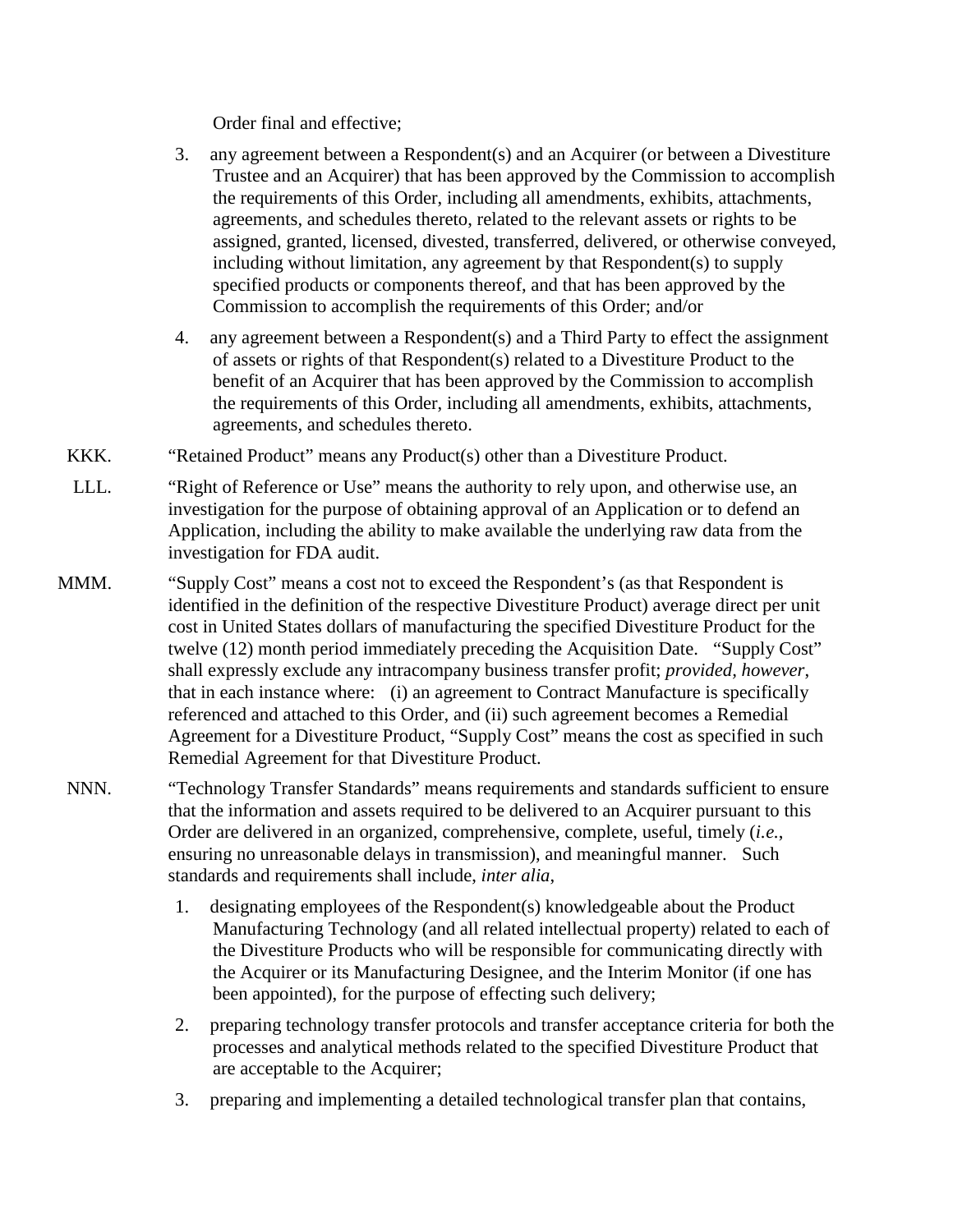*inter alia*, the transfer of all relevant information, all appropriate documentation, all other materials, and projected time lines for the delivery of all such Product Manufacturing Technology (including all related intellectual property) to the Acquirer or its Manufacturing Designee; and

- 4. providing, in a timely manner, assistance and advice to enable the Acquirer or its Manufacturing Designee to:
	- a. manufacture the specified Divestiture Product in the quality and quantities achieved by the specified Respondent (as that Respondent is identified in the definition of the specified Divestiture Product), or the manufacturer and/or developer of such Divestiture Product;
	- b. obtain any Product Approvals necessary for the Acquirer or its Manufacturing Designee, to manufacture, distribute, market, and sell the specified Divestiture Product in commercial quantities and to meet all Agency-approved specifications for such Divestiture Product; and
	- c. receive, integrate, and use all such Product Manufacturing Technology and all such intellectual property related to the specified Divestiture Product.
- OOO. "Third Party(ies)" means any non-governmental Person other than the following: the Respondents; or, the Acquirer of particular assets or rights pursuant to this Order.
- PPP. "Watson" means Watson Laboratories, Inc. is a corporation organized, existing and doing business under and by virtue of the laws of the State of Delaware with its headquarters address located at Morris Corporate Center III, 400 Interpace Parkway, Parsippany, New Jersey 07054. Watson Laboratories, Inc. is a wholly owned subsidiary of Actavis, Inc.
- QQQ. "Website" means the content of the Website(s) located at the Domain Names, the Domain Names, and all copyrights in such Website(s), to the extent owned by a Respondent; *provided, however,* "Website" shall not include the following: (1) content owned by Third Parties and other Product Intellectual Property not owned by a Respondent that are incorporated in such Website(s), such as stock photographs used in the Website(s), *except* to the extent that a Respondent can convey its rights, if any, therein; or (2) content unrelated to any of the Divestiture Products.

### II.

### **IT IS FURTHER ORDERED** that:

A. Not later than the earlier of: (i) ten (10) days after the Acquisition Date or (ii) ten (10) days after the Order Date, Respondents shall divest the Divestiture Product Assets and grant the related Divestiture Product License, absolutely and in good faith, to Watson pursuant to, and in accordance with, the Divestiture Product Agreement(s) (which agreements shall not limit or contradict, or be construed to limit or contradict, the terms of this Order, it being understood that this Order shall not be construed to reduce any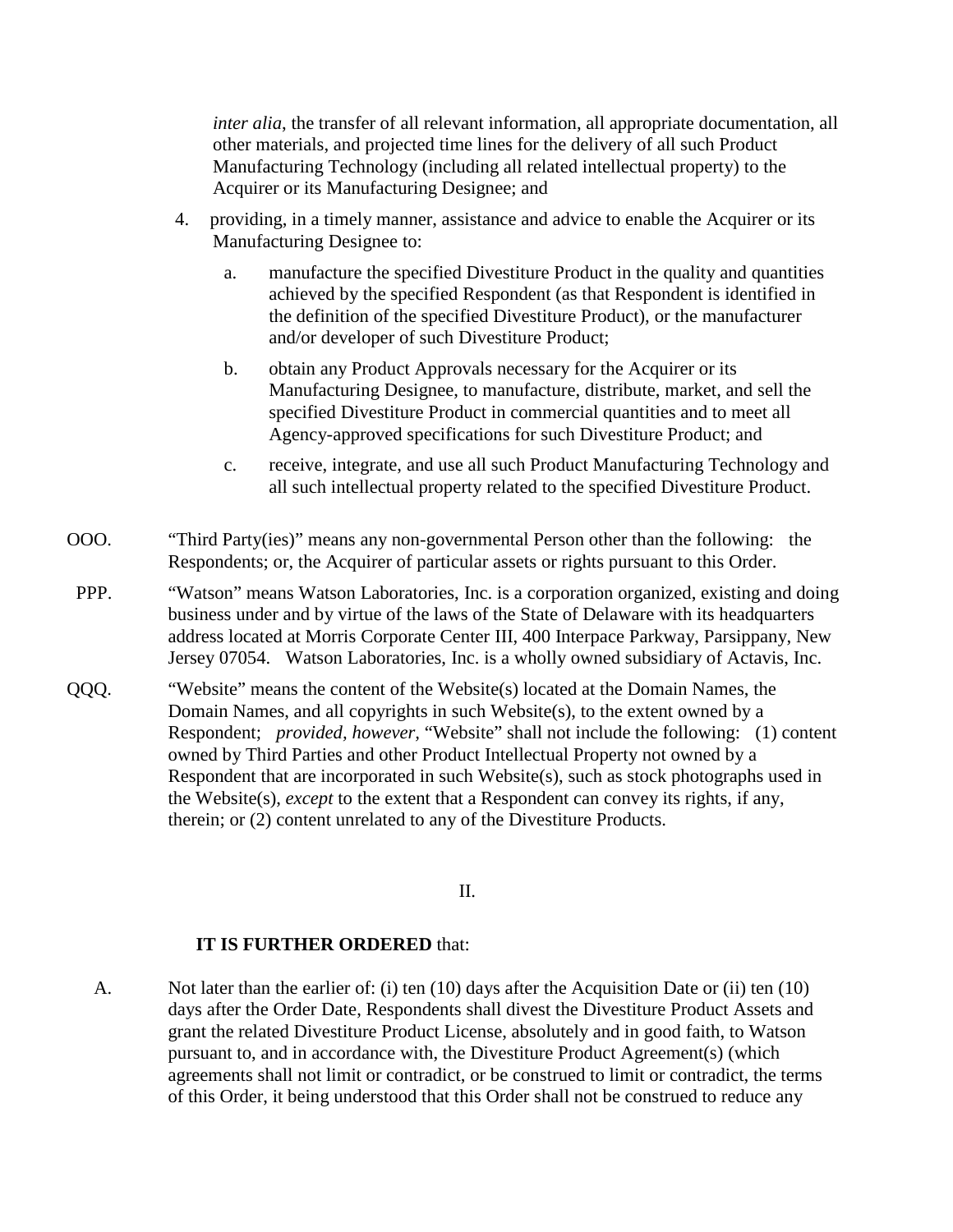rights or benefits of Watson or to reduce any obligations of Respondents under such agreements), and each such agreement, if it becomes a Remedial Agreement related to the Divestiture Product Assets is incorporated by reference into this Order and made a part hereof;

*provided, however*, that if Respondents have divested the Divestiture Product Assets to Watson prior to the Order Date, and if, at the time the Commission determines to make this Order final and effective, the Commission notifies Respondents that Watson is not an acceptable purchaser of the Divestiture Product Assets, then Respondents shall immediately rescind the transaction with Watson, in whole or in part, as directed by the Commission, and shall divest the Divestiture Product Assets within one hundred eighty (180) days from the Order Date, absolutely and in good faith, at no minimum price, to an Acquirer that receives the prior approval of the Commission, and only in a manner that receives the prior approval of the Commission;

*provided further, however,* that if Respondents have divested the Divestiture Product Assets to Watson prior to the Order Date, and if, at the time the Commission determines to make this Order final and effective, the Commission notifies Respondents that the manner in which the divestiture was accomplished is not acceptable, the Commission may direct Respondents, or appoint a Divestiture Trustee, to effect such modifications to the manner of divestiture of the Divestiture Product Assets to Watson (including, but not limited to, entering into additional agreements or arrangements) as the Commission may determine are necessary to satisfy the requirements of this Order.

B. Prior to the Closing Date, Respondents shall secure all consents and waivers from all Third Parties that are necessary to permit Respondents to divest the assets required to be divested pursuant to this Order to an Acquirer, and to permit the relevant Acquirer to continue the Business of the Divestiture Product(s) being acquired by that Acquirer;

*provided, however*, Respondents may satisfy this requirement by certifying that the relevant Acquirer for the Divestiture Product has executed all such agreements directly with each of the relevant Third Parties.

- C. Respondents shall:
	- 1. submit to each Acquirer, at Respondents' expense, all Confidential Business Information related to the Divestiture Products being acquired by that Acquirer;
	- 2. deliver all Confidential Business Information related to the Divestiture Products being acquired by that Acquirer to that Acquirer:
		- a. in good faith;
		- b. in a timely manner, *i.e.*, as soon as practicable, avoiding any delays in transmission of the respective information; and
		- c. in a manner that ensures its completeness and accuracy and that fully preserves its usefulness;
	- 3. pending complete delivery of all such Confidential Business Information to the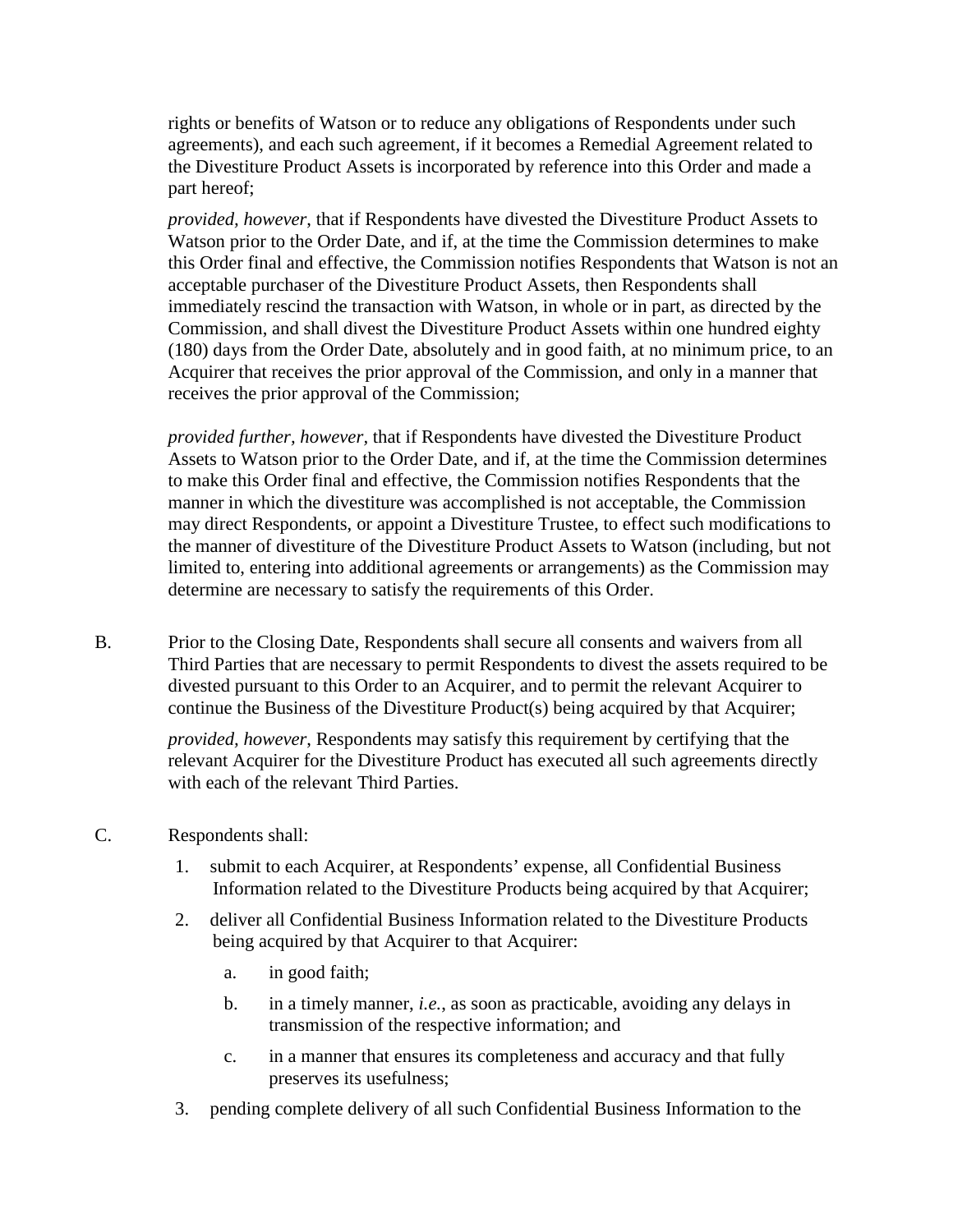relevant Acquirer, provide that Acquirer and the Interim Monitor (if any has been appointed) with access to all such Confidential Business Information and employees who possess or are able to locate such information for the purposes of identifying the books, records, and files directly related to the Divestiture Products acquired by that Acquirer that contain such Confidential Business Information and facilitating the delivery in a manner consistent with this Order;

- 4. not use, directly or indirectly, any such Confidential Business Information related to the Business of the Divestiture Products other than as necessary to comply with the following:
	- a. the requirements of this Order;
	- b. Respondents' obligations to each respective Acquirer under the terms of any related Remedial Agreement; or
	- c. applicable Law;
- 5. not disclose or convey any Confidential Business Information, directly or indirectly, to any Person except (i) the Acquirer of the particular Divestiture Products, (ii) other Persons specifically authorized by that Acquirer to receive such information, (iii) the Commission, or (iv) the Interim Monitor (if any has been appointed); and
- 6. not provide, disclose or otherwise make available, directly or indirectly, any Confidential Business Information related to the marketing or sales of the Divestiture Products to the marketing or sales employees associated with the Business related to those Retained Products that are the therapeutic equivalent (as that term is defined by the FDA) of the Divestiture Products.
- D. For each Acquirer of a Divestiture Product, Respondents shall provide, or cause to be provided to that Acquirer in a manner consistent with the Technology Transfer Standards the following:
	- 1. all Product Manufacturing Technology (including all related intellectual property) related to the Divestiture Product(s) being acquired by that Acquirer; and
	- 2. all rights to all Product Manufacturing Technology (including all related intellectual property) that is owned by a Third Party and licensed to any Respondent related to the Divestiture Products being acquired by that Acquirer.

Respondents shall obtain any consents from Third Parties required to comply with this provision. No Respondent shall enforce any agreement against a Third Party or an Acquirer to the extent that such agreement may limit or otherwise impair the ability of that Acquirer to use or to acquire from the Third Party the Product Manufacturing Technology (including all related intellectual property) related to the Divestiture Products acquired by that Acquirer. Such agreements include, but are not limited to, agreements with respect to the disclosure of Confidential Business Information related to such Product Manufacturing Technology. Not later than ten (10) days after the Closing Date, Respondents shall grant a release to each Third Party that is subject to such agreements that allows the Third Party to provide the relevant Product Manufacturing Technology to that Acquirer. Within five (5) days of the execution of each such release, Respondents shall provide a copy of the release to that Acquirer.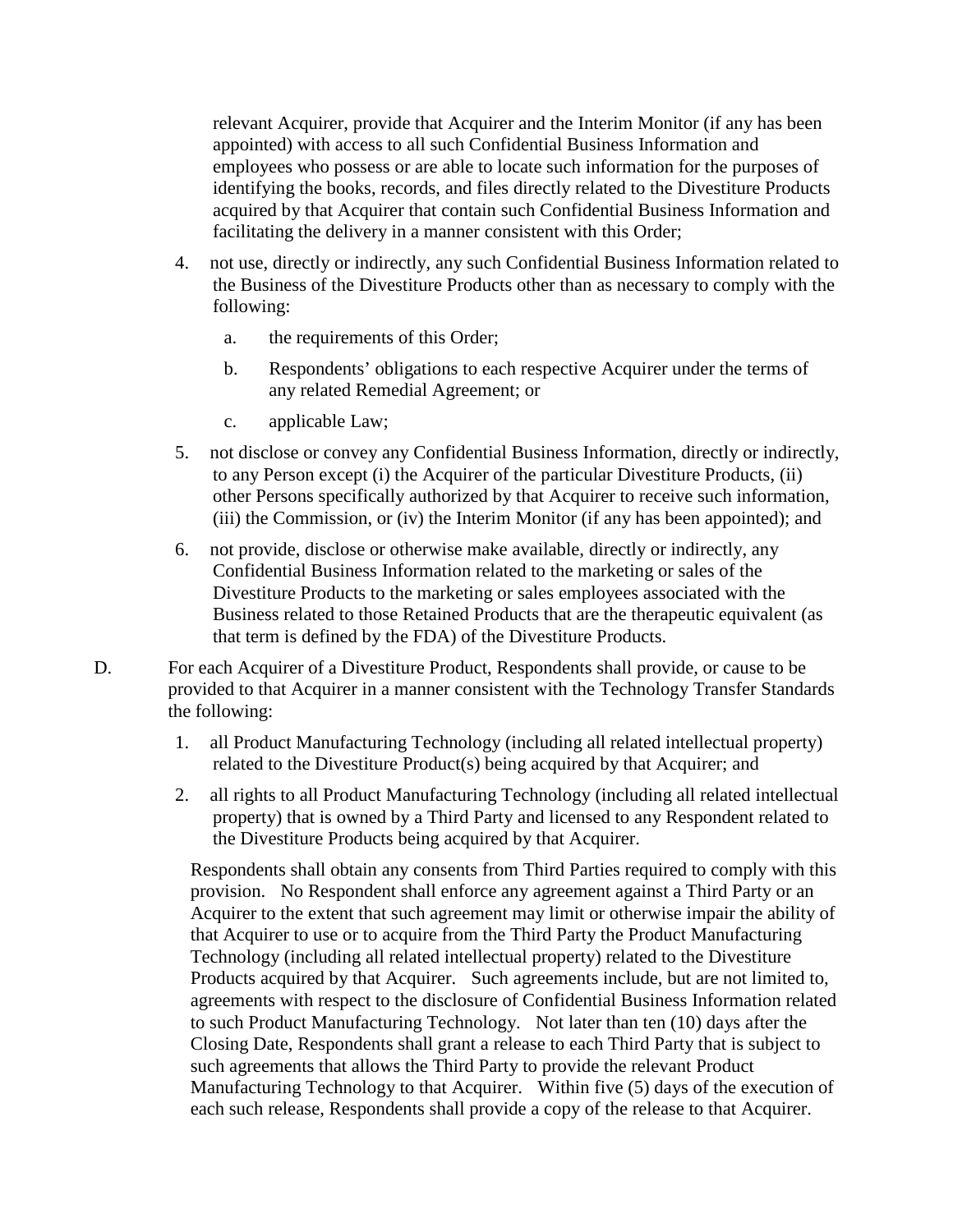- E. For each Acquirer of a Divestiture Product that is a Contract Manufacture Product, Respondents shall:
	- 1. upon reasonable written notice and request from that Acquirer to Respondents, Contract Manufacture and deliver, or cause to be manufactured and delivered, to the requesting Acquirer, in a timely manner and under reasonable terms and conditions, a supply of each of the Contract Manufacture Products related to the Divestiture Products acquired by that Acquirer at Supply Cost, for a period of time sufficient to allow that Acquirer (or the Manufacturing Designee of the Acquirer) to obtain all of the relevant Product Approvals necessary to manufacture in commercial quantities, and in a manner consistent with cGMP, the finished drug product independently of Respondents, and to secure sources of supply of the active pharmaceutical ingredients, excipients, other ingredients, and necessary components listed in Application(s) of the relevant Respondent (as that Respondent is identified in the definition of the respective Divestiture Product) for the Divestiture Product(s) acquired by that Acquirer from Persons other than Respondents;
	- 2. make representations and warranties to such Acquirer that the Contract Manufacture Product(s) supplied by a Respondent pursuant to a Remedial Agreement meet the relevant Agency-approved specifications. For the Contract Manufacture Product(s) to be marketed or sold in the Geographic Territory, the supplying Respondent shall agree to indemnify, defend and hold the Acquirer harmless from any and all suits, claims, actions, demands, liabilities, expenses or losses alleged to result from the failure of the Contract Manufacture Product(s) supplied to the Acquirer pursuant to a Remedial Agreement by that Respondent to meet cGMP. This obligation may be made contingent upon the Acquirer giving that Respondent prompt written notice of such claim and cooperating fully in the defense of such claim;

*provided, however*, that a Respondent may reserve the right to control the defense of any such claim, including the right to settle the claim, so long as such settlement is consistent with that Respondent's responsibilities to supply the Contract Manufacture Products in the manner required by this Order; *provided further, however,* that this obligation shall not require Respondents to be liable for any negligent act or omission of the Acquirer or for any representations and warranties, express or implied, made by the Acquirer that exceed the representations and warranties made by a Respondent to the Acquirer in an agreement to Contract Manufacture;

*provided further, however,* that in each instance where: (i) an agreement to divest relevant assets or Contract Manufacture is specifically referenced and attached to this Order, and (ii) such agreement becomes a Remedial Agreement for a Divestiture Product, each such agreement may contain limits on a Respondent's aggregate liability resulting from the failure of the Contract Manufacture Products supplied to the Acquirer pursuant to such Remedial Agreement to meet cGMP;

3. give priority to supplying a Contract Manufacture Product to the relevant Acquirer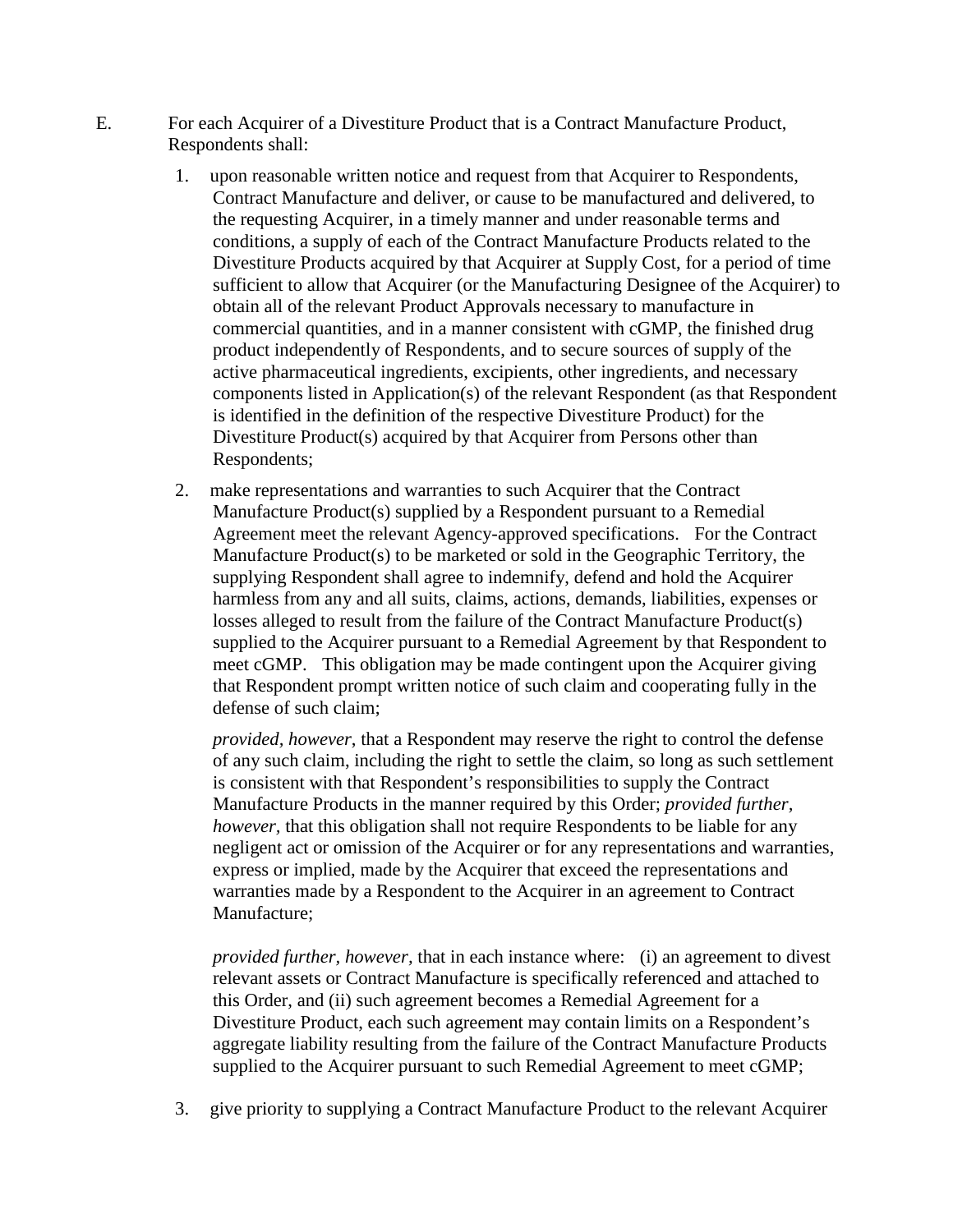over manufacturing and supplying of Products for Respondents' own use or sale;

4. make representations and warranties to each Acquirer that Respondents shall hold harmless and indemnify the Acquirer for any liabilities or loss of profits resulting from the failure of the Contract Manufacture Products to be delivered in a timely manner as required by the Remedial Agreement(s) unless Respondents can demonstrate that the failure was beyond the control of Respondents and in no part the result of negligence or willful misconduct by Respondents;

*provided, however*, that in each instance where: (i) an agreement to divest relevant assets or Contract Manufacture is specifically referenced and attached to this Order and (ii) such agreement becomes a Remedial Agreement for a Divestiture Product, each such agreement may contain limits on a Respondent's aggregate liability for such a failure;

- 5. during the term of any agreement to Contract Manufacture, upon written request of that Acquirer or the Interim Monitor (if any has been appointed), make available to the Acquirer and the Interim Monitor (if any has been appointed) all records that relate directly to the manufacture of the relevant Contract Manufacture Products that are generated or created after the Closing Date;
- 6. during the term of any agreement to Contract Manufacture, Respondents shall take all actions as are reasonably necessary to ensure an uninterrupted supply of the Contract Manufacture Product(s);
- 7. in the event Respondents become (i) unable to supply or produce a Contract Manufacture Product from the facility or facilities originally contemplated under a Remedial Agreement with an Acquirer and (ii) that Product is the subject of an ANDA, then Respondents shall provide a therapeutically equivalent (as that term is defined by the FDA) Product from another of Respondents' facility or facilities in those instances where such facilities are being used or have previously been used, and are able to be used, by Respondents to manufacture such Product(s);
- 8. provide access to all information and facilities, and make such arrangements with Third Parties, as are necessary to allow the Interim Monitor to monitor compliance with the obligations to Contract Manufacture;
- 9. during the term of any agreement to Contract Manufacture, provide consultation with knowledgeable employees of the Respondents and training, at the written request of the Acquirer and at a facility chosen by the Acquirer, for the purposes of enabling that Acquirer (or the Manufacturing Designee of that Acquirer) to obtain all Product Approvals to manufacture the Contract Manufacture Products acquired by that Acquirer in the same quality achieved by, or on behalf of, the relevant Respondent (as that Respondent is identified in the definition of the respective Divestiture Product) and in commercial quantities, and in a manner consistent with cGMP, independently of Respondents and sufficient to satisfy management of the Acquirer that its personnel (or the Manufacturing Designee's personnel) are adequately trained in the manufacture of the Contract Manufacture Products;

The foregoing provisions, II.E.1. - 9., shall remain in effect with respect to each Contract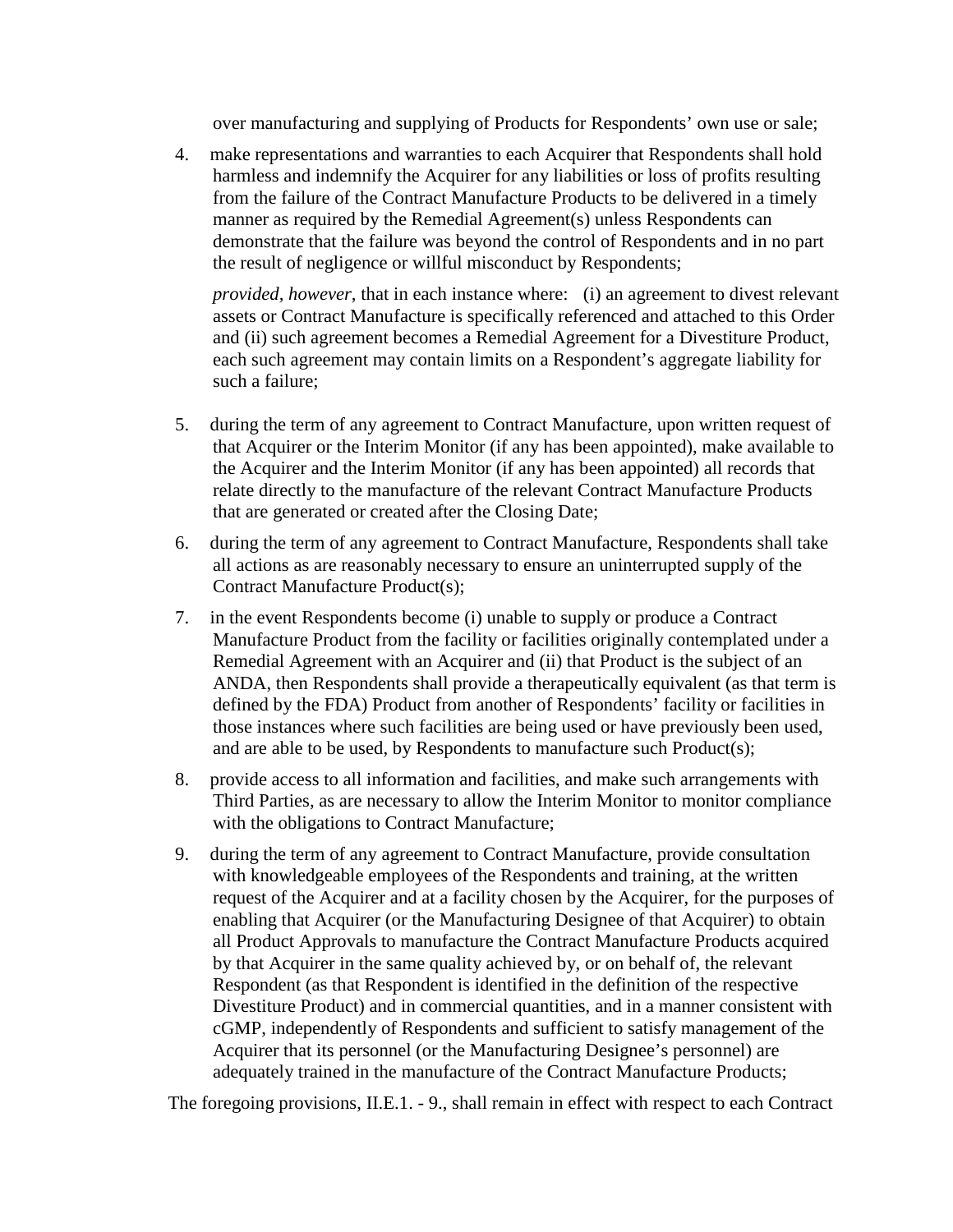Manufacture Product until the earliest of: (i) the date the Acquirer of that Contract Manufacture Product (or the Manufacturing Designee(s) of that Acquirer), respectively, is approved by the FDA to manufacture and sell such Contract Manufacture Product in the United States and able to manufacture such Contract Manufacture Product in commercial quantities, in a manner consistent with cGMP, independently of Respondents; (ii) the date the Acquirer of a particular Contract Manufacture Product notifies the Commission and Respondents of its intention to abandon its efforts to manufacture such Contract Manufacture Product; (iii) the date of written notification from staff of the Commission that the Interim Monitor, in consultation with staff of the Commission, has determined that the Acquirer of a particular Contract Manufacture Product has abandoned its efforts to manufacture such Contract Manufacture Product, or (iv) the date five (5) years from the Closing Date.

- F. Respondents shall require, as a condition of continued employment post-divestiture of the assets required to be divested pursuant to this Order, that each employee that has had responsibilities related to the marketing or sales of the Divestiture Products within the one (1) year period prior to the Closing Date and each employee that has responsibilities related to the marketing or sales of those Retained Products that are the therapeutic equivalent (as that term is defined by the FDA) of the Divestiture Products, in each case who have or may have had access to Confidential Business Information, and the direct supervisor(s) of any such employee sign a confidentiality agreement pursuant to which that employee shall be required to maintain all Confidential Business Information related to the Divestiture Products as strictly confidential, including the nondisclosure of that information to all other employees, executives or other personnel of Respondents (other than as necessary to comply with the requirements of this Order).
- G. Not later than thirty (30) days after the Closing Date, Respondents shall provide written notification of the restrictions on the use and disclosure of the Confidential Business Information related to the Divestiture Products by Respondents' personnel to all of their employees who (i) may be in possession of such Confidential Business Information or (ii) may have access to such Confidential Business Information. Respondents shall give the above-described notification by e-mail with return receipt requested or similar transmission, and keep a file of those receipts for one (1) year after the Closing Date. Respondents shall provide a copy of the notification to the relevant Acquirer. Respondents shall maintain complete records of all such notifications at Respondents' registered office within the United States and shall provide an officer's certification to the Commission stating that the acknowledgment program has been implemented and is being complied with. Respondents shall provide the relevant Acquirer with copies of all certifications, notifications and reminders sent to Respondents' personnel.
- H. For each Acquirer of a Divestiture Product, Respondents shall:
	- 1. for a period of six (6) months from the Closing Date or until the hiring of twenty (20) Divestiture Product Core Employees by that Acquirer or its Manufacturing Designee, whichever occurs earlier, provide that Acquirer or its Manufacturing Designee with the opportunity to enter into employment contracts with the Divestiture Product Core Employees related to the Divestiture Products and assets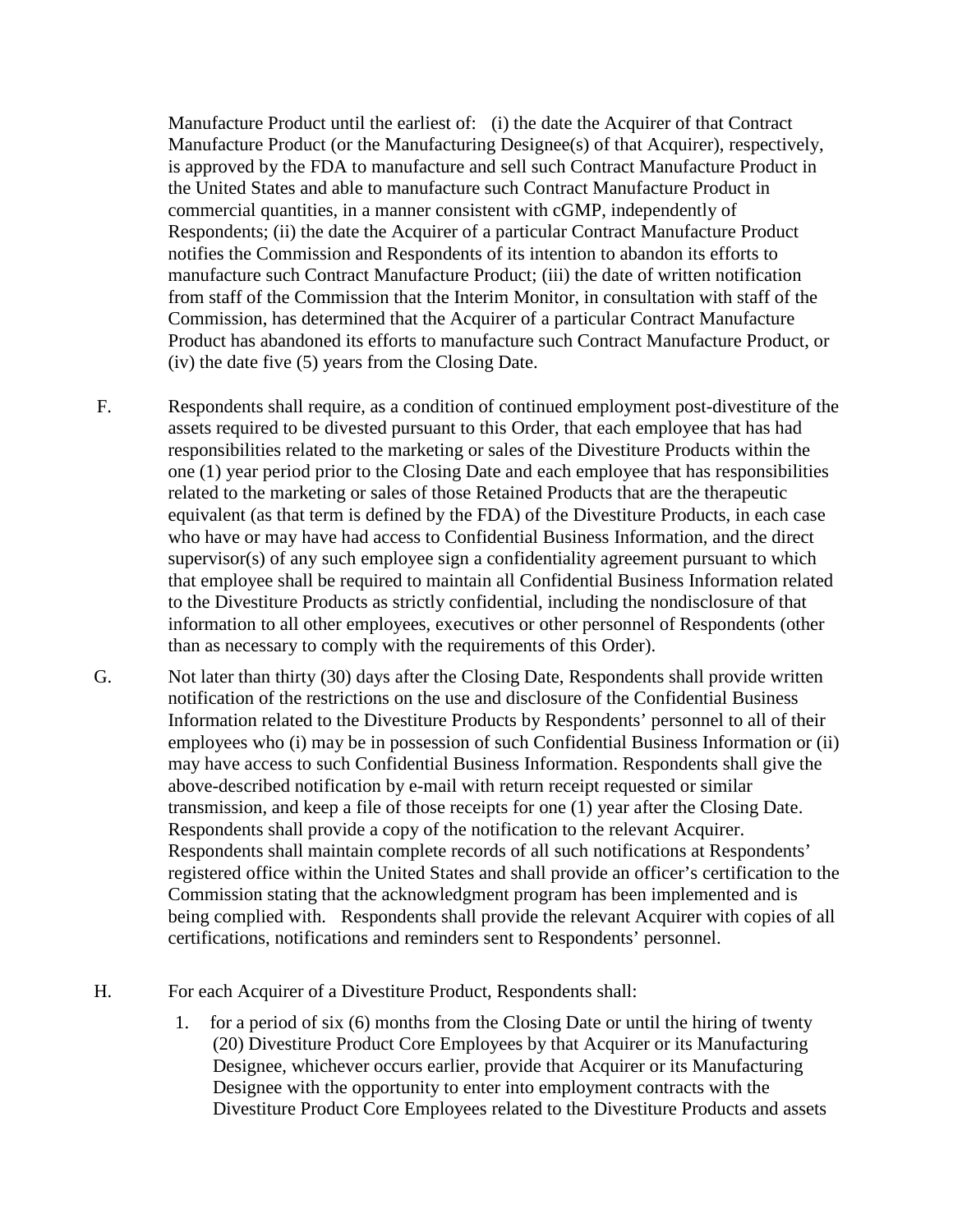acquired by that Acquirer. Each of these periods is hereinafter referred to as the "Divestiture Product Core Employee Access Period(s);"

- 2. not later than the earlier of the following dates: (i) ten (10) days after notice by staff of the Commission to Respondents to provide the Product Employee Information; or (ii) ten (10) days after written request by an Acquirer, provide that Acquirer or Proposed Acquirer(s) with the Product Employee Information related to the Divestiture Product Core Employees. Failure by Respondents to provide the Product Employee Information for any Divestiture Product Core Employee within the time provided herein shall extend the Divestiture Product Core Employee Access Period(s) with respect to that employee in an amount equal to the delay; *provided, however*, that the provision of such information may be conditioned upon the Acquirer's or Proposed Acquirer's written confirmation that it will (i) treat the information as confidential and, more specifically, (ii) use the information solely in connection with considering whether to provide or providing to Divestiture Product Core Employees the opportunity to enter into employment contracts during a Divestiture Product Core Employee Access Period, (iii) restrict access to the information to such of the Acquirer's or Proposed Acquirer's employees who need such access in connection with the specified and permitted use, and (iv) destroy or return the information without retaining copies at such time as the specified and permitted use ends;
- 3. during the Divestiture Product Core Employee Access Period(s), not interfere with the hiring or employing by that Acquirer or its Manufacturing Designee of the Divestiture Product Core Employees related to the Divestiture Products and assets acquired by that Acquirer, and remove any impediments within the control of Respondents that may deter these employees from accepting employment with that Acquirer or its Manufacturing Designee, including, but not limited to, any noncompete or nondisclosure provision of employment with respect to a Divestiture Product or other contracts with Respondents that would affect the ability or incentive of those individuals to be employed by that Acquirer or its Manufacturing Designee. In addition, Respondents shall not make any counteroffer to such a Divestiture Product Core Employee who has received a written offer of employment from that Acquirer or its Manufacturing Designee;

*provided, however,* that, subject to the conditions of continued employment prescribed in this Order, this Paragraph shall not prohibit Respondents from continuing to employ any Divestiture Product Core Employee under the terms of that employee's employment with Respondents prior to the date of the written offer of employment from the Acquirer or its Manufacturing Designee to that employee;

4. until the Closing Date, provide all Divestiture Product Core Employees with reasonable financial incentives to continue in their positions and to research, Develop, manufacture and/or market the Divestiture Product(s) consistent with past practices and/or as may be necessary to preserve the marketability, viability and competitiveness of the Divestiture Product(s) and to ensure successful execution of the pre-Acquisition plans for that Divestiture Product(s). Such incentives shall include a continuation of all employee compensation and benefits offered by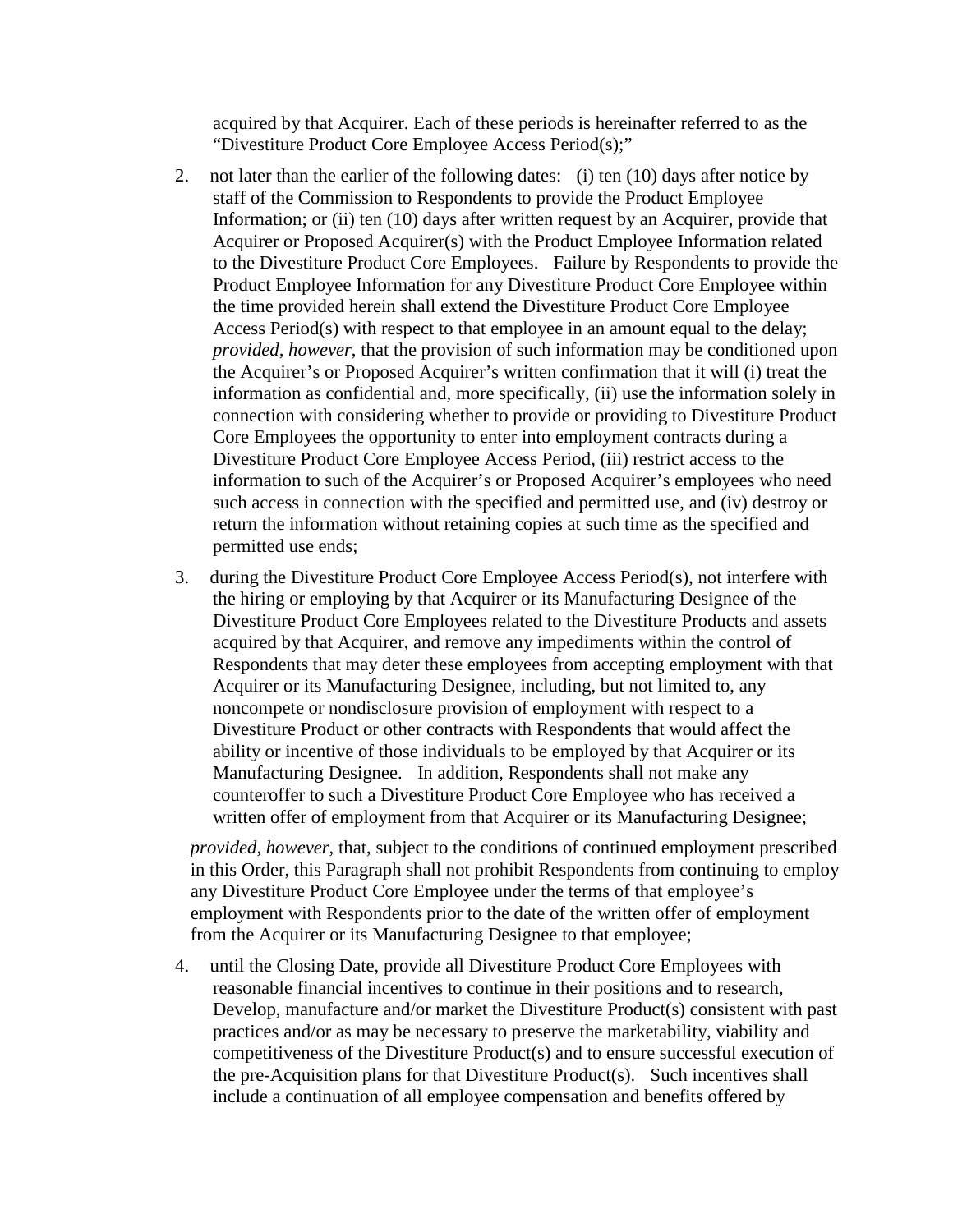Respondents until the Closing Date(s) for the divestiture of the assets related to the Divestiture Product has occurred, including regularly scheduled raises, bonuses, and vesting of pension benefits (as permitted by Law);

*provided, however,* that this Paragraph does not require nor shall be construed to require Respondents to terminate the employment of any employee or to prevent Respondents from continuing to employ the Divestiture Product Core Employees in connection with the Acquisition; and

5. for a period of one (1) year from the Closing Date, not, directly or indirectly, solicit or otherwise attempt to induce any employee of the Acquirer or its Manufacturing Designee with any amount of responsibility related to a Divestiture Product ("Divestiture Product Employee") to terminate his or her employment relationship with the Acquirer or its Manufacturing Designee; or hire any Divestiture Product Employee;

*provided, however*, Respondents may hire any former Divestiture Product Employee whose employment has been terminated by the Acquirer or its Manufacturing Designee or who independently applies for employment with a Respondent, as long as that employee was not solicited in violation of the nonsolicitation requirements contained herein;

*provided further*, *however*, that any Respondent may do the following: (i) advertise for employees in newspapers, trade publications or other media not targeted specifically at the Divestiture Product Employees; or (ii) hire a Divestiture Product Employee who contacts any Respondent on his or her own initiative without any direct or indirect solicitation or encouragement from any Respondent.

- I. Until Respondents complete the divestitures required by this Order and fully provide, or cause to be provided, the Product Manufacturing Technology related to a particular Divestiture Product to the relevant Acquirer,
	- 1. Respondents shall take actions as are necessary to:
		- a. maintain the full economic viability and marketability of the Businesses associated with that Divestiture Product;
		- b. minimize any risk of loss of competitive potential for that Business;
		- c. prevent the destruction, removal, wasting, deterioration, or impairment of any of the assets related to that Divestiture Product;
		- d. ensure the assets related to each Divestiture Product are provided to the relevant Acquirer in a manner without disruption, delay, or impairment of the regulatory approval processes related to the Business associated with each Divestiture Product;
		- e. ensure the completeness of the transfer and delivery of the Product Manufacturing Technology; and
	- 2. Respondents shall not sell, transfer, encumber or otherwise impair the assets required to be divested (other than in the manner prescribed in this Order) nor take any action that lessens the full economic viability, marketability, or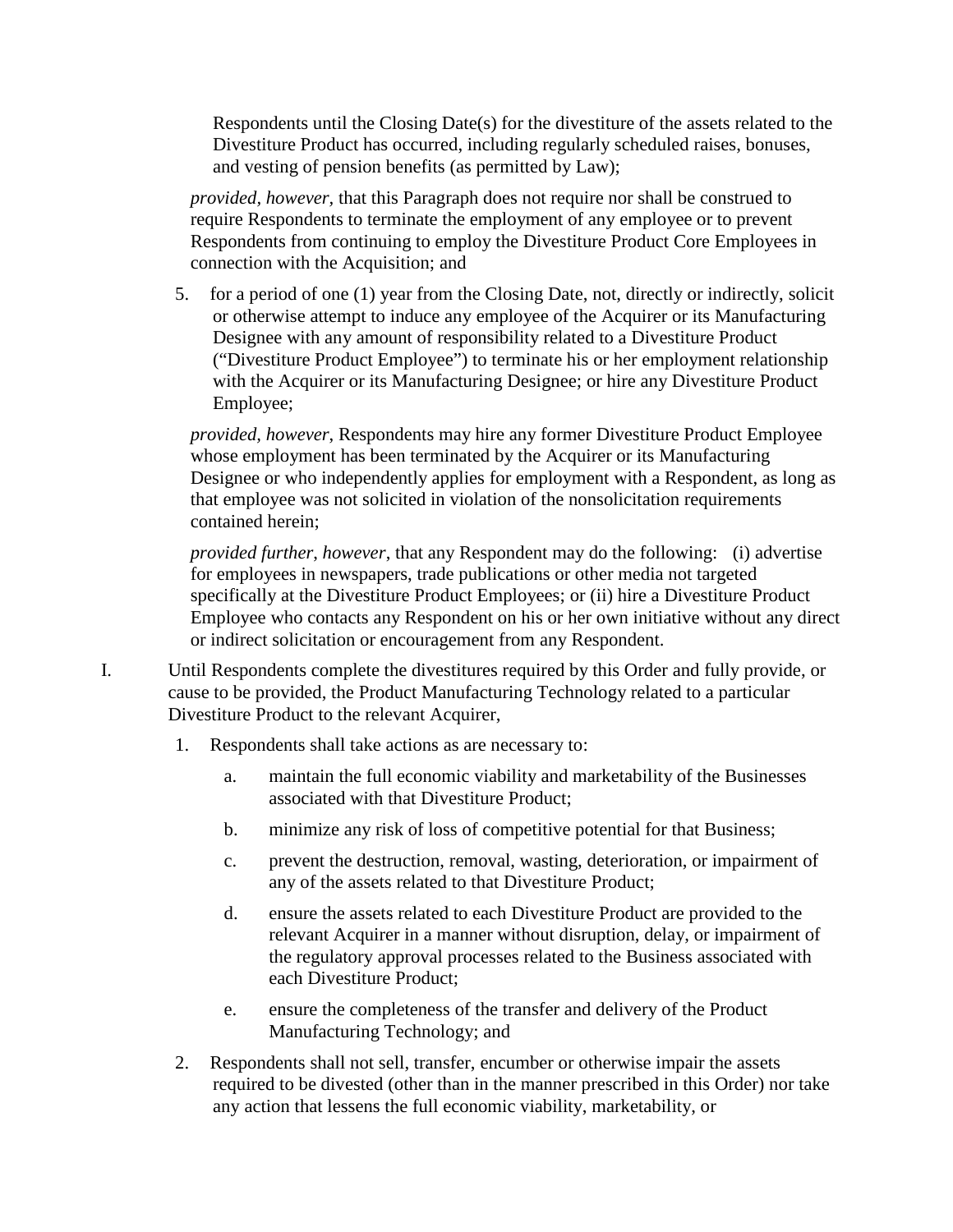competitiveness of the Businesses associated with that Divestiture Product.

- J. Respondents shall not join, file, prosecute or maintain any suit, in law or equity, against an Acquirer or the Divestiture Product Releasee(s) of that Acquirer under the following:
	- 1. any Patent owned by or licensed to a Respondent as of the day after the Acquisition Date that claims a method of making, using, or administering, or a composition of matter of a Product, or that claims a device relating to the use thereof;
	- 2. any Patent that was filed or in existence on or before the Acquisition Date that is acquired by or licensed to a Respondent at any time after the Acquisition Date that claims a method of making, using, or administering, or a composition of matter of a Product, or that claims a device relating to the use thereof;

if such suit would have the potential directly to limit or interfere with that Acquirer's freedom to practice the following: (i) the research, Development, or manufacture anywhere in the World of the Divestiture Product(s) acquired by that Acquirer for the purposes of marketing, sale or offer for sale within the United States of America of such Divestiture Product(s); or (ii) the use within, import into, export from, or the supply, distribution, or sale within, the United States of America of the Divestiture Product(s) acquired by that Acquirer. Each Respondent shall also covenant to that Acquirer that as a condition of any assignment or license from that Respondent to a Third Party of the above-described Patents, the Third Party shall agree to provide a covenant whereby the Third Party covenants not to sue that Acquirer or the related Divestiture Product Releasee(s) under such Patents, if the suit would have the potential directly to limit or interfere with that Acquirer's freedom to practice the following: (i) the research, Development, or manufacture anywhere in the World of the Divestiture Product(s) acquired by that Acquirer for the purposes of marketing, sale or offer for sale within the United States of America of such Divestiture Product(s); or (ii) the use within, import into, export from, or the supply, distribution, or sale or offer for sale within, the United States of America of the Divestiture Product(s) acquired by that Acquirer. The provisions of this Paragraph do not apply to any Patent owned by, acquired by or licensed to or from a Respondent that claims inventions conceived by and reduced to practice after the Acquisition Date.

- K. Upon reasonable written notice and request from an Acquirer to Respondents, Respondents shall provide, in a timely manner, at no greater than Direct Cost, assistance of knowledgeable employees of Respondents to assist that Acquirer to defend against, respond to, or otherwise participate in any litigation brought by a Third Party related to the Product Intellectual Property related to any of the Divestiture Product(s) acquired by that Acquirer, if such litigation would have the potential to interfere with that Acquirer's freedom to practice the following: (i) the research, Development, or manufacture anywhere in the World of the Divestiture Product(s) acquired by that Acquirer for the purposes of marketing, sale or offer for sale within the United States of America of such Divestiture Product(s); or (ii) the use within, import into, export from, or the supply, distribution, or sale within, the United States of America of the Divestiture Product(s) acquired by that Acquirer.
- L. For any patent infringement suit filed prior to the Closing Date in which any Respondent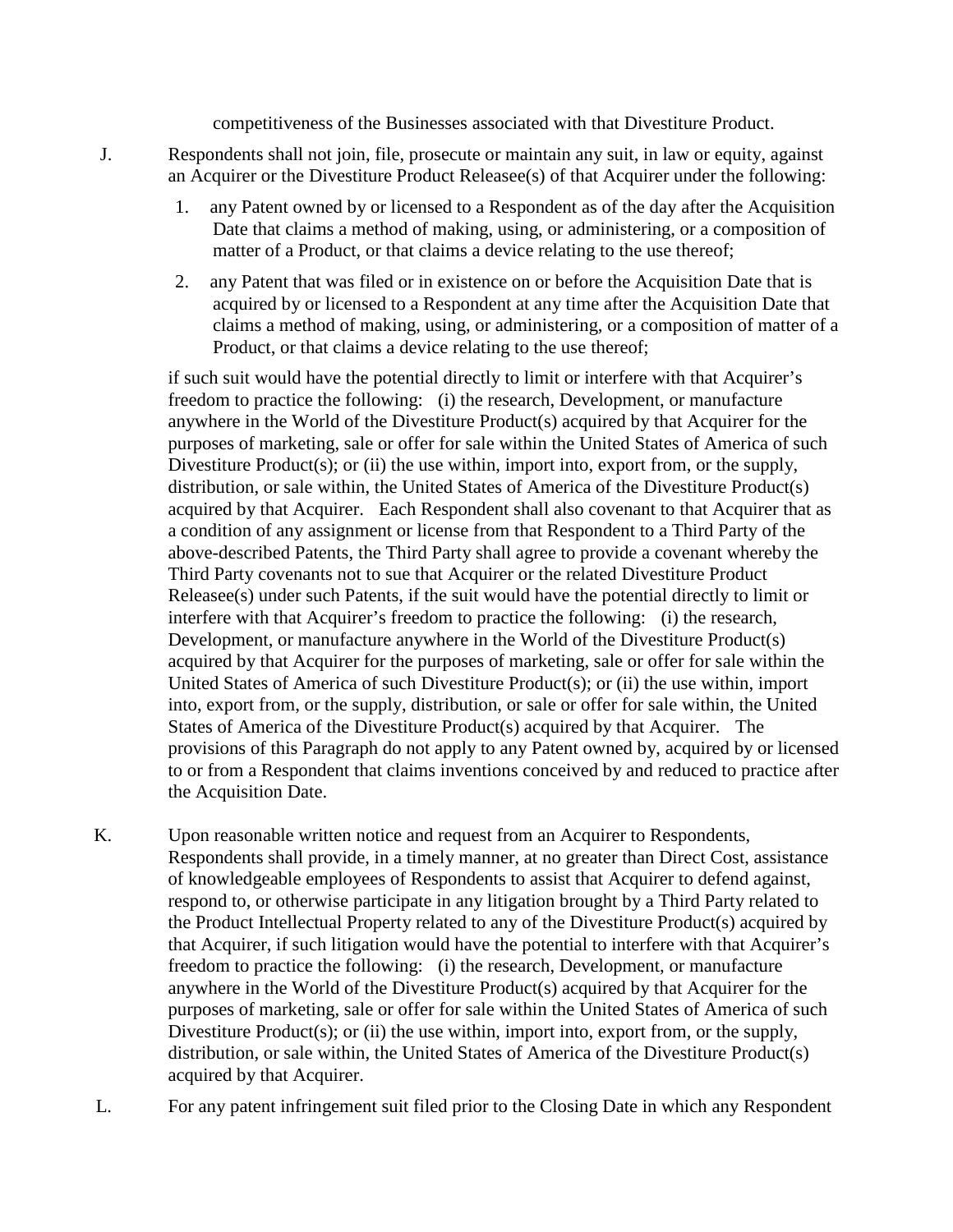is alleged to have infringed a Patent of a Third Party or any potential patent infringement suit from a Third Party that any Respondent has prepared or is preparing to defend against as of the Closing Date, and where such a suit would have the potential directly to limit or interfere with the relevant Acquirer's freedom to practice the following: (i) the research, Development, or manufacture anywhere in the World of the Divestiture Product(s) acquired by that Acquirer for the purposes of marketing, sale or offer for sale within the United States of America of such Divestiture Products; or (ii) the use within, import into, export from, or the supply, distribution, or sale or offer for sale within, the United States of America of such Divestiture Product(s), that Respondent shall:

- 1. cooperate with that Acquirer and provide any and all necessary technical and legal assistance, documentation and witnesses from that Respondent in connection with obtaining resolution of any pending patent litigation related to that Divestiture Product;
- 2. waive conflicts of interest, if any, to allow that Respondent's outside legal counsel to represent that Acquirer in any ongoing patent litigation related to that Divestiture Product; and
- 3. permit the transfer to that Acquirer of all of the litigation files and any related attorney work-product in the possession of that Respondent's outside counsel related to that Divestiture Product.
- M. The purpose of the divestiture of the Divestiture Product Assets and the provision of the related Product Manufacturing Technology and the related obligations imposed on the Respondents by this Order is:
	- 1. to ensure the continued use of such assets for the purposes of the Business associated with each Divestiture Product within the Geographic Territory; and
	- 2. to create a viable and effective competitor, that is independent of Respondents in the Business of each Divestiture Product within the Geographic Territory; and,
	- 3. to remedy the lessening of competition resulting from the Acquisition as alleged in the Commission's Complaint in a timely and sufficient manner.

III.

### **IT IS FURTHER ORDERED** that:

- A. At any time after the Respondents sign the Consent Agreement in this matter, the Commission may appoint a monitor ("Interim Monitor") to assure that the Respondents expeditiously comply with all of their obligations and perform all of their responsibilities as required by this Order, the Order to Maintain Assets and the Remedial Agreements.
- B. The Commission shall select the Interim Monitor, subject to the consent of Respondents, which consent shall not be unreasonably withheld. If Respondents have not opposed, in writing, including the reasons for opposing, the selection of a proposed Interim Monitor within ten (10) days after notice by the staff of the Commission to Respondents of the identity of any proposed Interim Monitor, Respondents shall be deemed to have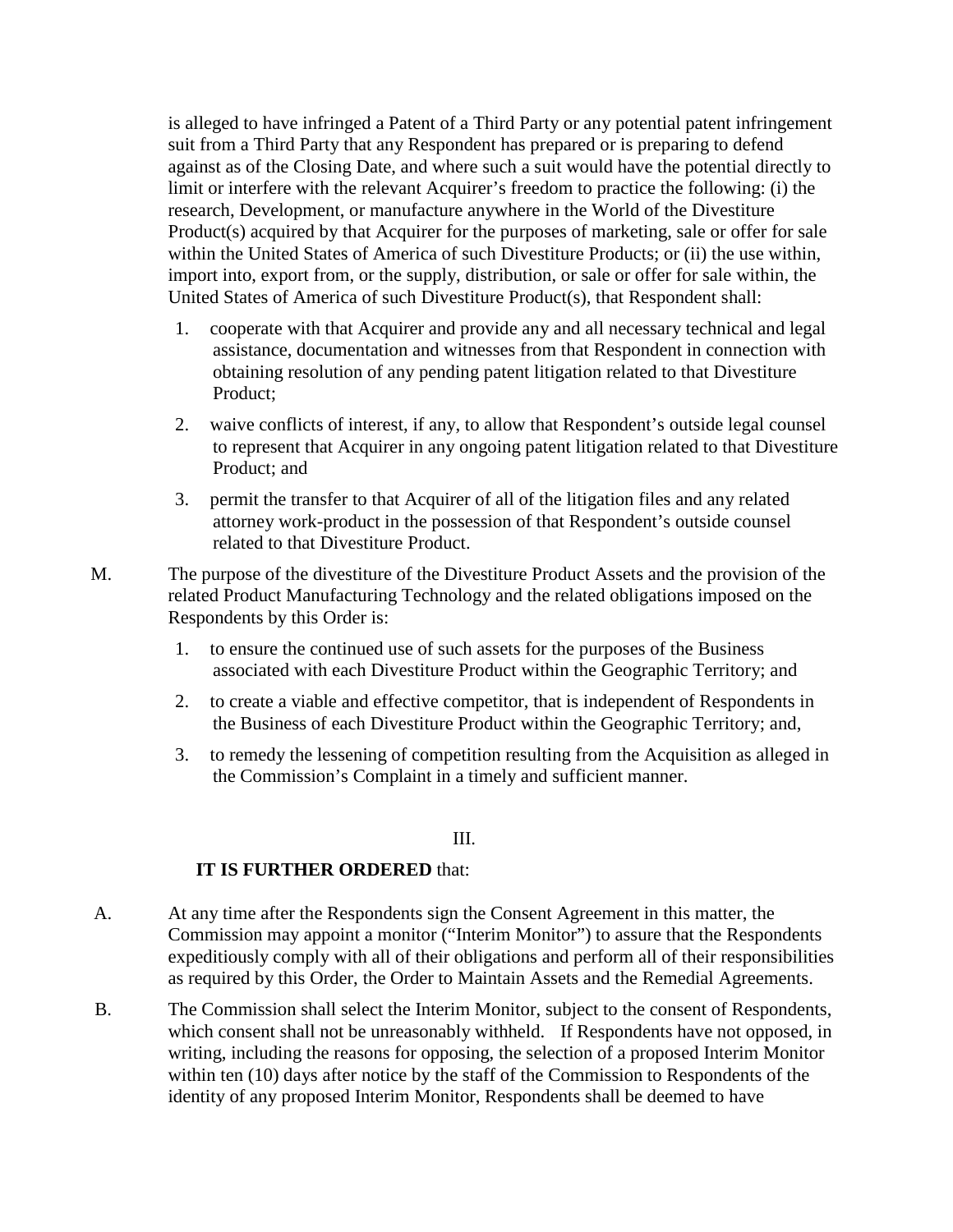consented to the selection of the proposed Interim Monitor.

- C. Not later than ten (10) days after the appointment of the Interim Monitor, Respondents shall execute an agreement that, subject to the prior approval of the Commission, confers on the Interim Monitor all the rights and powers necessary to permit the Interim Monitor to monitor Respondents' compliance with the relevant requirements of the Order in a manner consistent with the purposes of the Order.
- D. If an Interim Monitor is appointed, Respondents shall consent to the following terms and conditions regarding the powers, duties, authorities, and responsibilities of the Interim Monitor:
	- 1. The Interim Monitor shall have the power and authority to monitor Respondent's compliance with the divestiture and asset maintenance obligations and related requirements of the Order, and shall exercise such power and authority and carry out the duties and responsibilities of the Interim Monitor in a manner consistent with the purposes of the Order and in consultation with the Commission.
	- 2. The Interim Monitor shall act in a fiduciary capacity for the benefit of the Commission.
	- 3. The Interim Monitor shall serve until the date of completion by the Respondents of the divestiture of all Divestiture Product Assets and the transfer and delivery of the related Product Manufacturing Technology in a manner that fully satisfies the requirements of this Order and, with respect to each Divestiture Product that is a Contract Manufacture Product, until the earliest of: (i) the date the Acquirer of that Divestiture Product (or that Acquirer's Manufacturing Designee(s)) is approved by the FDA to manufacture and sell that Divestiture Product and able to manufacture the Divestiture Product in commercial quantities, in a manner consistent with cGMP, independently of Respondents; (ii) the date the Acquirer of that Divestiture Product notifies the Commission and Respondents of its intention to abandon its efforts to manufacture that Divestiture Product; or (iii) the date of written notification from staff of the Commission that the Interim Monitor, in consultation with staff of the Commission, has determined that the Acquirer has abandoned its efforts to manufacture that Divestiture Product;

*provided, however,* that, the Interim Monitor's service shall not exceed five (5) years from the Order Date *unless* the Commission decides to extend or modify this period as may be necessary or appropriate to accomplish the purposes of the Orders.

E. Subject to any demonstrated legally recognized privilege, the Interim Monitor shall have full and complete access to Respondents' personnel, books, documents, records kept in the ordinary course of business, facilities and technical information, and such other relevant information as the Interim Monitor may reasonably request, related to Respondents' compliance with its obligations under the Orders, including, but not limited to, its obligations related to the relevant assets. Respondents shall cooperate with any reasonable request of the Interim Monitor and shall take no action to interfere with or impede the Interim Monitor's ability to monitor Respondents' compliance with the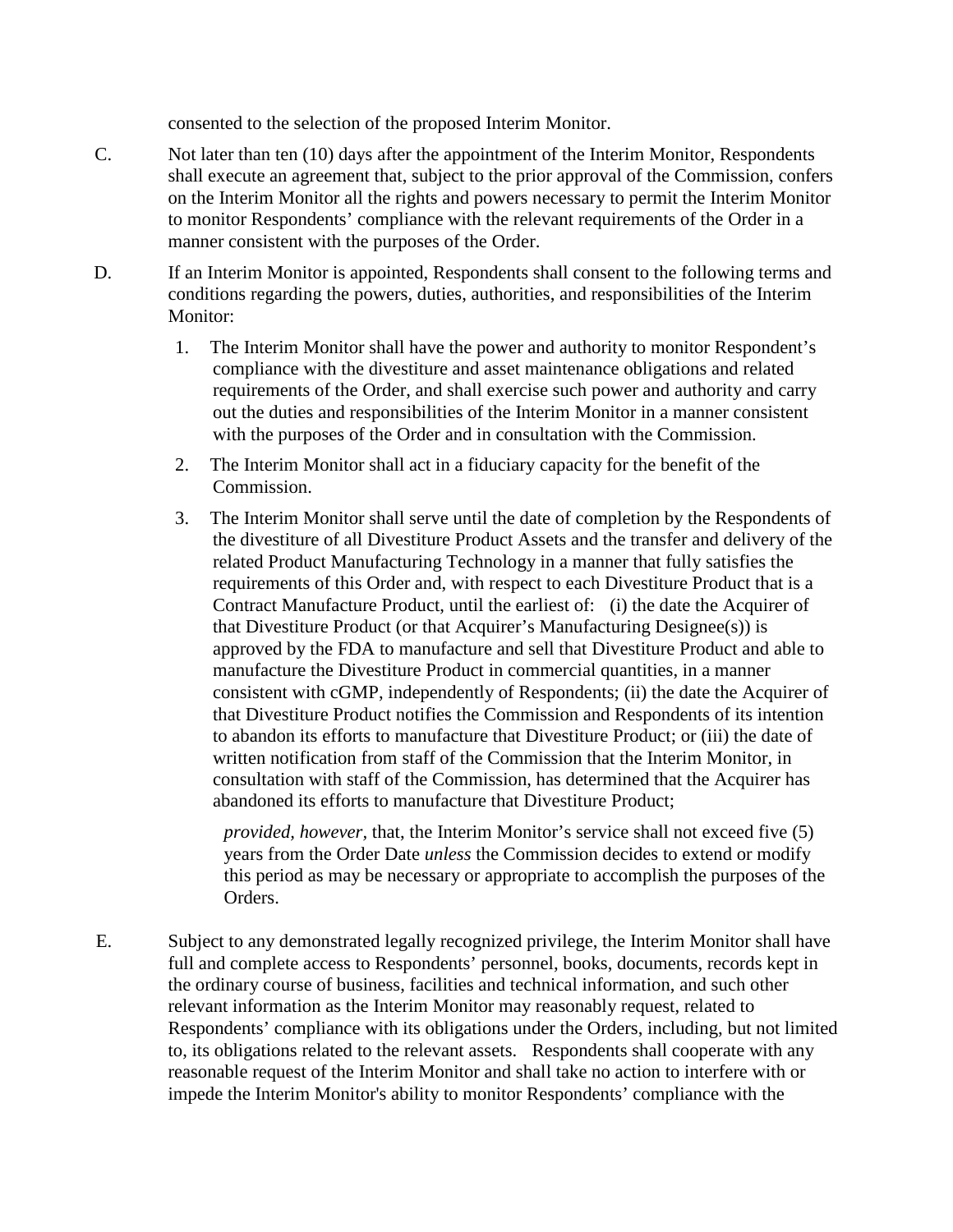Orders.

- F. The Interim Monitor shall serve, without bond or other security, at the expense of Respondents, on such reasonable and customary terms and conditions as the Commission may set. The Interim Monitor shall have authority to employ, at the expense of Respondents, such consultants, accountants, attorneys and other representatives and assistants as are reasonably necessary to carry out the Interim Monitor's duties and responsibilities.
- G. Respondents shall indemnify the Interim Monitor and hold the Interim Monitor harmless against any losses, claims, damages, liabilities, or expenses arising out of, or in connection with, the performance of the Interim Monitor's duties, including all reasonable fees of counsel and other reasonable expenses incurred in connection with the preparations for, or defense of, any claim, whether or not resulting in any liability, except to the extent that such losses, claims, damages, liabilities, or expenses result from gross negligence, willful or wanton acts, or bad faith by the Interim Monitor.
- H. Respondents shall report to the Interim Monitor in accordance with the requirements of this Order and as otherwise provided in any agreement approved by the Commission. The Interim Monitor shall evaluate the reports submitted to the Interim Monitor by Respondents, and any reports submitted by each Acquirer with respect to the performance of Respondents' obligations under the Order or the Remedial Agreement(s). Within thirty (30) days from the date the Interim Monitor receives these reports, the Interim Monitor shall report in writing to the Commission concerning performance by Respondents of their obligations under the Order. *provided, however*, beginning ninety (90) days after Respondents have filed their final report pursuant to Paragraph VII.B., and ninety (90) days thereafter, the Interim Monitor shall report in writing to the Commission concerning progress by each Acquirer toward obtaining FDA approval to manufacture each Divestiture Product and obtaining the ability to manufacture each Divestiture Product in commercial quantities, in a manner consistent with cGMP, independently of Respondents.
- I. Respondents may require the Interim Monitor and each of the Interim Monitor's consultants, accountants, attorneys and other representatives and assistants to sign a customary confidentiality agreement; *provided, however,* that such agreement shall not restrict the Interim Monitor from providing any information to the Commission.
- J. The Commission may, among other things, require the Interim Monitor and each of the Interim Monitor's consultants, accountants, attorneys and other representatives and assistants to sign an appropriate confidentiality agreement related to Commission materials and information received in connection with the performance of the Interim Monitor's duties.
- K. If the Commission determines that the Interim Monitor has ceased to act or failed to act diligently, the Commission may appoint a substitute Interim Monitor in the same manner as provided in this Paragraph.
- L. The Commission may on its own initiative, or at the request of the Interim Monitor, issue such additional orders or directions as may be necessary or appropriate to assure compliance with the requirements of the Order.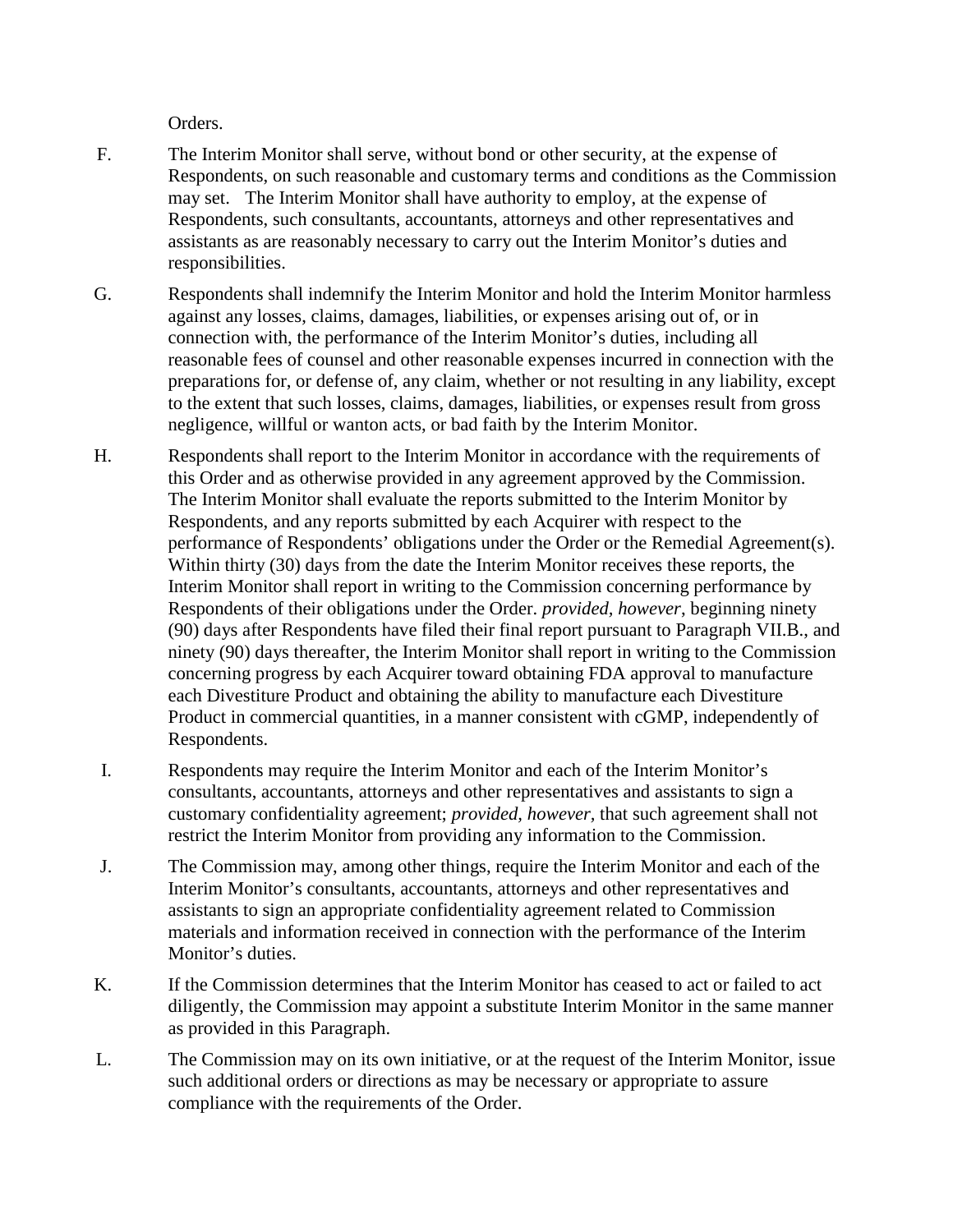M. The Interim Monitor appointed pursuant to this Order may be the same Person appointed as a Divestiture Trustee pursuant to the relevant provisions of this Order.

#### IV.

### **IT IS FURTHER ORDERED** that:

- A. If Respondents have not fully complied with the obligations to assign, grant, license, divest, transfer, deliver or otherwise convey the Divestiture Product Assets as required by this Order, the Commission may appoint a trustee ("Divestiture Trustee") to assign, grant, license, divest, transfer, deliver or otherwise convey these assets in a manner that satisfies the requirements of this Order. In the event that the Commission or the Attorney General brings an action pursuant to § 5(*l*) of the Federal Trade Commission Act, 15 U.S.C. § 45(*l*), or any other statute enforced by the Commission, Respondents shall consent to the appointment of a Divestiture Trustee in such action to assign, grant, license, divest, transfer, deliver or otherwise convey these assets. Neither the appointment of a Divestiture Trustee nor a decision not to appoint a Divestiture Trustee under this Paragraph shall preclude the Commission or the Attorney General from seeking civil penalties or any other relief available to it, including a court-appointed Divestiture Trustee, pursuant to § 5(*l*) of the Federal Trade Commission Act, or any other statute enforced by the Commission, for any failure by Respondents to comply with this Order.
- B. The Commission shall select the Divestiture Trustee, subject to the consent of Respondents, which consent shall not be unreasonably withheld. The Divestiture Trustee shall be a Person with experience and expertise in acquisitions and divestitures. If Respondents have not opposed, in writing, including the reasons for opposing, the selection of any proposed Divestiture Trustee within ten (10) days after notice by the staff of the Commission to Respondents of the identity of any proposed Divestiture Trustee, Respondents shall be deemed to have consented to the selection of the proposed Divestiture Trustee.
- C. Not later than ten (10) days after the appointment of a Divestiture Trustee, Respondent shall execute a trust agreement that, subject to the prior approval of the Commission, transfers to the Divestiture Trustee all rights and powers necessary to permit the Divestiture Trustee to effect the divestiture required by this Order.
- D. If a Divestiture Trustee is appointed by the Commission or a court pursuant to this Paragraph, Respondent shall consent to the following terms and conditions regarding the Divestiture Trustee's powers, duties, authority, and responsibilities:
	- 1. Subject to the prior approval of the Commission, the Divestiture Trustee shall have the exclusive power and authority to assign, grant, license, divest, transfer, deliver or otherwise convey the assets that are required by this Order to be assigned, granted, licensed, divested, transferred, delivered or otherwise conveyed.
	- 2. The Divestiture Trustee shall have one (1) year after the date the Commission approves the trust agreement described herein to accomplish the divestiture, which shall be subject to the prior approval of the Commission. If, however, at the end of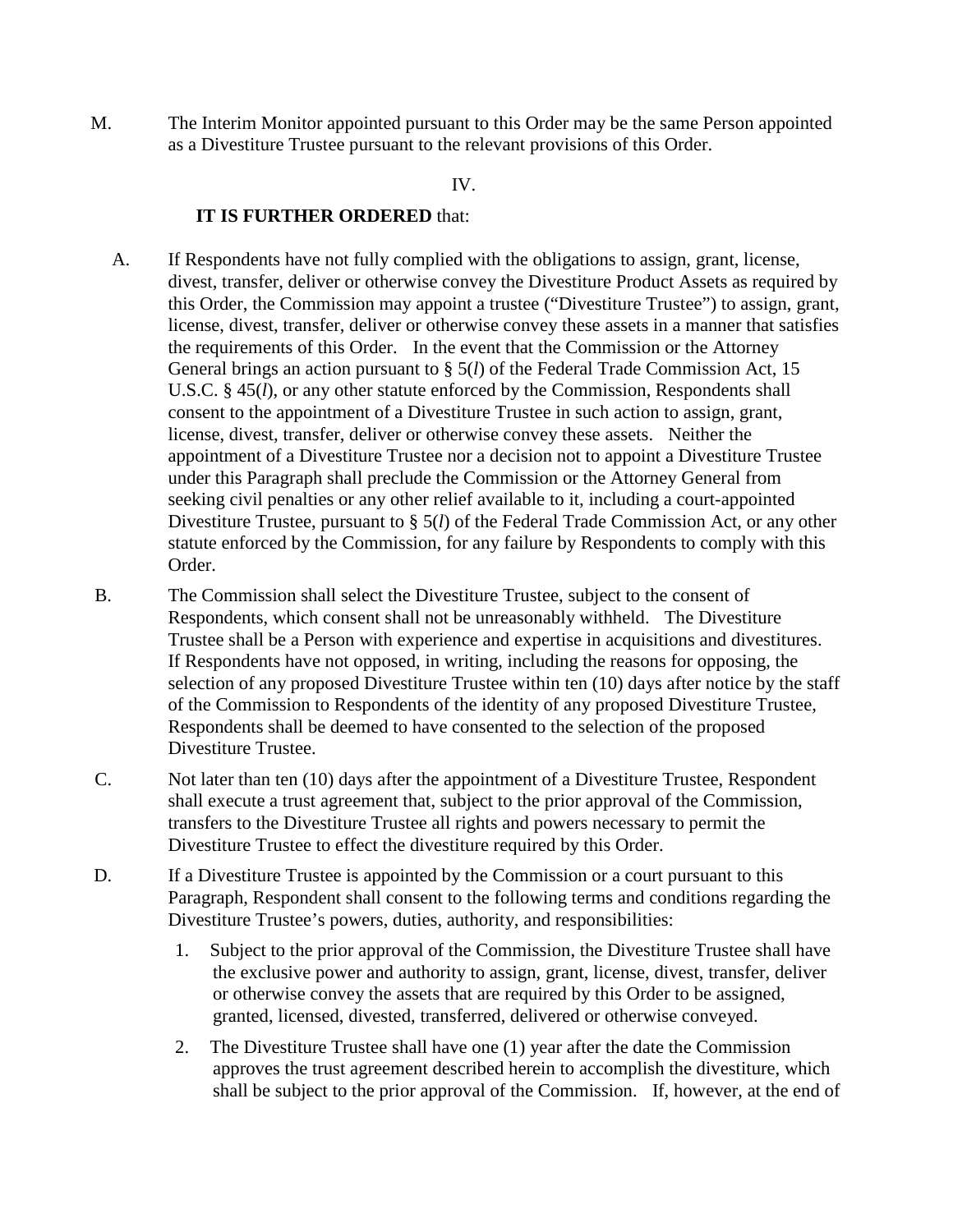the one (1) year period, the Divestiture Trustee has submitted a plan of divestiture or the Commission believes that the divestiture can be achieved within a reasonable time, the divestiture period may be extended by the Commission; *provided, however*, the Commission may extend the divestiture period only two (2) times.

- 3. Subject to any demonstrated legally recognized privilege, the Divestiture Trustee shall have full and complete access to the personnel, books, records and facilities related to the relevant assets that are required to be assigned, granted, licensed, divested, delivered or otherwise conveyed by this Order and to any other relevant information, as the Divestiture Trustee may request. Respondent shall develop such financial or other information as the Divestiture Trustee may request and shall cooperate with the Divestiture Trustee. Respondent shall take no action to interfere with or impede the Divestiture Trustee's accomplishment of the divestiture. Any delays in divestiture caused by Respondent shall extend the time for divestiture under this Paragraph in an amount equal to the delay, as determined by the Commission or, for a court-appointed Divestiture Trustee, by the court.
- 4. The Divestiture Trustee shall use commercially reasonable efforts to negotiate the most favorable price and terms available in each contract that is submitted to the Commission, subject to Respondent's absolute and unconditional obligation to divest expeditiously and at no minimum price. The divestiture shall be made in the manner and to an Acquirer as required by this Order; *provided, however*, if the Divestiture Trustee receives bona fide offers from more than one acquiring Person, and if the Commission determines to approve more than one such acquiring Person, the Divestiture Trustee shall divest to the acquiring Person selected by Respondent from among those approved by the Commission; *provided further, however*, that Respondent shall select such Person within five (5) days after receiving notification of the Commission's approval.
- 5. The Divestiture Trustee shall serve, without bond or other security, at the cost and expense of Respondents, on such reasonable and customary terms and conditions as the Commission or a court may set. The Divestiture Trustee shall have the authority to employ, at the cost and expense of Respondents, such consultants, accountants, attorneys, investment bankers, business brokers, appraisers, and other representatives and assistants as are necessary to carry out the Divestiture Trustee's duties and responsibilities. The Divestiture Trustee shall account for all monies derived from the divestiture and all expenses incurred. After approval by the Commission of the account of the Divestiture Trustee, including fees for the Divestiture Trustee's services, all remaining monies shall be paid at the direction of Respondents, and the Divestiture Trustee's power shall be terminated. The compensation of the Divestiture Trustee shall be based at least in significant part on a commission arrangement contingent on the divestiture of all of the relevant assets that are required to be divested by this Order.
- 6. Respondent shall indemnify the Divestiture Trustee and hold the Divestiture Trustee harmless against any losses, claims, damages, liabilities, or expenses arising out of, or in connection with, the performance of the Divestiture Trustee's duties, including all reasonable fees of counsel and other expenses incurred in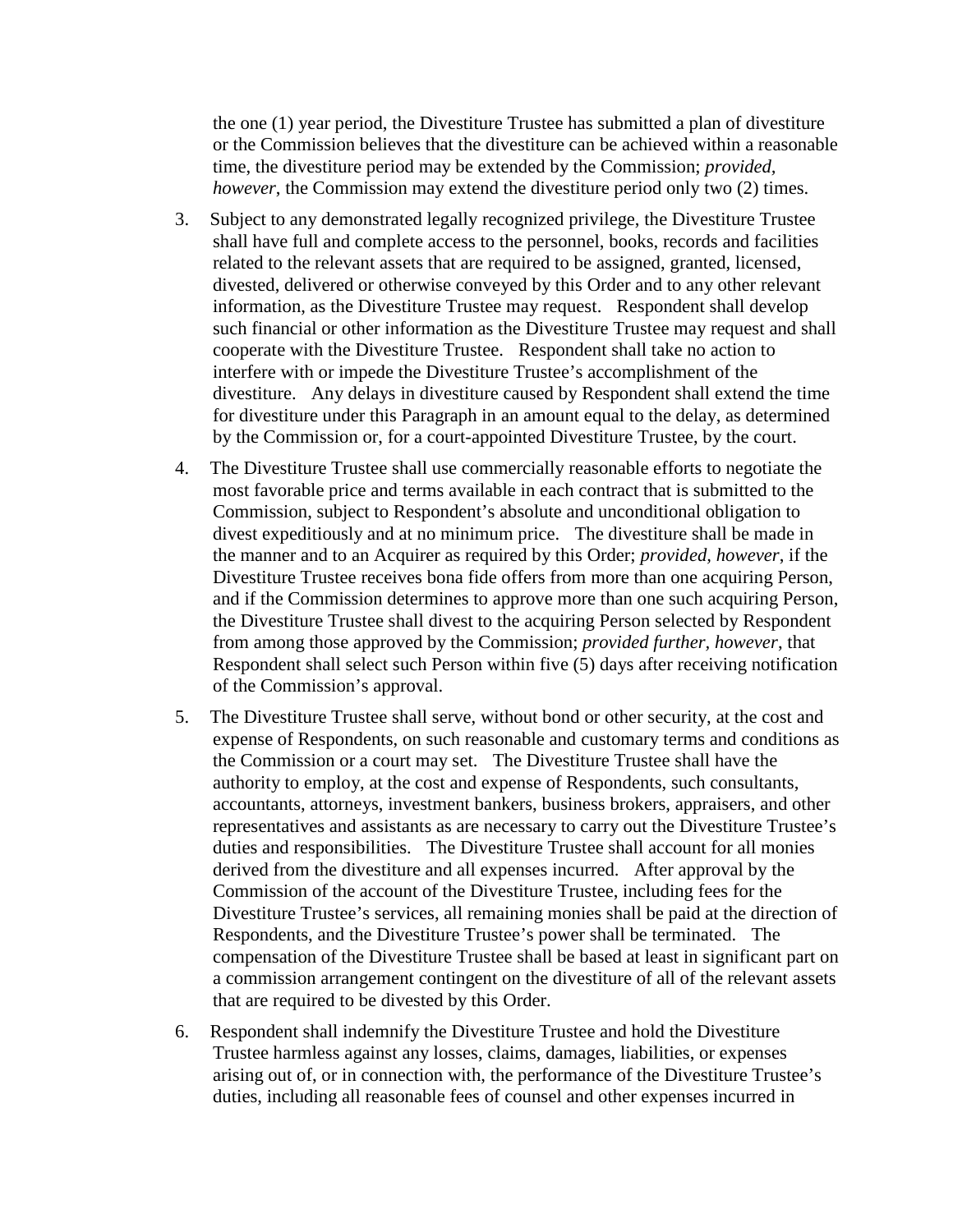connection with the preparation for, or defense of, any claim, whether or not resulting in any liability, except to the extent that such losses, claims, damages, liabilities, or expenses result from gross negligence, willful or wanton acts, or bad faith by the Divestiture Trustee.

- 7. The Divestiture Trustee shall have no obligation or authority to operate or maintain the relevant assets required to be divested by this Order; *provided, however,* that the Divestiture Trustee appointed pursuant to this Paragraph may be the same Person appointed as Interim Monitor pursuant to the relevant provisions of this Order or the Order to Maintain Assets in this matter.
- 8. The Divestiture Trustee shall report in writing to Respondent and to the Commission every sixty (60) days concerning the Divestiture Trustee's efforts to accomplish the divestiture.
- 9. Respondents may require the Divestiture Trustee and each of the Divestiture Trustee's consultants, accountants, attorneys and other representatives and assistants to sign a customary confidentiality agreement; *provided, however,* that such agreement shall not restrict the Divestiture Trustee from providing any information to the Commission.
- E. The Commission may, among other things, require the Divestiture Trustee and each of the Divestiture Trustee's consultants, accountants, attorneys and other representatives and assistants to sign an appropriate confidentiality agreement related to Commission materials and information received in connection with the performance of the Divestiture Trustee's duties.
- F. If the Commission determines that a Divestiture Trustee has ceased to act or failed to act diligently, the Commission may appoint a substitute Divestiture Trustee in the same manner as provided in this Paragraph.
- G. The Commission or, in the case of a court-appointed Divestiture Trustee, the court, may on its own initiative or at the request of the Divestiture Trustee issue such additional orders or directions as may be necessary or appropriate to accomplish the divestiture required by this Order.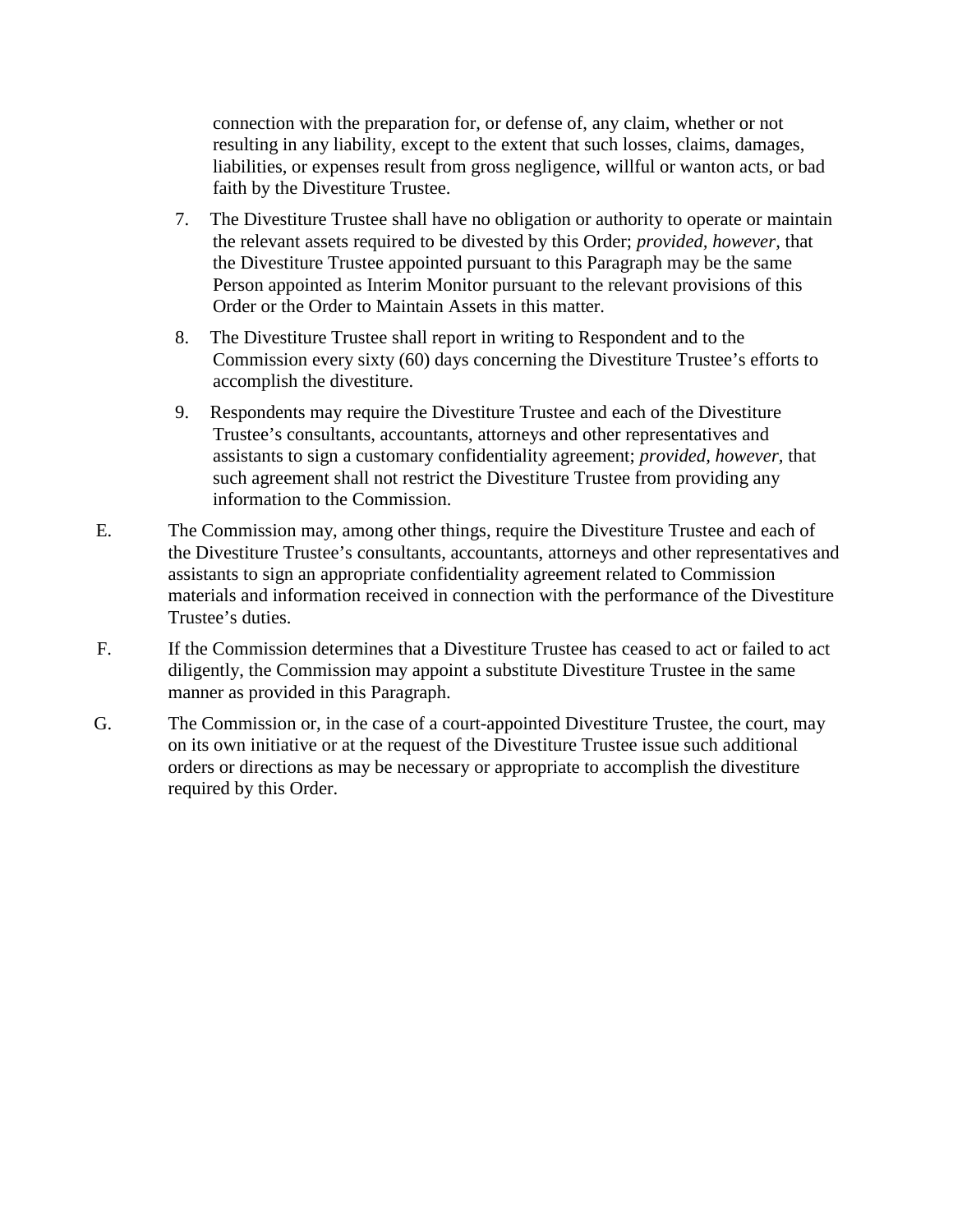V.

**IT IS FURTHER ORDERED** that, in addition to any other requirements and prohibitions relating to Confidential Business Information in this Order, each Respondent shall assure that its own counsel (including its own in-house counsel under appropriate confidentiality arrangements) shall not retain unredacted copies of documents or other materials provided to an Acquirer or access original documents provided to an Acquirer, except under circumstances where copies of documents are insufficient or otherwise unavailable, and for the following purposes:

- A. To assure such Respondent's compliance with any Remedial Agreement, this Order, any Law (including, without limitation, any requirement to obtain regulatory licenses or approvals, and rules promulgated by the Commission), any data retention requirement of any applicable Government Entity, or any taxation requirements; or
- B. To defend against, respond to, or otherwise participate in any litigation, investigation, audit, process, subpoena or other proceeding relating to the divestiture or any other aspect of the Divestiture Products or the assets and Businesses associated with those Divestiture Products;

*provided*, *however*, that a Respondent may disclose such information as necessary for the purposes set forth in this Paragraph V pursuant to an appropriate confidentiality order, agreement or arrangement;

*provided further*, *however,* that pursuant to this Paragraph V, the Respondent needing such access to original documents shall: (i) require those who view such unredacted documents or other materials to enter into confidentiality agreements with the relevant Acquirer (but shall not be deemed to have violated this requirement if that Acquirer withholds such agreement unreasonably); and (ii) use best efforts to obtain a protective order to protect the confidentiality of such information during any adjudication.

#### VI.

### **IT IS FURTHER ORDERED** that:

- A. Any Remedial Agreement shall be deemed incorporated into this Order.
- B. Any failure by a Respondent to comply with any term of such Remedial Agreement shall constitute a failure to comply with this Order.
- C. Respondents shall include in each Remedial Agreement related to each of the Divestiture Products a specific reference to this Order, the remedial purposes thereof, and provisions to reflect the full scope and breadth of each Respondent's obligation to the Acquirer pursuant to this Order.
- D. For each Divestiture Product that is a Contract Manufacture Product, Respondents shall include in the Remedial Agreement(s) related to that Divestiture Product a representation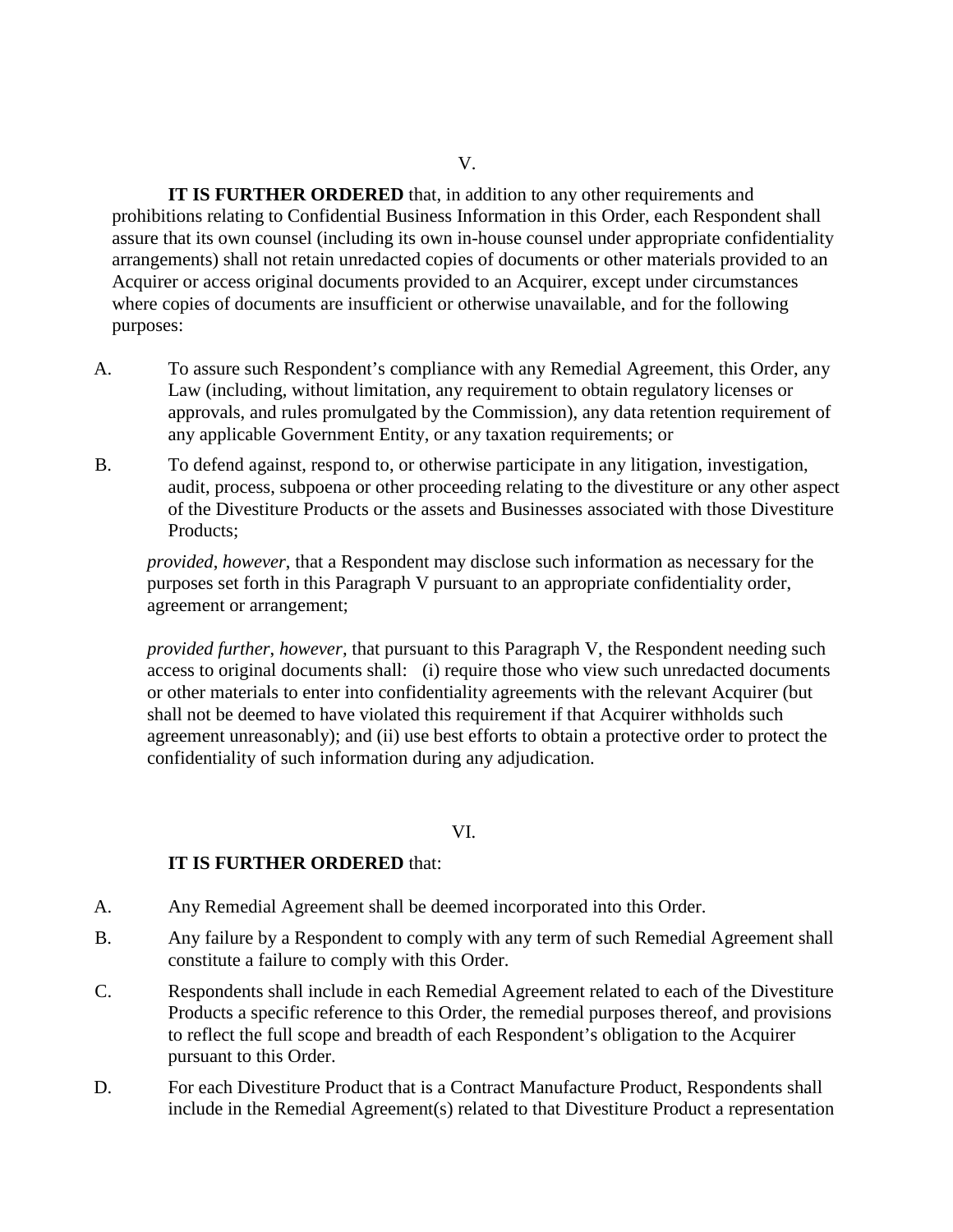from the Acquirer that the Acquirer shall use commercially reasonable efforts to secure the FDA approval(s) necessary to manufacture, or to have manufactured by a Third Party, in commercial quantities, each such Divestiture Product, as applicable, and to have any such manufacture to be independent of the Respondents, all as soon as reasonably practicable.

- E. No Respondent shall seek, directly or indirectly, pursuant to any dispute resolution mechanism incorporated in any Remedial Agreement, or in any agreement related to any of the Divestiture Products a decision the result of which would be inconsistent with the terms of this Order or the remedial purposes thereof.
- F. No Respondent shall modify or amend any of the terms of any Remedial Agreement without the prior approval of the Commission, except as otherwise provided in Rule  $2.41(f)(5)$  of the Commission's Rules of Practice and Procedure, 16 C.F.R. § 2.41(f)(5). Notwithstanding any term of the Remedial Agreement(s), any modification or amendment of any Remedial Agreement made without the prior approval of the Commission, or as otherwise provided in Rule 2.41(f)(5), shall constitute a failure to comply with this Order.

## VII.

## **IT IS FURTHER ORDERED** that:

- A. Within five (5) days of the Acquisition, Respondents shall submit to the Commission a letter certifying the date on which the Acquisition occurred.
- B. Within five (5) days of the merger of the Respondents, Respondents shall submit to the Commission a letter certifying the date on which the merger occurred.
- C. Within thirty (30) days after the Order Date, and every sixty (60) days thereafter until Respondents have fully complied with Paragraphs II.A., II.B., II.C.1.-II.C.3., II.D., II.E., II.H., and II.I., Respondents shall submit to the Commission a verified written report setting forth in detail the manner and form in which it intends to comply, is complying, and has complied with this Order. Respondents shall submit at the same time a copy of its report concerning compliance with this Order to the Interim Monitor, if any Interim Monitor has been appointed. Respondents shall include in their reports, among other things that are required from time to time, a full description of the efforts being made to comply with the relevant paragraphs of the Order, including:
	- 1. a detailed description of all substantive contacts, negotiations, or recommendations related to (i) the divestiture and transfer of all relevant assets and rights, (ii) transitional services being provided by the Respondents to the relevant Acquirer, and (iii) the agreement(s) to Contract Manufacture; and
	- 2. a detailed description of the timing for the completion of such obligations.
- D. One (1) year after the Order Date, annually for the next nine years on the anniversary of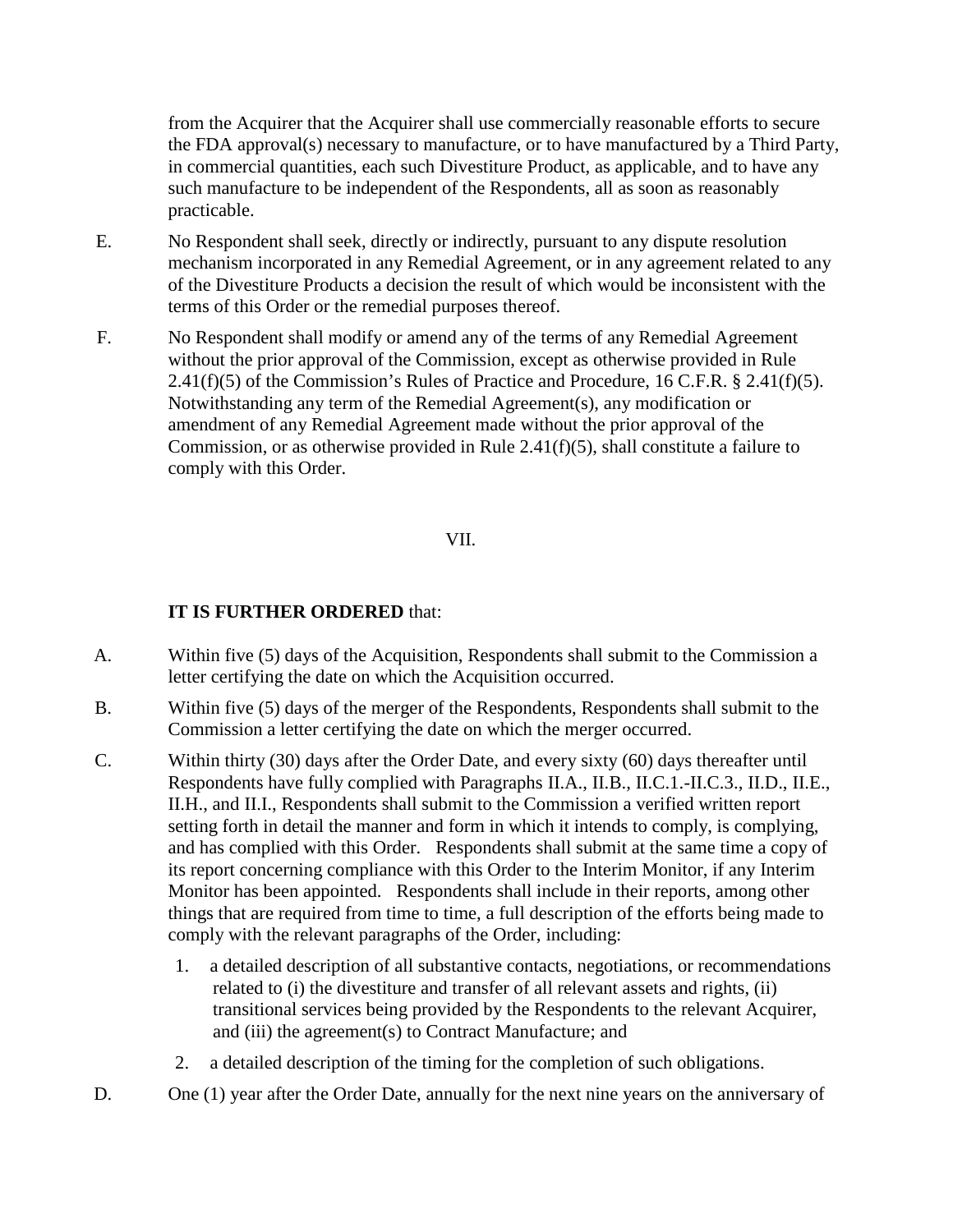the Order Date, and at other times as the Commission may require, Respondents shall file a verified written report with the Commission setting forth in detail the manner and form in which it has complied and is complying with the Order.

#### VIII.

**IT IS FURTHER ORDERED** that Respondents shall notify the Commission at least thirty (30) days prior to:

- A. any proposed dissolution of a Respondent;
- B. any proposed acquisition, merger or consolidation of a Respondent; or
- C. any other change in a Respondent including, but not limited to, assignment and the creation or dissolution of subsidiaries, if such change might affect compliance obligations arising out of this Order.

#### IX.

**IT IS FURTHER ORDERED** that, for purposes of determining or securing compliance with this Order, and subject to any legally recognized privilege, and upon written request and upon five (5) days' notice to any Respondent made to its principal United States offices, registered office of its United States subsidiary, or its headquarters address, that Respondent shall, without restraint or interference, permit any duly authorized representative of the Commission:

- A. access, during business office hours of the Respondent and in the presence of counsel, to all facilities and access to inspect and copy all books, ledgers, accounts, correspondence, memoranda and all other records and documents in the possession or under the control of the Respondent related to compliance with this Order, which copying services shall be provided by the Respondent at the request of the authorized representative(s) of the Commission and at the expense of the Respondent; and
- B. to interview officers, directors, or employees of the Respondent, who may have counsel present, regarding such matters.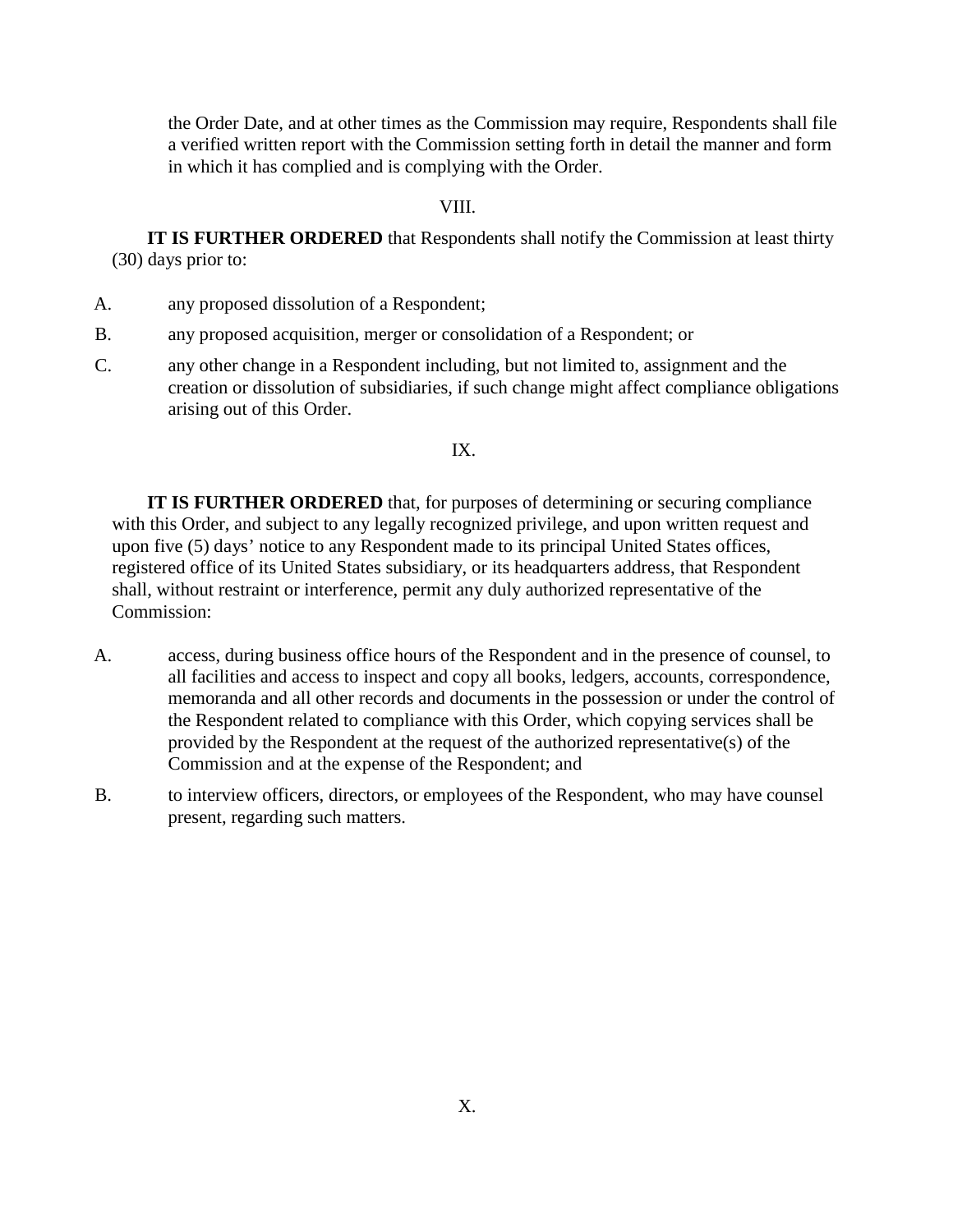**IT IS FURTHER ORDERED** that this Order shall terminate ten (10) years from the Order Date.

By the Commission.

Donald S. Clark Secretary

SEAL ISSUED: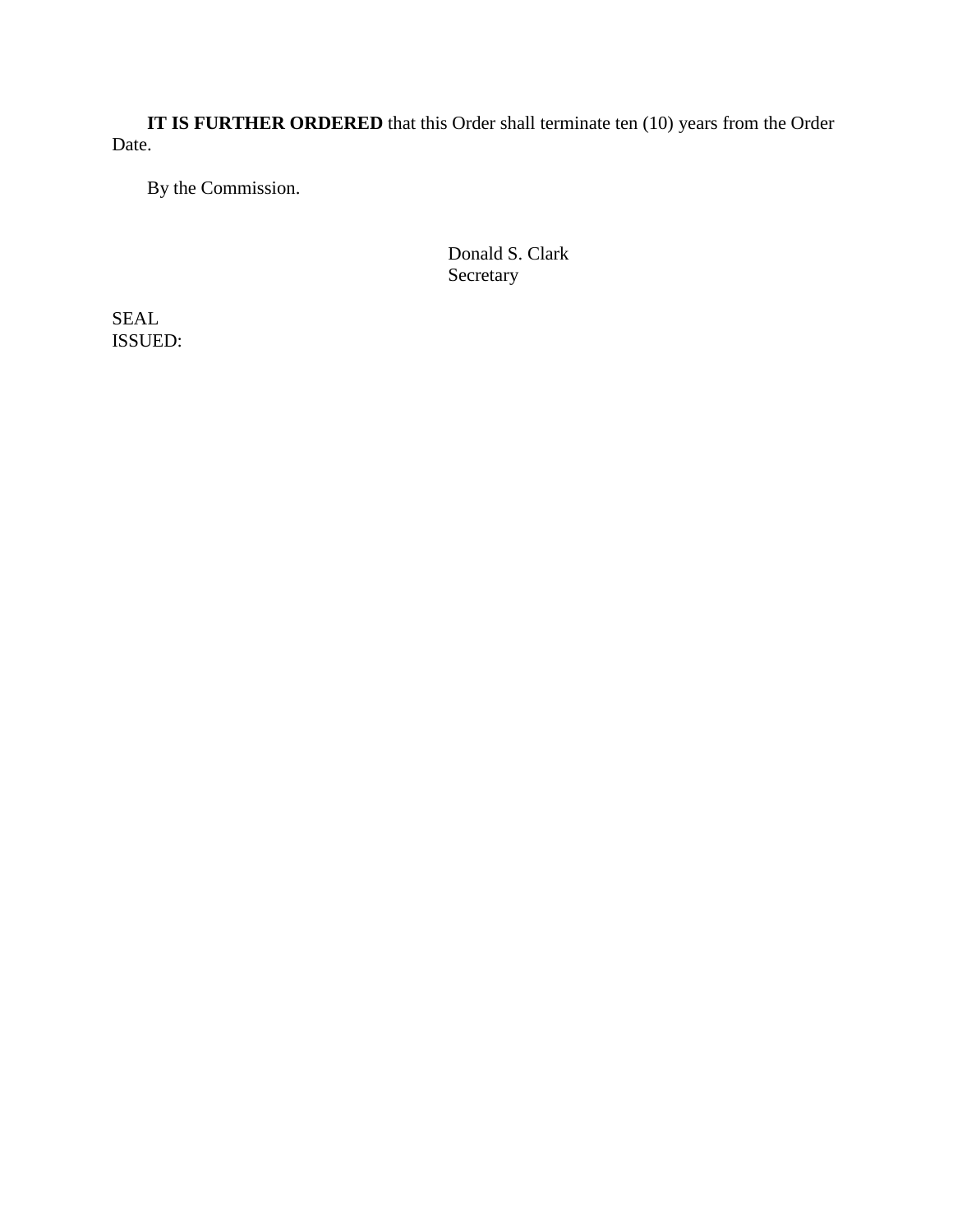# **NON-PUBLIC APPENDIX I AGREEMENTS RELATED TO THE DIVESTITURES**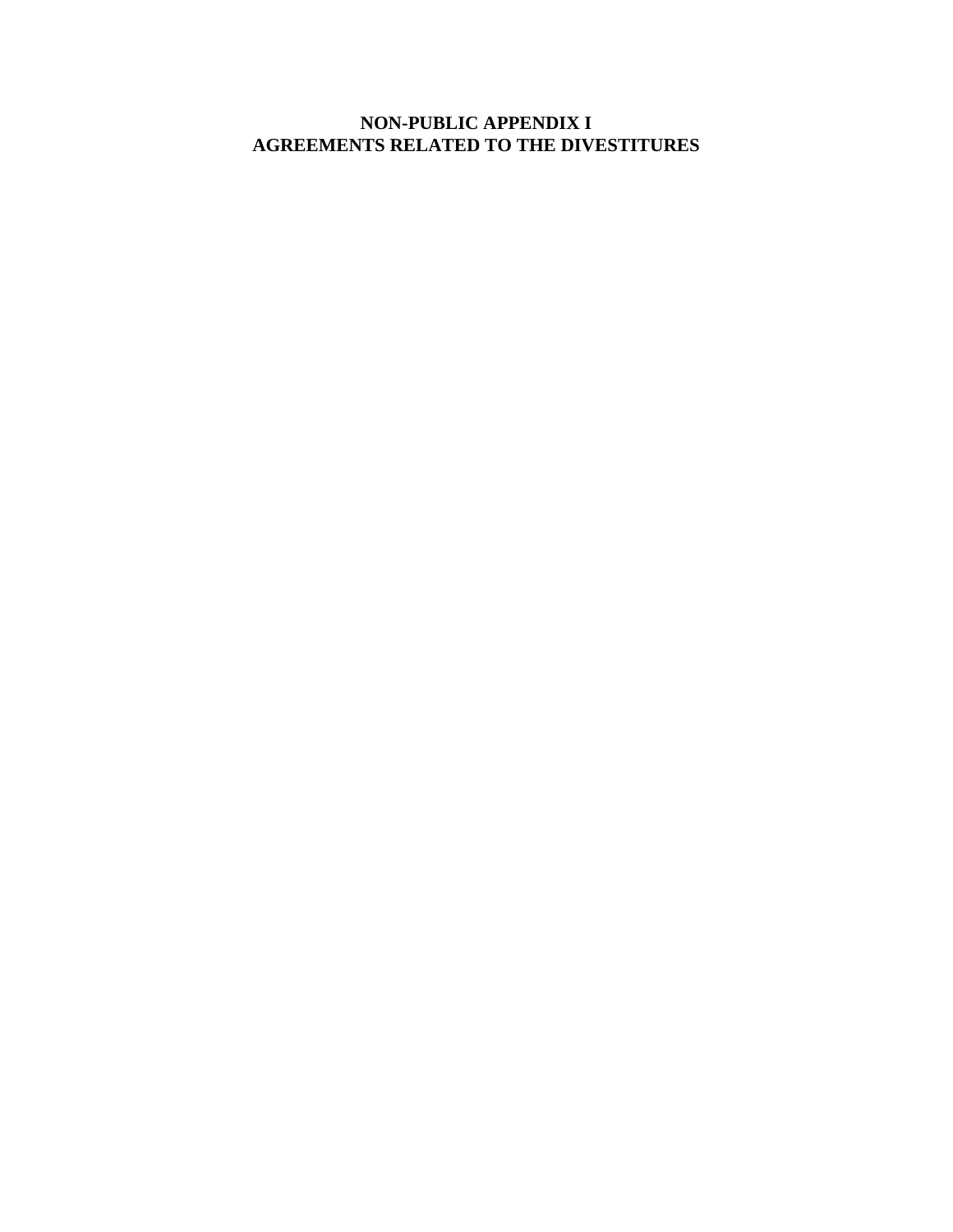### **ANALYSIS OF AGREEMENT CONTAINING CONSENT ORDERS TO AID PUBLIC COMMENT** *In the Matter of Akorn Enterprises, Inc. and Hi-Tech Pharmacal Co., Inc. File No. 131-0221, Docket No. C-4452*

 The Federal Trade Commission ("Commission") has accepted, subject to final approval, an Agreement Containing Consent Orders ("Consent Agreement") from Akorn Enterprises, Inc. ("Akorn") that is designed to remedy the anticompetitive effects in five generic pharmaceutical markets resulting from Akorn's acquisition of Hi-Tech Pharmacal Co., Inc. ("Hi-Tech"). Under the terms of the proposed Consent Agreement, the parties are required to divest either Akorn's or Hi-Tech's rights and assets related to three generic ophthalmic prescription products: (1) generic Ciloxan drops, (2) generic Ilotycin ointment, and (3) generic Quixin drops, and two topical anesthetic products, (4) generic Xylocaine jelly, and (5) EMLA cream (collectively, the "Products") to Watson Laboratories, Inc. ("Watson"), a wholly-owned subsidiary of Actavis plc.

 The proposed Consent Agreement has been placed on the public record for thirty days for receipt of comments from interested persons. Comments received during this period will become part of the public record. After thirty days, the Commission will again evaluate the proposed Consent Agreement, along with the comments received, in order to make a final decision as to whether it should withdraw from the proposed Consent Agreement, or make final the Decision and Order ("Order").

 Pursuant to an Agreement and Plan of Merger dated August 26, 2013, Akorn proposes to acquire all of the voting securities of Hi-Tech, for approximately \$640 million (the "Proposed Acquisition"). The Commission alleges in its Complaint that the Proposed Acquisition, if consummated, would violate Section 7 of the Clayton Act, as amended, 15 U.S.C. § 18, and Section 5 of the Federal Trade Commission Act, as amended, 15 U.S.C. § 45, by lessening current and/or future competition in U.S. markets for the following pharmaceutical products: (1) generic Ciloxan drops, (2) generic Ilotycin ointment, (3) generic Quixin drops, (4) generic Xylocaine jelly, and (5) generic EMLA cream. The proposed Consent Agreement will remedy the alleged violations by preserving the competition that would otherwise be eliminated by the Proposed Acquisition.

#### **The Products and Structure of the Markets**

The Proposed Acquisition would reduce the number of suppliers in the relevant markets, each of which has or will have a limited number of market participants. In pharmaceutical product markets with generic competition, price generally decreases as the number of generic competitors increases. Accordingly, the reduction in the number of suppliers within each relevant market would have a direct and substantial anticompetitive effect on pricing.

The Proposed Acquisition would reduce current competition in markets for two generic prescription ophthalmic products--generic Ciloxan drops and generic Quixin drops--as well as reduce current competition in the markets for generic Xylocaine jelly and generic EMLA cream, which are topical anesthetic prescription products. The structure of these markets is as follows: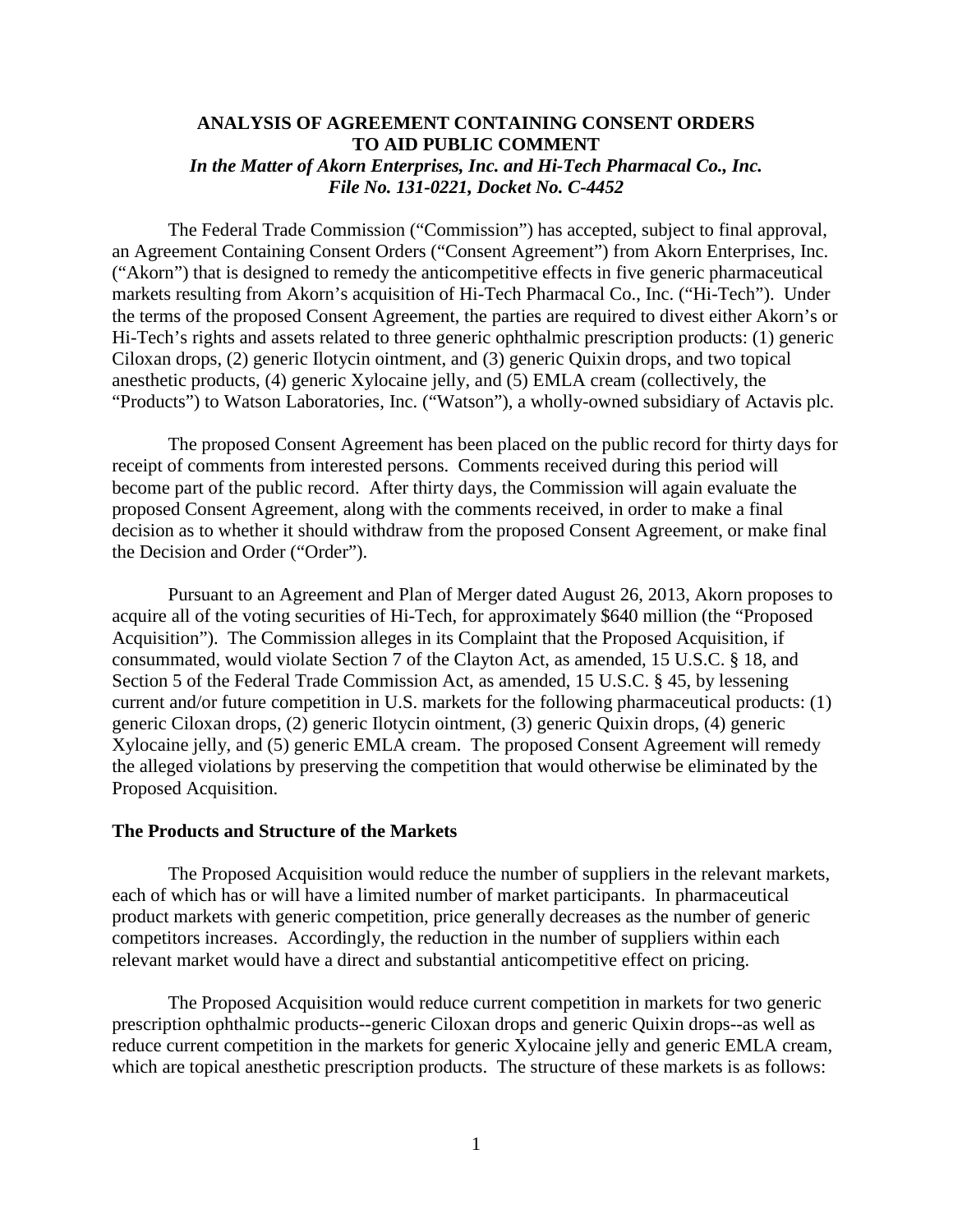- The generic Ciloxan opthalmic drops market currently has four suppliers: Akorn, with a market share of approximately 12%, Hi-Tech, with a market share of approximately 16%, Novartis Corporation ("Novartis"), with a market share of approximately 47%, and PACK Pharmaceuticals ("PACK"), with a market share of approximately 25%. The proposed transaction would reduce the number of suppliers in this market from four to three, and would give the merged firm a market share of approximately 28%.
- The generic Quixin ophthalmic drops market currently has three suppliers: Akorn, with a market share of approximately 15%, Hi-Tech, with a market share of approximately 23%, and PACK, with a market share of approximately 62%. The proposed transaction would reduce the number of suppliers in this market from three to two, and would give the merged firm a market share of approximately 38%.
- The generic Xylocaine jelly market has three suppliers: Akorn, with a market share of approximately 39%, Hi-Tech, with a market share of approximately 14%, and Amphastar Pharmaceuticals, Inc. ("Amphastar"), with a market share of approximately 47%. The proposed transaction would reduce the number of suppliers of generic Xylocaine from three to two, and would give the merged firm a market share in excess of 50%.
- The generic EMLA cream market currently has four suppliers: Akorn, with a market share of approximately 12%, Hi-Tech, with a market share of approximately 62%, Novartis, with a market share of approximately 22%, and Global Pharmaceuticals ("Global") with a market share of approximately 3%. In addition to marketing generic EMLA, Akorn markets the branded product. The proposed transaction would reduce the number of suppliers in the generic market from four to three, and would give the merged firm a market share in excess of 70%.

The proposed transaction would also reduce future competition in the generic Ilotycin ophthalmic ointment market. Generic Ilotycin ophthalmic ointment is prescribed for the treatment of bacterial infections in the eye. Three firms currently supply generic Ilotycin: Akorn, Perrigo Company ("Perrigo"), and Bausch + Lomb, Inc. ("Bausch + Lomb"). Bausch + Lomb leads the market with a 57% share with Akorn and Perrigo having market shares of 31% and 12%, respectively.Hi-Tech appears poised to be the next entrant with a generic Ilotycin product and there are no other likely entrants for the foreseeable future. Akorn's acquisition of Hi-Tech would therefore deprive consumers of the increased competition and likely price reductions that would have occurred as a result of Hi-Tech's entry.

#### **Entry**

 Entry into the markets for the Products would not be timely, likely, or sufficient in magnitude, character, and scope to deter or counteract the anticompetitive effects of the acquisition. The combination of drug development times and regulatory requirements, including U.S. Food and Drug Administration ("FDA") approval, is costly and lengthy. Industry participants also note that expertise and facilities associated with manufacturing topical products, including sterile products such as ophthalmic products is sufficiently specialized that a relatively small number of firms participate in such markets.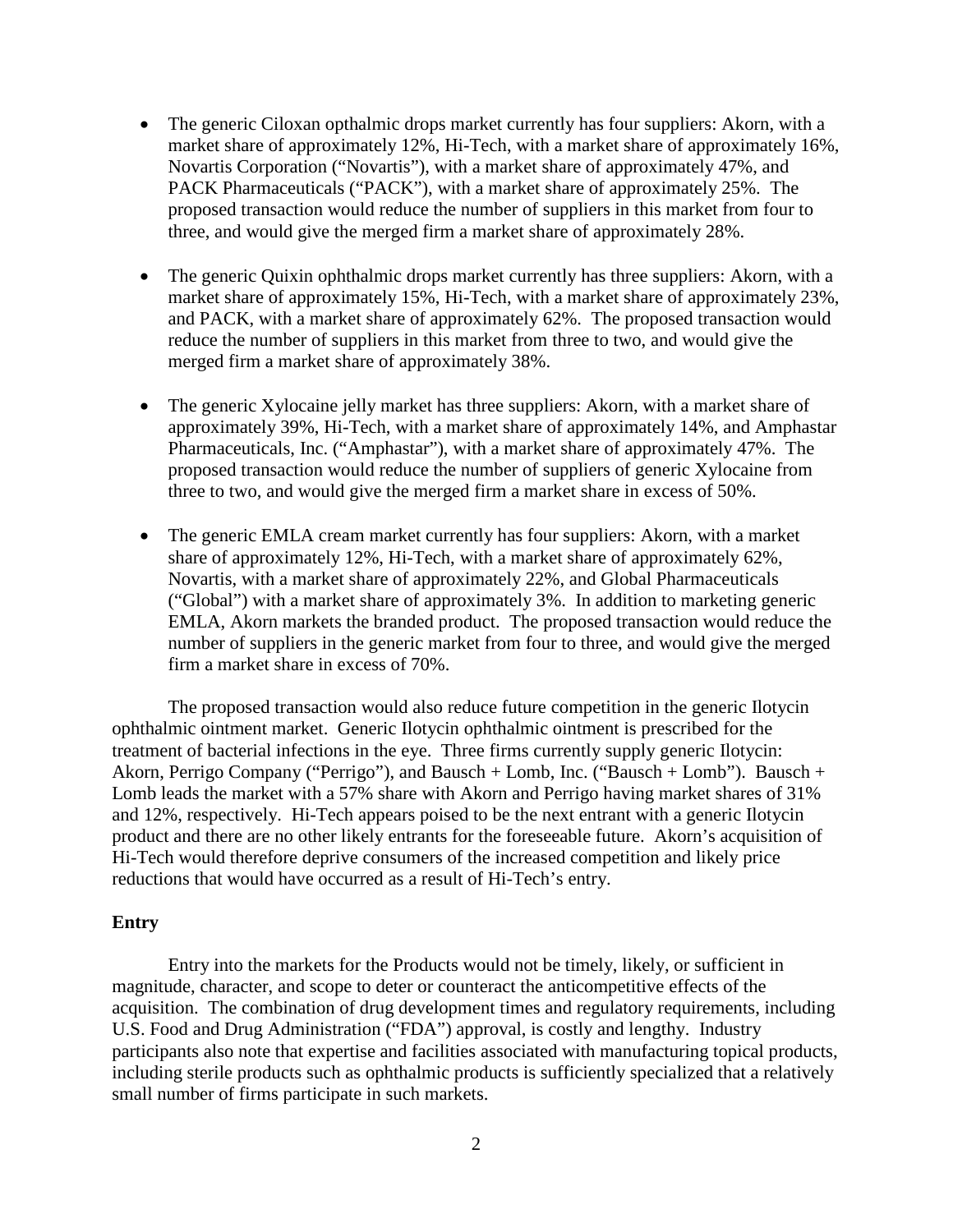#### **Effects**

 The Proposed Acquisition would likely cause significant anticompetitive harm to consumers in the relevant generic pharmaceutical markets by eliminating current and/or future competition in concentrated existing markets or in future generic markets.

In generic pharmaceuticals markets, price is heavily influenced by the number of participants with sufficient supply. Market participants consistently characterize generic drug markets as commodity markets in which the number of generic suppliers has a direct impact on pricing. Customers and competitors alike have confirmed that the prices of the generic pharmaceutical products at issue continue to decrease with new entry even after a number of suppliers have entered these generic markets. Further, customers generally believe that having at least four suppliers in a generic pharmaceutical market produces more competitive prices than if fewer suppliers are available to them.

The evidence shows that anticompetitive effects are likely to result from the proposed transaction, due to a decrease in the number of independent competitors in the markets at issue. In each of the current generic prescription markets, industry participants have indicated that the presence of Hi-Tech as a competitor has allowed them to negotiate lower prices from other suppliers, including Akorn, and has allowed them to locate additional supply in times of product shortages from their existing suppliers.

 The evidence also shows that the Proposed Acquisition would eliminate significant future competition between Akorn and Hi-Tech. Although Hi-Tech does not currently have a marketed product in the generic Ilotycin market, the Proposed Acquisition eliminates the next most likely entrant from a very limited pool of future entrants.

By eliminating the significant current and future competition between the parties, the Proposed Acquisition will likely cause U.S. consumers to pay significantly higher prices for these generic drugs, absent a remedy.

#### **The Consent Agreement**

 The proposed Consent Agreement effectively remedies the Proposed Acquisition's anticompetitive effects in each of the relevant product markets. Pursuant to the Consent Agreement, the parties are required to divest Akorn's or Hi-Tech's rights and assets related to the Products to Watson. Further, the proposed Consent Agreement requires Akorn to assign its contract manufacturing agreement for branded and generic EMLA to Watson. The parties must accomplish these divestitures and relinquish their rights no later than ten days after the Proposed Acquisition is consummated.

 The Commission's goal in evaluating possible purchasers of divested assets is to maintain the competitive environment that existed prior to the Proposed Acquisition. If the Commission determines that Watson is not an acceptable acquirer of the divested assets, or that the manner of the divestitures is not acceptable, the parties must unwind the sale of rights to Watson and divest the Products to a Commission-approved acquirer within six months of the date the Order